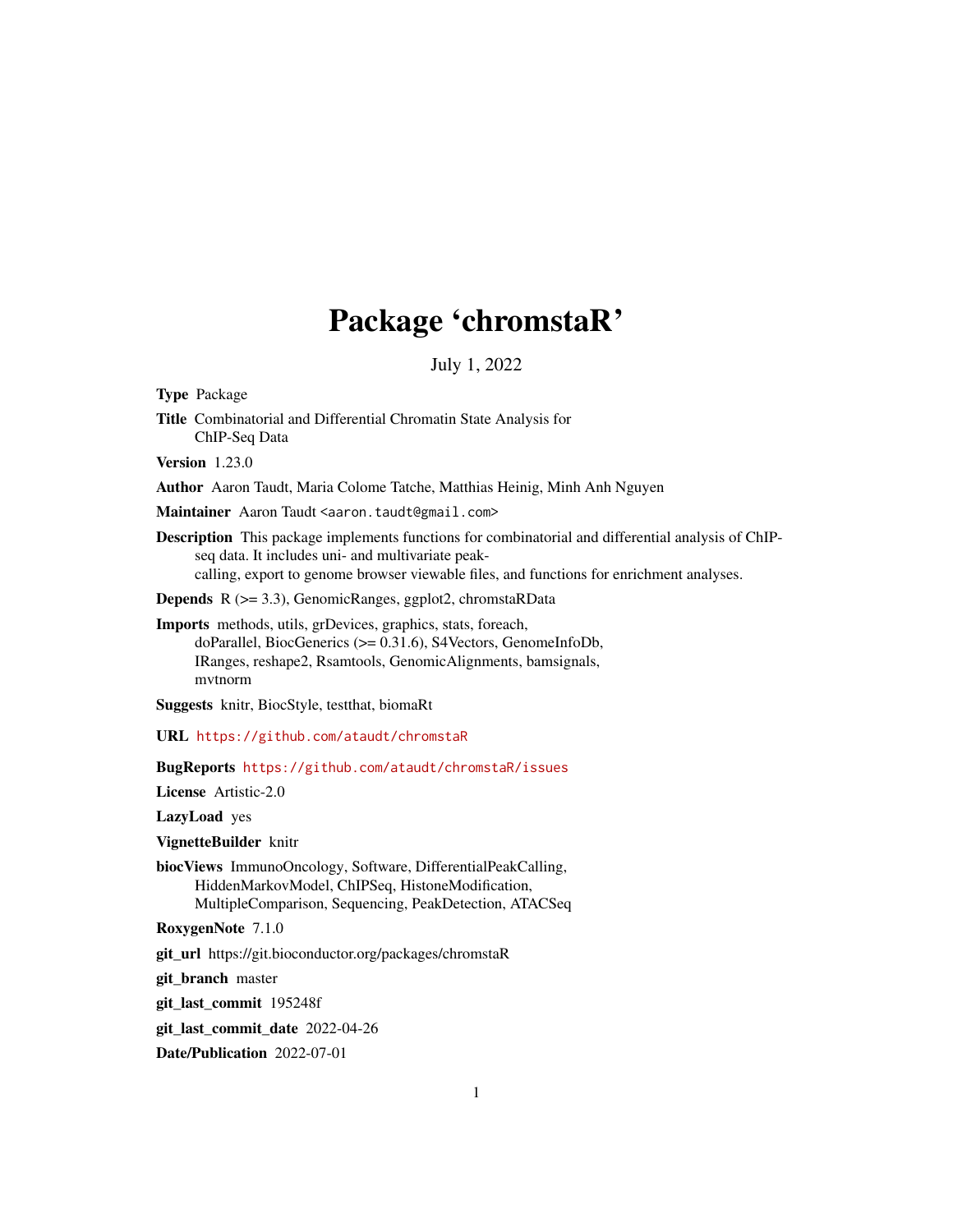# R topics documented:

|                                                                                                       | 3              |
|-------------------------------------------------------------------------------------------------------|----------------|
|                                                                                                       | $\overline{4}$ |
|                                                                                                       | $\overline{4}$ |
|                                                                                                       | 6              |
|                                                                                                       | 8              |
|                                                                                                       | 10             |
|                                                                                                       | 13             |
|                                                                                                       | 15             |
|                                                                                                       | 17             |
|                                                                                                       | 18             |
|                                                                                                       | 21             |
|                                                                                                       | 22             |
|                                                                                                       | 23             |
|                                                                                                       | 25             |
|                                                                                                       | 25             |
|                                                                                                       | 27             |
|                                                                                                       | 28             |
|                                                                                                       | 29             |
|                                                                                                       | 32             |
|                                                                                                       | 33             |
|                                                                                                       | 34             |
|                                                                                                       | 36             |
|                                                                                                       | 37             |
|                                                                                                       | 37             |
|                                                                                                       | 38             |
|                                                                                                       | 39             |
|                                                                                                       | 40             |
|                                                                                                       | 40             |
|                                                                                                       | 41             |
|                                                                                                       | 42             |
|                                                                                                       | 43             |
|                                                                                                       | 44             |
|                                                                                                       | 44             |
|                                                                                                       | 45             |
|                                                                                                       | 45             |
|                                                                                                       | 46             |
|                                                                                                       |                |
| plotExpression                                                                                        | 48             |
|                                                                                                       | 49             |
|                                                                                                       | 52             |
|                                                                                                       | 53             |
| plotting                                                                                              | 53             |
| $print.compileMultiHMM \dots \dots \dots \dots \dots \dots \dots \dots \dots \dots \dots \dots \dots$ | 54             |
| print.multiHMM                                                                                        | 55             |
|                                                                                                       | 55             |
|                                                                                                       | 56             |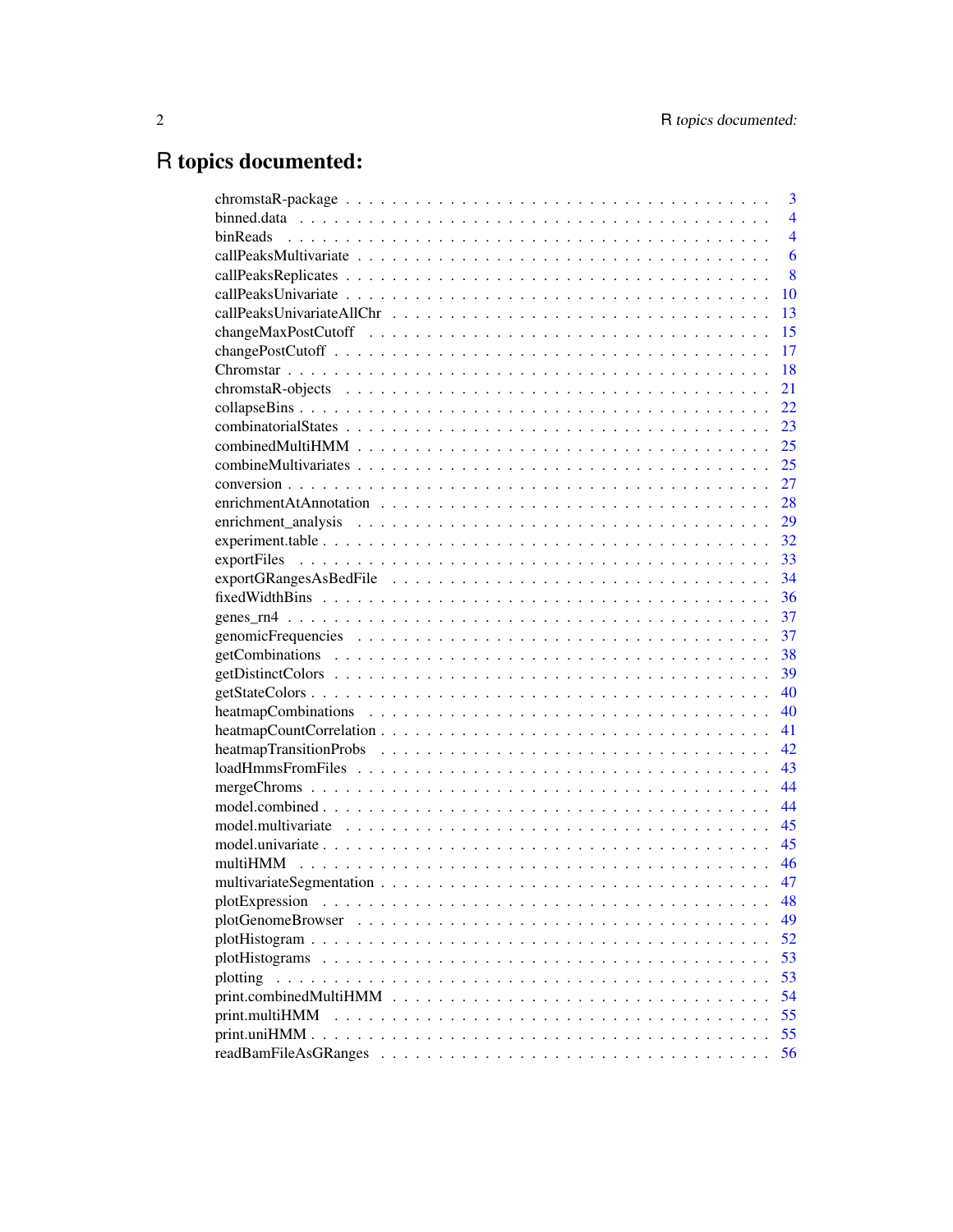<span id="page-2-0"></span>

| 60 |
|----|
| 60 |
|    |
|    |
|    |
|    |
|    |
|    |
|    |
|    |
|    |
|    |
|    |
|    |
|    |
|    |

# **Index** [76](#page-75-0)

chromstaR-package *Combinatorial and differential chromatin state analysis for ChIP-seq data*

# <span id="page-2-1"></span>Description

This package implements functions for the combinatorial and differential analysis of ChIP-seq data. It was developed for histone modifications with a broad profile but is also suitable for the analysis of transcription factor binding data. A Hidden Markov Model with a mixture of Negative Binomials as emission densities is used to call peaks. Please refer to our manuscript at [http://dx.doi.org/](http://dx.doi.org/10.1101/038612) [10.1101/038612](http://dx.doi.org/10.1101/038612) for a detailed description of the method.

# Details

The main function of this package is [Chromstar](#page-17-1). For a detailed introduction type browseVignettes("chromstaR") and read the vignette. Here is an overview of all [plotting](#page-52-1) functions.

### Author(s)

Aaron Taudt, Maria Colome-Tatche, Matthias Heinig, Minh Anh Nguyen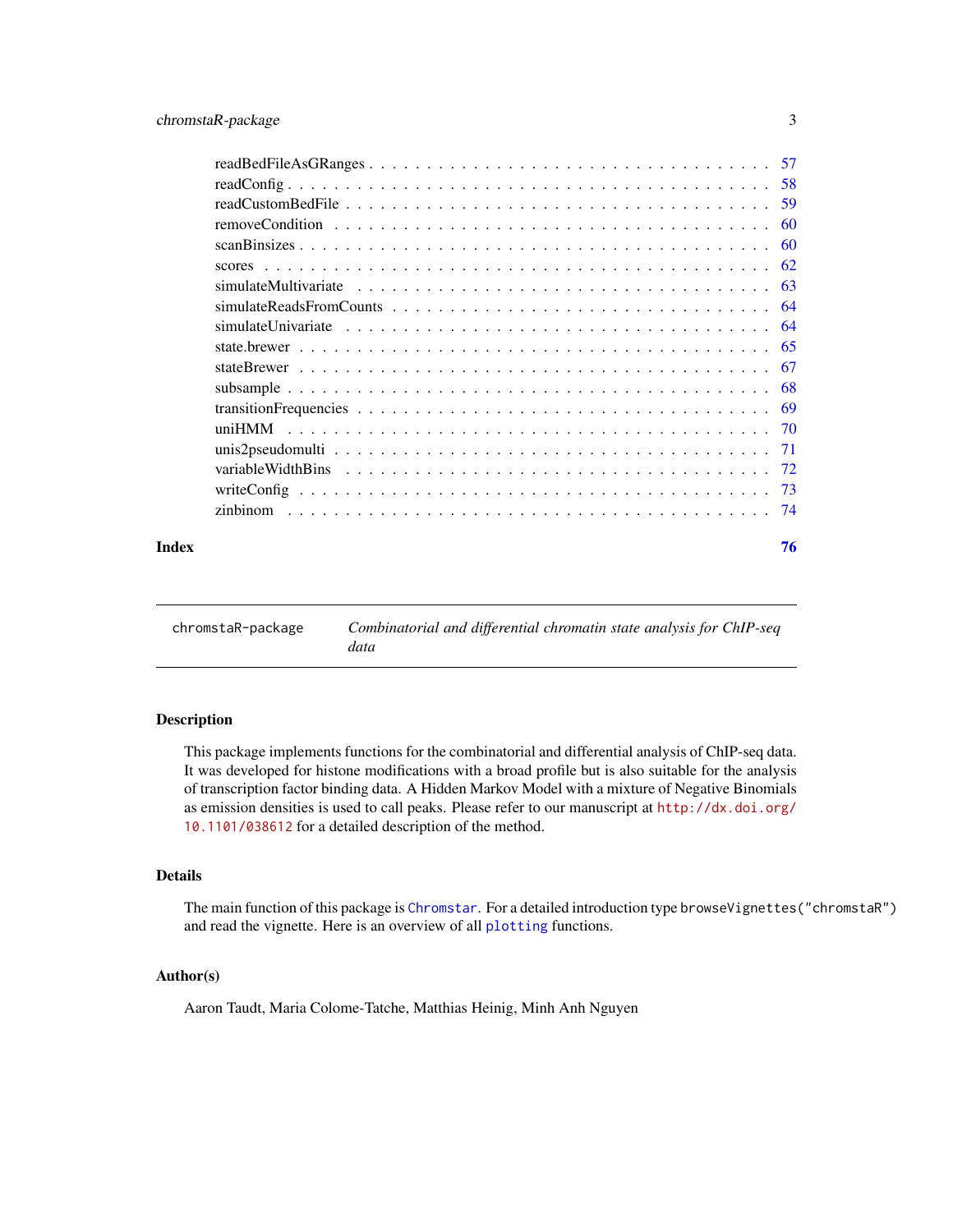<span id="page-3-0"></span>

### Description

A [GRanges-class](#page-0-0) object which contains binned read counts as meta data column counts. It is output of the [binReads](#page-3-1) function.

<span id="page-3-1"></span>binReads *Convert aligned reads from various file formats into read counts in equidistant bins*

# <span id="page-3-2"></span>Description

Convert aligned reads in .bam or .bed(.gz) format into read counts in equidistant windows.

### Usage

```
binReads(
  file,
  experiment.table = NULL,
  ID = NULL,assembly,
  bamindex = file,
  chromosomes = NULL,
  pairedEndReads = FALSE,
  minmapq = 10,
  remove.duplicate.reads = TRUE,
  max.fragment.width = 1000,
  blacklist = NULL,
  binsizes = 1000,
  stepsizes = binsizes/2,
  reads.per.bin = NULL,
  bins = NULL,
  variable.width.reference = NULL,
  use.bamsignals = TRUE,
  format = NULL)
```
### Arguments

file A file with aligned reads. Alternatively a [GRanges-class](#page-0-0) with aligned reads. experiment.table

> An [experiment.table](#page-31-1) containing the supplied file. This is necessary to uniquely identify the file in later steps of the workflow. Set to NULL if you don't have it (not recommended).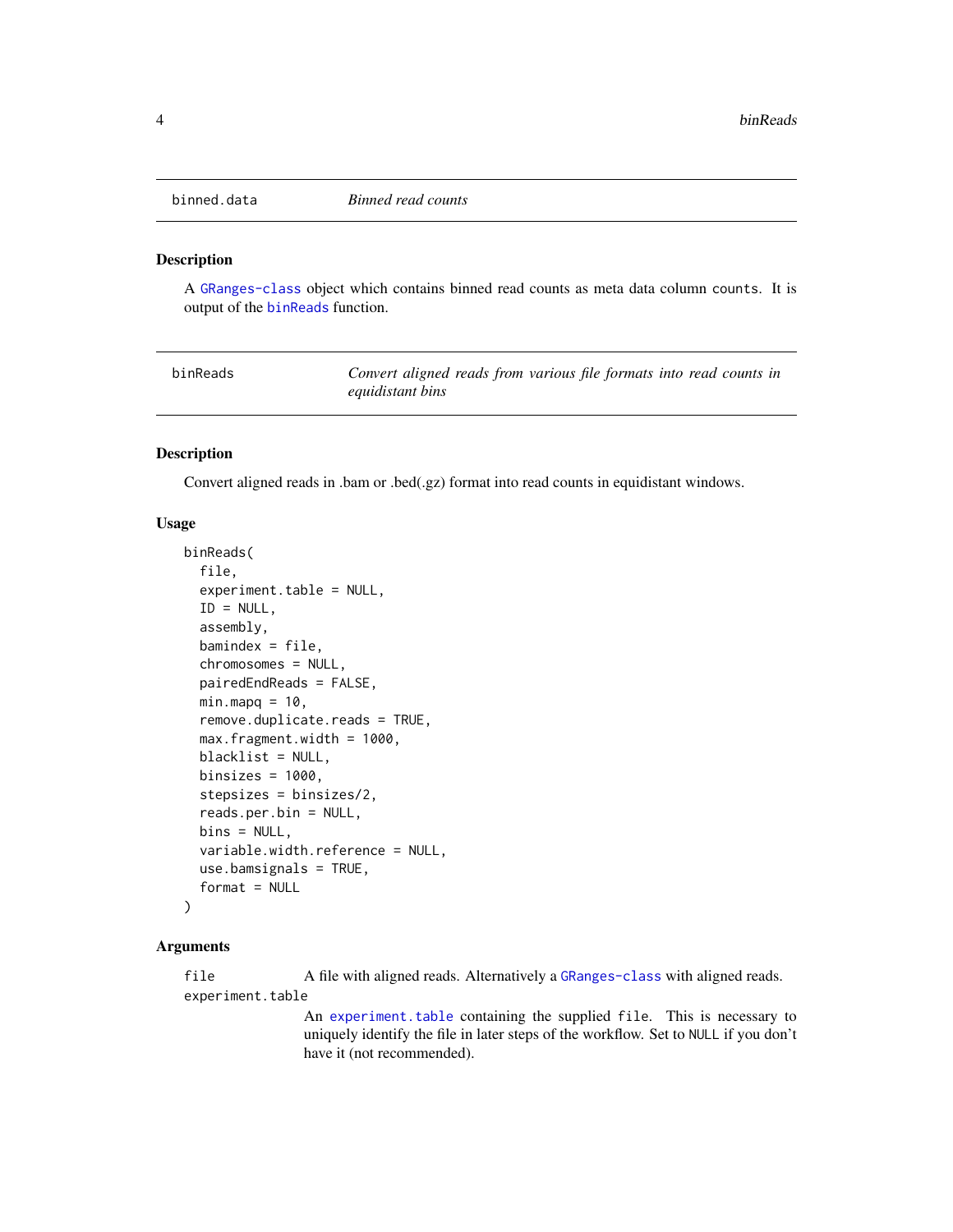#### binReads 5

| ΙD                       | Optional ID to select a row from the experiment. table. Only necessary if the<br>experiment table contains the same file in multiple positions in column 'file'.                                                                                                                                                    |
|--------------------------|---------------------------------------------------------------------------------------------------------------------------------------------------------------------------------------------------------------------------------------------------------------------------------------------------------------------|
| assembly                 | Please see getChromInfoFromUCSC for available assemblies. Only necessary<br>when importing BED files. BAM files are handled automatically. Alternatively<br>a data.frame with columns 'chromosome' and 'length'.                                                                                                    |
| bamindex                 | BAM index file. Can be specified without the .bai ending. If the index file does<br>not exist it will be created and a warning is issued.                                                                                                                                                                           |
| chromosomes              | If only a subset of the chromosomes should be binned, specify them here.                                                                                                                                                                                                                                            |
| pairedEndReads           | Set to TRUE if you have paired-end reads in your BAM files (not implemented<br>for BED files).                                                                                                                                                                                                                      |
| min.mapq                 | Minimum mapping quality when importing from BAM files. Set min.mapq=0<br>to keep all reads.                                                                                                                                                                                                                         |
| remove.duplicate.reads   |                                                                                                                                                                                                                                                                                                                     |
|                          | A logical indicating whether or not duplicate reads should be removed.                                                                                                                                                                                                                                              |
| max.fragment.width       | Maximum allowed fragment length. This is to filter out erroneously wrong frag-<br>ments due to mapping errors of paired end reads.                                                                                                                                                                                  |
| blacklist                | A GRanges-class or a bed(.gz) file with blacklisted regions. Reads falling into<br>those regions will be discarded.                                                                                                                                                                                                 |
| binsizes                 | An integer vector specifying the bin sizes to use.                                                                                                                                                                                                                                                                  |
| stepsizes                | An integer vector specifying the step size. One number can be given for each<br>element in binsizes, reads.per.bin and bins (in that order).                                                                                                                                                                        |
| reads.per.bin            | Approximate number of desired reads per bin. The bin size will be selected<br>accordingly.                                                                                                                                                                                                                          |
| bins                     | A GRanges-class or a named list() with GRanges-class containing precal-<br>culated bins produced by fixedWidthBins or variableWidthBins. Names of<br>the list must correspond to the binsize. If the list is unnamed, an attempt is made<br>to automatically determine the binsize.                                 |
| variable.width.reference |                                                                                                                                                                                                                                                                                                                     |
|                          | A BAM file that is used as reference to produce variable width bins. See variable WidthBins<br>for details.                                                                                                                                                                                                         |
|                          | use bamsignals If TRUE the bamsignals package is used for parsing of BAM files. This gives<br>tremendous speed advantage for only one binsize but linearly increases for mul-<br>tiple binsizes, while use bamsignals=FALSE has a binsize dependent runtime<br>and might be faster if many binsizes are calculated. |
| format                   | One of c('bed', 'bam', 'GRanges', NULL). With NULL the format is determined<br>automatically from the file ending.                                                                                                                                                                                                  |
|                          |                                                                                                                                                                                                                                                                                                                     |

# Details

Convert aligned reads from .bam or .bed(.gz) files into read counts in equidistant windows (bins). This function uses GenomicRanges::countOverlaps to calculate the read counts, or alternatively bamsignals::bamProfile if option use.bamsignals is set (only effective for .bam files).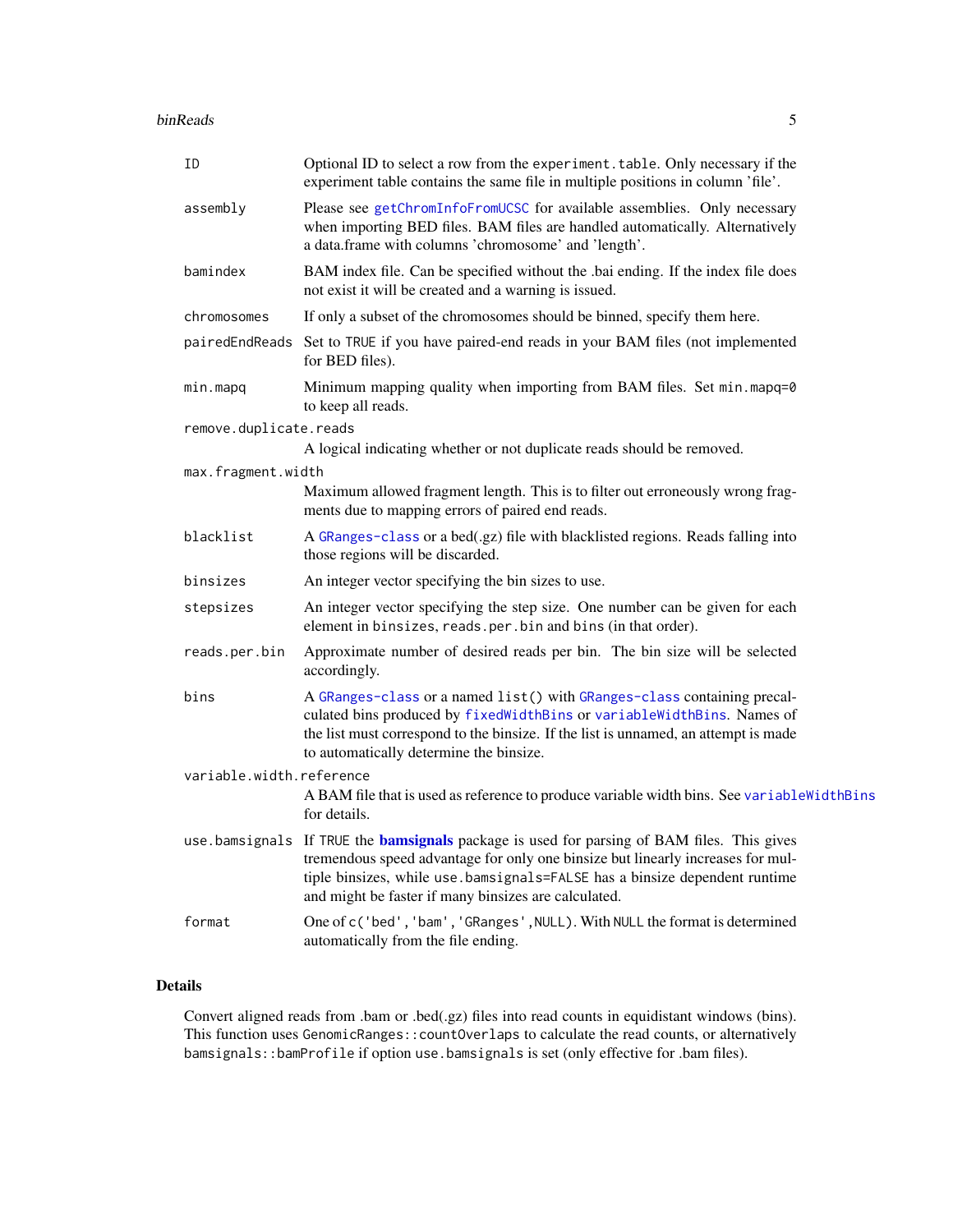### <span id="page-5-0"></span>Value

If only one bin size was specified for option binsizes, the function returns a single [GRanges-class](#page-0-0) object with meta data column 'counts' that contains the read count. If multiple binsizes were specified, the function returns a named list() of [GRanges-class](#page-0-0) objects.

### Examples

```
## Get an example BAM file with ChIP-seq reads
file <- system.file("extdata", "euratrans",
                   "lv-H3K27me3-BN-male-bio2-tech1.bam",
                    package="chromstaRData")
## Bin the file into bin size 1000bp
data(rn4_chrominfo)
data(experiment_table)
binned <- binReads(file, experiment.table=experiment_table,
                  assembly=rn4_chrominfo, binsizes=1000,
                  stepsizes=500, chromosomes='chr12')
print(binned)
```
<span id="page-5-1"></span>callPeaksMultivariate *Fit a Hidden Markov Model to multiple ChIP-seq samples*

### Description

Fit a HMM to multiple ChIP-seq samples to determine the combinatorial state of genomic regions. Input is a list of [uniHMM](#page-69-1)s generated by [callPeaksUnivariate](#page-9-1).

# Usage

```
callPeaksMultivariate(
  hmms,
 use.states,
 max.states = NULL,
 per.chrom = TRUE,
  chromosomes = NULL,
  eps = 0.01,keep.posteriors = FALSE,
  num. threads = 1,
 max.time = NULL,max.iter = NULL,
 keep.densities = FALSE,
  verbosity = 1,
  temp.savedir = NULL
)
```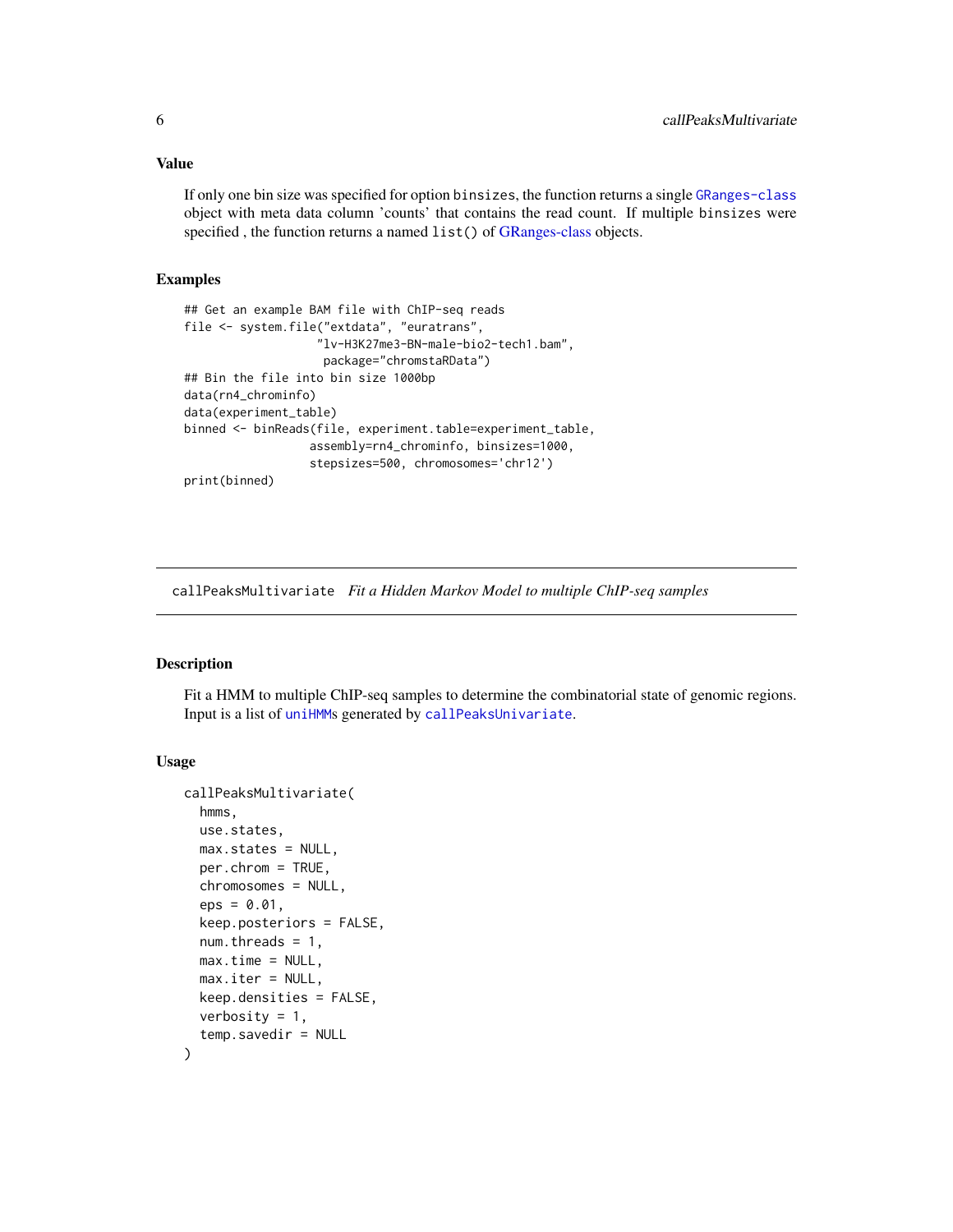# Arguments

| hmms            | A list of uniHMMs generated by callPeaksUnivariate, e.g. list(hmm1, hmm2, )<br>or a vector of files that contain such objects, e.g. $c("file1", "file2", )$ .                                                                           |
|-----------------|-----------------------------------------------------------------------------------------------------------------------------------------------------------------------------------------------------------------------------------------|
| use.states      | A data.frame with combinatorial states which are used in the multivariate HMM,<br>generated by function stateBrewer. If both use. states and max. states are<br>NULL, the maximum possible number of combinatorial states will be used. |
| max.states      | Maximum number of combinatorial states to use in the multivariate HMM. The<br>states are ordered by occurrence as determined from the combination of univari-<br>ate state calls.                                                       |
| per.chrom       | If per . chrom=TRUE chromosomes will be treated separately. This tremendously<br>speeds up the calculation but results might be noisier as compared to per.chrom=FALSE,<br>where all chromosomes are concatenated for the HMM.          |
| chromosomes     | A vector specifying the chromosomes to use from the models in hmms. The<br>default (NULL) uses all available chromosomes.                                                                                                               |
| eps             | Convergence threshold for the Baum-Welch algorithm.                                                                                                                                                                                     |
| keep.posteriors |                                                                                                                                                                                                                                         |
|                 | If set to TRUE, posteriors will be available in the output. This can be useful to<br>change the posterior cutoff later, but increases the necessary disk space to store<br>the result immensely.                                        |
| num.threads     | Number of threads to use. Setting this to >1 may give increased performance.                                                                                                                                                            |
| max.time        | The maximum running time in seconds for the Baum-Welch algorithm. If this<br>time is reached, the Baum-Welch will terminate after the current iteration fin-<br>ishes. The default NULL is no limit.                                    |
| max.iter        | The maximum number of iterations for the Baum-Welch algorithm. The default<br>NULL is no limit.                                                                                                                                         |
|                 | keep.densities If set to TRUE (default=FALSE), densities will be available in the output. This<br>should only be needed debugging.                                                                                                      |
| verbosity       | Verbosity level for the fitting procedure. $0 - No$ output, $1 - Iterations$ are printed.                                                                                                                                               |
| temp.savedir    | A directory where to store intermediate results if per . chrom=TRUE.                                                                                                                                                                    |

# Details

Emission distributions from the univariate HMMs are used with a Gaussian copula to generate a multivariate emission distribution for each combinatorial state. This multivariate distribution is then kept fixed and the transition probabilities are fitted with a Baum-Welch. Please refer to our manuscript at <http://dx.doi.org/10.1101/038612> for a detailed description of the method.

# Value

A [multiHMM](#page-45-1) object.

# Author(s)

Aaron Taudt, Maria Colome Tatche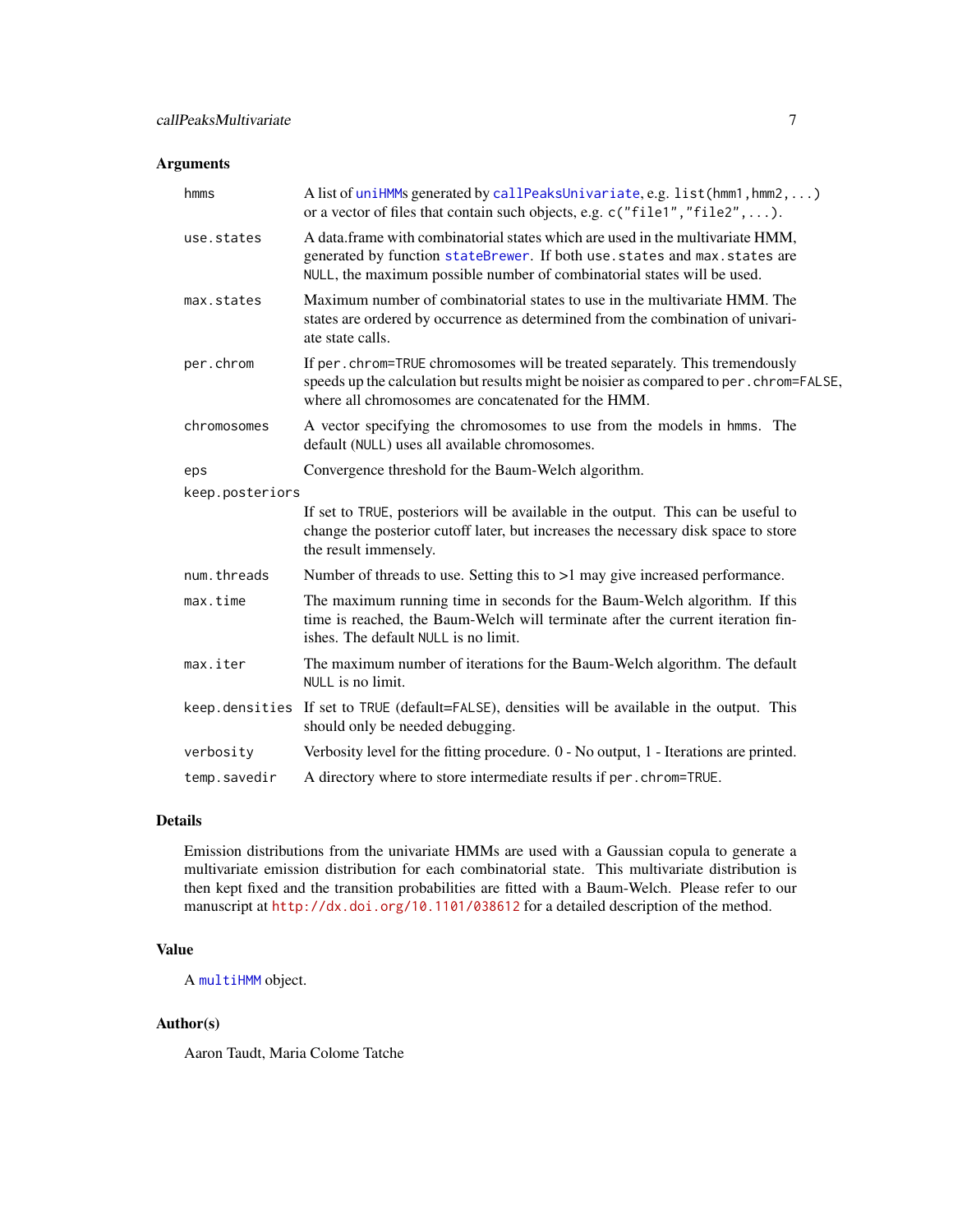### See Also

[multiHMM](#page-45-1), [callPeaksUnivariate](#page-9-1), [callPeaksReplicates](#page-7-1)

### Examples

```
# Get example BAM files for 2 different marks in hypertensive rat
file.path <- system.file("extdata","euratrans", package='chromstaRData')
files <- list.files(file.path, full.names=TRUE, pattern='SHR.*bam$')[c(1:2,6)]
# Construct experiment structure
exp <- data.frame(file=files, mark=c("H3K27me3","H3K27me3","H3K4me3"),
                 condition=rep("SHR",3), replicate=c(1:2,1), pairedEndReads=FALSE,
                 controlFiles=NA)
states <- stateBrewer(exp, mode='combinatorial')
# Bin the data
data(rn4_chrominfo)
binned.data <- list()
for (file in files) {
 binned.data[[basename(file)]] <- binReads(file, binsizes=1000, stepsizes=500,
                                           experiment.table=exp,
                                           assembly=rn4_chrominfo, chromosomes='chr12')
}
# Obtain the univariate fits
models <- list()
for (i1 in 1:length(binned.data)) {
models[[i1]] <- callPeaksUnivariate(binned.data[[i1]], max.time=60, eps=1)
}
# Call multivariate peaks
multimodel <- callPeaksMultivariate(models, use.states=states, eps=1, max.time=60)
# Check some plots
heatmapTransitionProbs(multimodel)
heatmapCountCorrelation(multimodel)
```
<span id="page-7-1"></span>callPeaksReplicates *Fit a multivariate Hidden Markov Model to multiple ChIP-seq replicates*

### Description

Fit an HMM to multiple ChIP-seq replicates and derive correlation measures. Input is a list of [uniHMM](#page-69-1)s generated by [callPeaksUnivariate](#page-9-1).

### Usage

```
callPeaksReplicates(
  hmm.list,
  max.states = 32,force.equals = FALSE,eps = 0.01,
```
<span id="page-7-0"></span>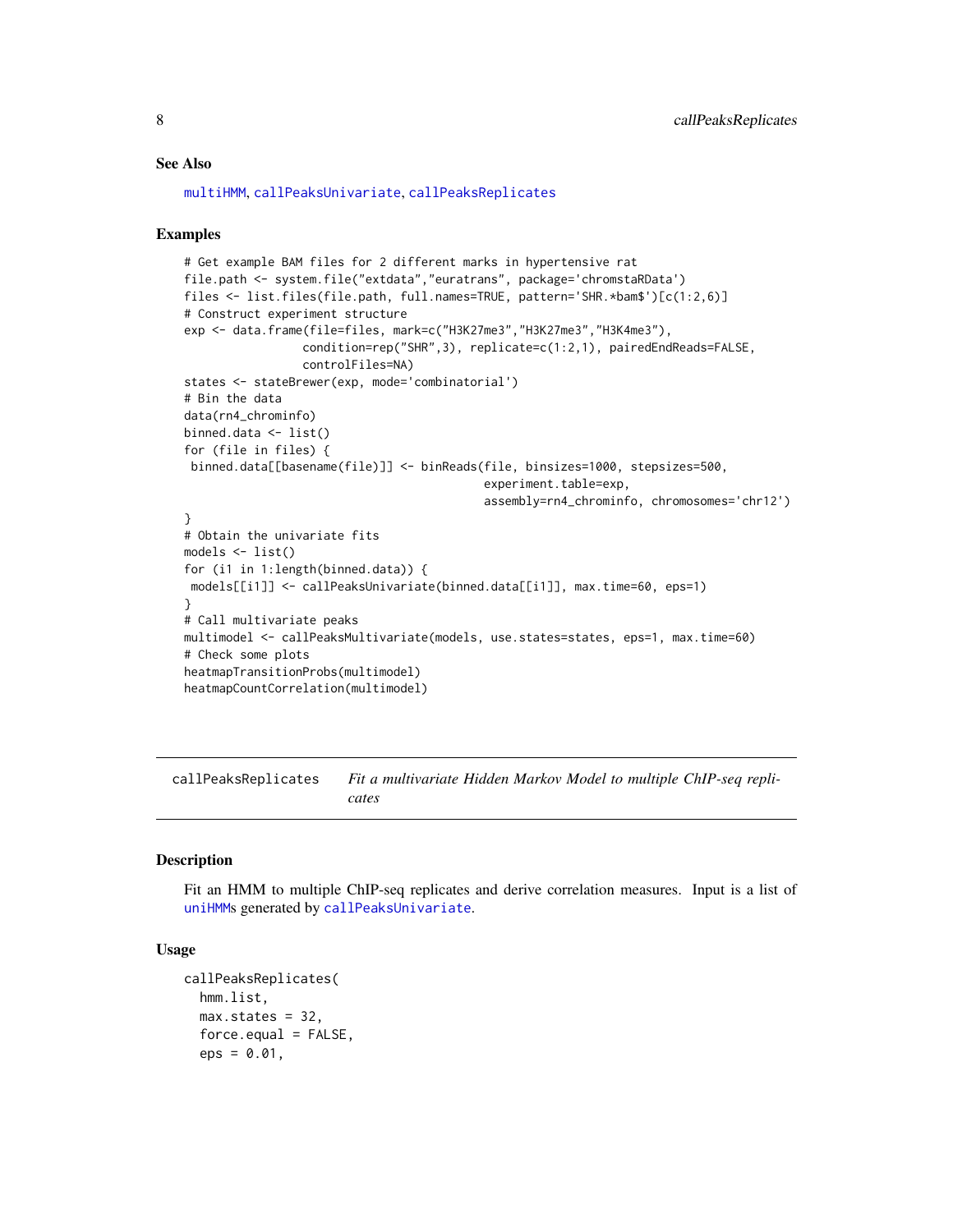# callPeaksReplicates 9

```
max.iter = NULL,max.time = NULL,
 keep.posteriors = TRUE,
 num.threads = 1,max.distance = 0.2,
 per.chrom = TRUE
\mathcal{L}
```
# Arguments

| hmm.list        | A list of uniHMMs generated by callPeaksUnivariate, e.g. list(hmm1, hmm2, )<br>or c("file1", "file2", ). Alternatively, this parameter also accepts a multiHMM<br>and will check if the distance between replicates is greater than max.distance. |
|-----------------|---------------------------------------------------------------------------------------------------------------------------------------------------------------------------------------------------------------------------------------------------|
| max.states      | The maximum number of combinatorial states to consider. The default (32) is<br>sufficient to treat up to 5 replicates exactly and more than 5 replicates approxi-<br>mately.                                                                      |
| force.equal     | The default (FALSE) allows replicates to differ in their peak-calls, although the<br>majority will usually be identical. If force . equal=TRUE, all peaks will be iden-<br>tical among all replicates.                                            |
| eps             | Convergence threshold for the Baum-Welch algorithm.                                                                                                                                                                                               |
| max.iter        | The maximum number of iterations for the Baum-Welch algorithm. The default<br>NULL is no limit.                                                                                                                                                   |
| max.time        | The maximum running time in seconds for the Baum-Welch algorithm. If this<br>time is reached, the Baum-Welch will terminate after the current iteration fin-<br>ishes. The default NULL is no limit.                                              |
| keep.posteriors |                                                                                                                                                                                                                                                   |
|                 | If set to TRUE, posteriors will be available in the output. This is useful to change<br>the post.cutoff later, but increases the necessary disk space to store the result<br>immense.                                                             |
| num.threads     | Number of threads to use. Setting this to $>1$ may give increased performance.                                                                                                                                                                    |
| max.distance    | This number is used as a cutoff to group replicates based on their distance ma-<br>trix. The lower this number, the more similar replicates have to be to be grouped<br>together.                                                                 |
| per.chrom       | If per . chrom=TRUE chromosomes will be treated separately. This tremendously<br>speeds up the calculation but results might be noisier as compared to per . chrom=FALSE,<br>where all chromosomes are concatenated for the HMM.                  |

# Value

Output is a [multiHMM](#page-45-1) object with additional entry replicateInfo. If only one [uniHMM](#page-69-1) was given as input, a simple list() with the replicateInfo is returned.

# Author(s)

Aaron Taudt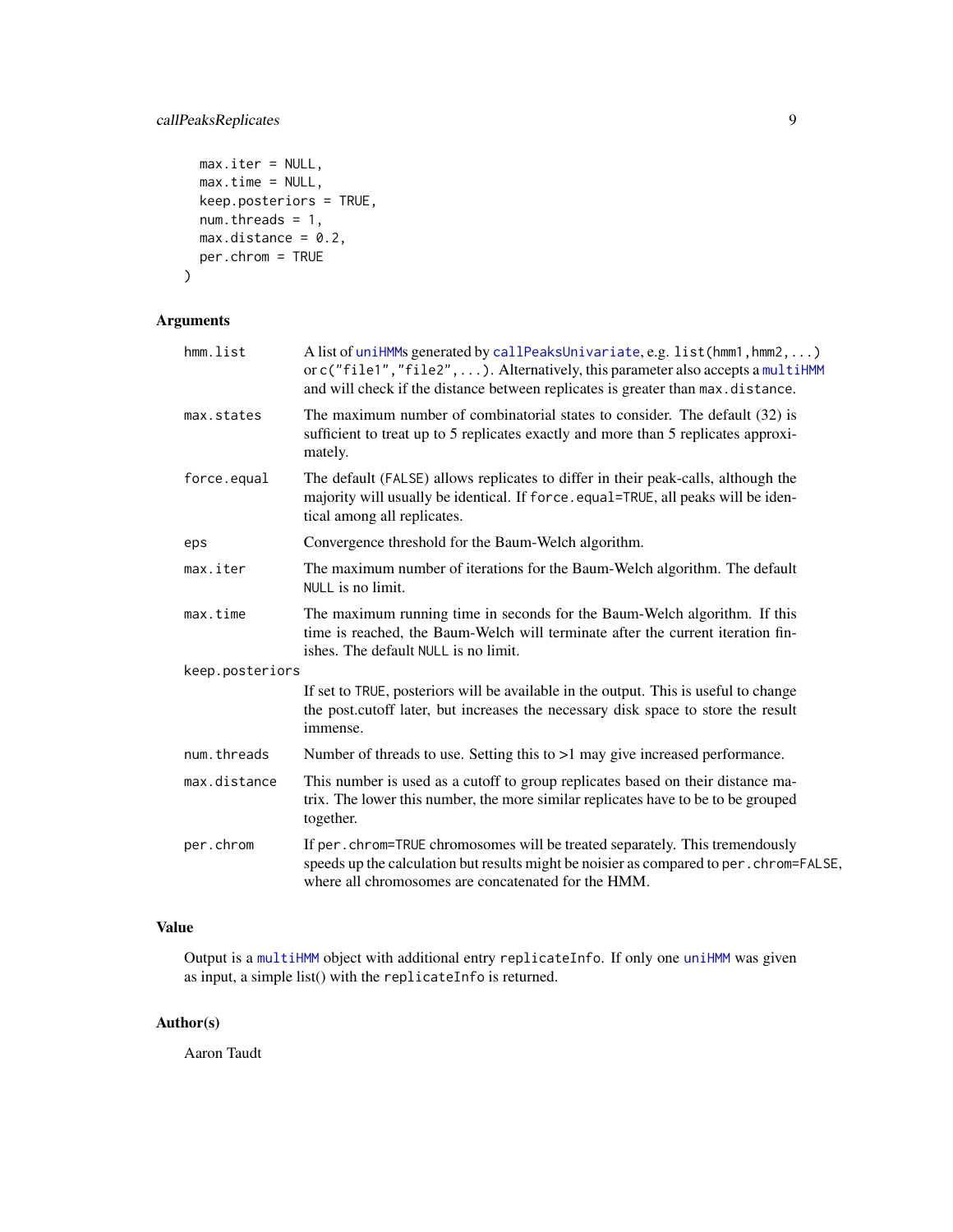### See Also

[multiHMM](#page-45-1), [callPeaksUnivariate](#page-9-1), [callPeaksMultivariate](#page-5-1)

### Examples

```
# Let's get some example data with 3 replicates
file.path <- system.file("extdata","euratrans", package='chromstaRData')
files <- list.files(file.path, pattern="H3K27me3.*SHR.*bam$", full.names=TRUE)[1:3]
# Obtain chromosome lengths. This is only necessary for BED files. BAM files are
# handled automatically.
data(rn4_chrominfo)
# Define experiment structure
exp <- data.frame(file=files, mark='H3K27me3', condition='SHR', replicate=1:3,
                 pairedEndReads=FALSE, controlFiles=NA)
# We use bin size 1000bp and chromosome 12 to keep the example quick
binned.data <- list()
for (file in files) {
binned.data[[basename(file)]] <- binReads(file, binsizes=1000, stepsizes=500,
                                           experiment.table=exp,
                                           assembly=rn4_chrominfo, chromosomes='chr12')
}
# The univariate fit is obtained for each replicate
models <- list()
for (i1 in 1:length(binned.data)) {
models[[i1]] <- callPeaksUnivariate(binned.data[[i1]], max.time=60, eps=1)
}
# Obtain peak calls considering information from all replicates
multi.model <- callPeaksReplicates(models, force.equal=TRUE, max.time=60, eps=1)
```
<span id="page-9-1"></span>callPeaksUnivariate *Fit a Hidden Markov Model to a ChIP-seq sample.*

### Description

Fit a HMM to a ChIP-seq sample to determine the modification state of genomic regions, e.g. call peaks in the sample.

# Usage

```
callPeaksUnivariate(
  binned.data,
  control.data = NULL,
  prefit.on.chr = NULL,
  short = TRUE,
  eps = 0.1,
  init = "standard",
  max.time = NULL,max.iter = 5000,
```
<span id="page-9-0"></span>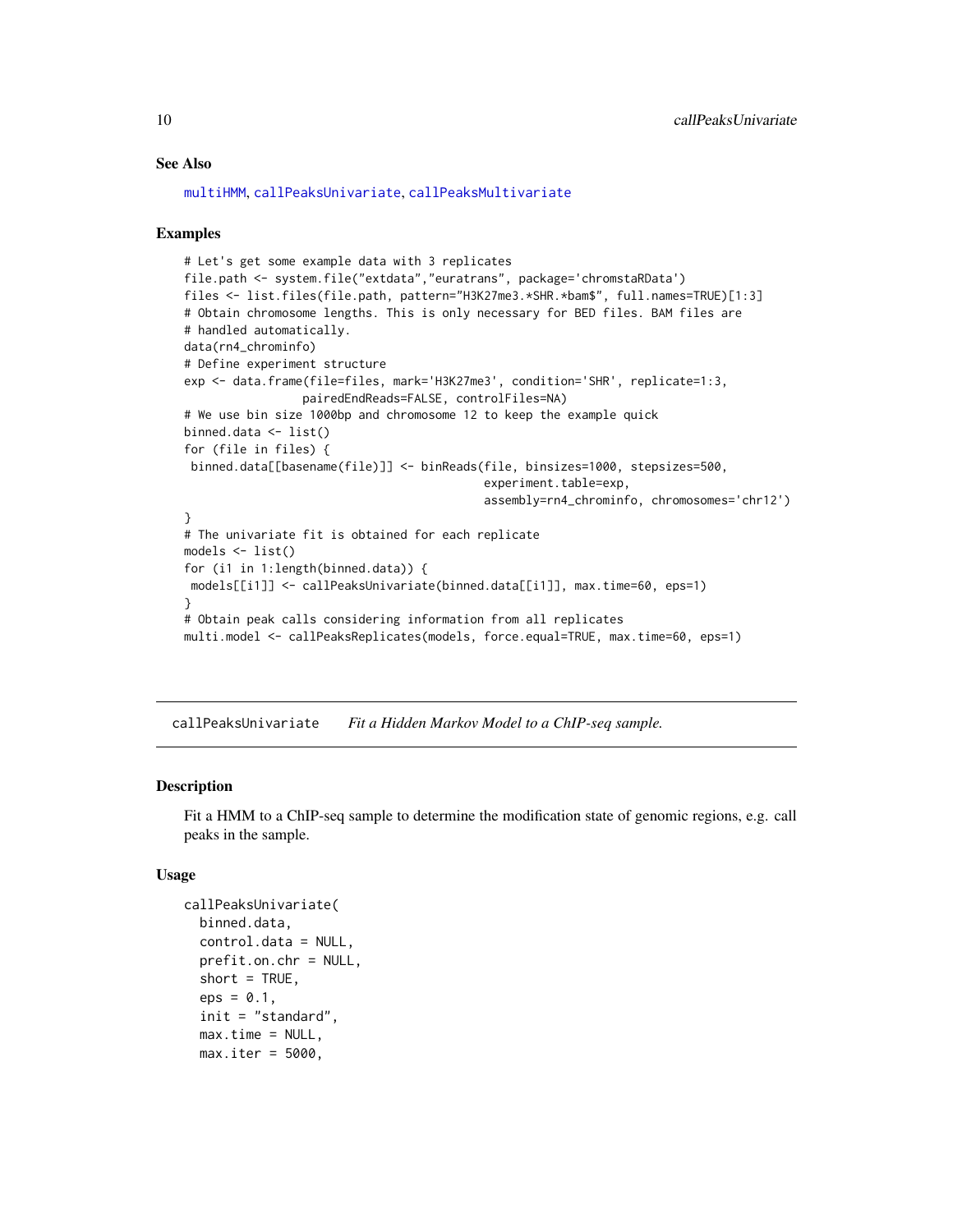# callPeaksUnivariate 11

```
num. trials = 1,eps.try = NULL,
 num. threads = 1,
 read.cutoff = TRUE,
 read.cutoff.quantile = 1,
 read.cutoff.absolute = 500,
 max.mean = Inf,post.cutoff = 0.5,
 control = FALSE,keep.posteriors = FALSE,
 keep.densities = FALSE,
 verbosity = 1
)
```

| binned.data   | A GRanges-class object with binned read counts or a file that contains such an<br>object.                                                                                                                                                                                                                                                                                                                                                                                                                                                                                                                           |
|---------------|---------------------------------------------------------------------------------------------------------------------------------------------------------------------------------------------------------------------------------------------------------------------------------------------------------------------------------------------------------------------------------------------------------------------------------------------------------------------------------------------------------------------------------------------------------------------------------------------------------------------|
| control.data  | Input control for the experiment. A GRanges-class object with binned read<br>counts or a file that contains such an object.                                                                                                                                                                                                                                                                                                                                                                                                                                                                                         |
| prefit.on.chr | A chromosome that is used to pre-fit the Hidden Markov Model. Set to NULL if<br>you don't want to prefit but use the whole genome instead.                                                                                                                                                                                                                                                                                                                                                                                                                                                                          |
| short         | If TRUE, the second fitting step is only done with one iteration.                                                                                                                                                                                                                                                                                                                                                                                                                                                                                                                                                   |
| eps           | Convergence threshold for the Baum-Welch algorithm.                                                                                                                                                                                                                                                                                                                                                                                                                                                                                                                                                                 |
| init          | One of the following initialization procedures:                                                                                                                                                                                                                                                                                                                                                                                                                                                                                                                                                                     |
|               | standard The negative binomial of state 'unmodified' will be initialized with<br>mean=mean(counts), var=var(counts) and the negative binomial of state<br>'modified' with mean=mean(counts)+1, var=var(counts). This proce-<br>dure usually gives the fastest convergence.<br>random Mean and variance of the negative binomials will be initialized with<br>random values (in certain boundaries, see source code). Try this if the<br>'standard' procedure fails to produce a good fit.<br>empiric Yet another way to initialize the Baum-Welch. Try this if the other<br>two methods fail to produce a good fit. |
| max.time      | The maximum running time in seconds for the Baum-Welch algorithm. If this<br>time is reached, the Baum-Welch will terminate after the current iteration fin-<br>ishes. The default NULL is no limit.                                                                                                                                                                                                                                                                                                                                                                                                                |
| max.iter      | The maximum number of iterations for the Baum-Welch algorithm. The default<br>NULL is no limit.                                                                                                                                                                                                                                                                                                                                                                                                                                                                                                                     |
| num.trials    | The number of trials to run the HMM. Each time, the HMM is seeded with<br>different random initial values. The HMM with the best likelihood is given as<br>output.                                                                                                                                                                                                                                                                                                                                                                                                                                                  |
| eps.try       | If code num.trials is set to greater than 1, eps. try is used for the trial runs. If<br>unset, eps is used.                                                                                                                                                                                                                                                                                                                                                                                                                                                                                                         |
| num.threads   | Number of threads to use. Setting this to $>1$ may give increased performance.                                                                                                                                                                                                                                                                                                                                                                                                                                                                                                                                      |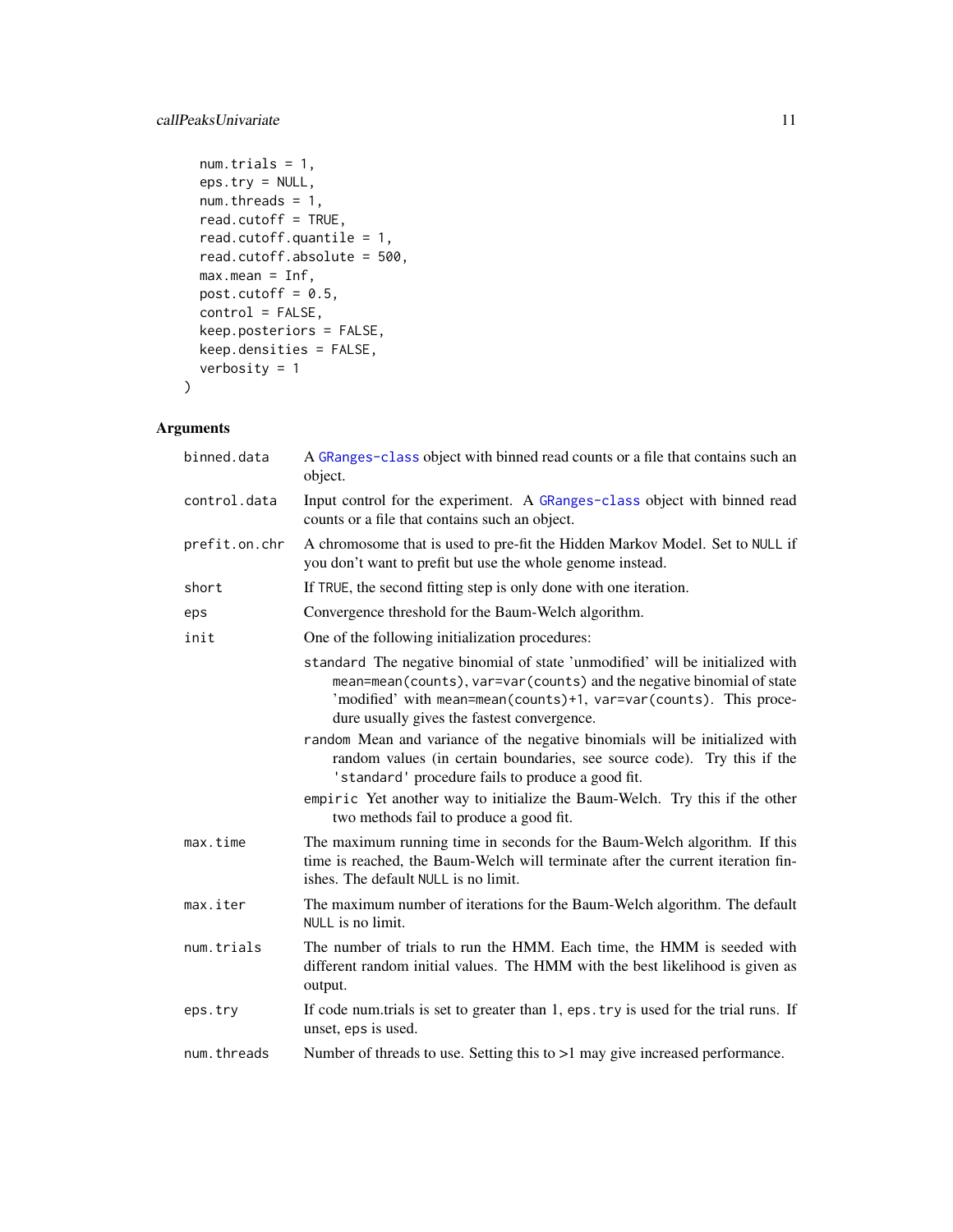read.cutoff The default (TRUE) enables filtering of high read counts. Set read.cutoff=FALSE to disable this filtering.

#### read.cutoff.quantile

A quantile between 0 and 1. Should be near 1. Read counts above this quantile will be set to the read count specified by this quantile. Filtering very high read counts increases the performance of the Baum-Welch fitting procedure. However, if your data contains very few peaks they might be filtered out. If option read.cutoff.absolute is also specified, the minimum of the resulting cutoff values will be used. Set read.cutoff=FALSE to disable this filtering.

#### read.cutoff.absolute

Read counts above this value will be set to the read count specified by this value. Filtering very high read counts increases the performance of the Baum-Welch fitting procedure. However, if your data contains very few peaks they might be filtered out. If option read.cutoff.quantile is also specified, the minimum of the resulting cutoff values will be used. Set read.cutoff=FALSE to disable this filtering.

- max.mean If mean(counts)>max.mean, bins with low read counts will be set to 0. This is a workaround to obtain good fits in the case of large bin sizes.
- post.cutoff False discovery rate. codeNULL means that the state with maximum posterior probability will be chosen, irrespective of its absolute probability (default=codeNULL).
- control If set to TRUE, the binned data will be treated as control experiment. That means only state 'zero-inflation' and 'unmodified' will be used in the HMM.

keep.posteriors

If set to TRUE (default=FALSE), posteriors will be available in the output. This is useful to change the post.cutoff later, but increases the necessary disk space to store the result.

- keep.densities If set to TRUE (default=FALSE), densities will be available in the output. This should only be needed debugging.
- verbosity Verbosity level for the fitting procedure. 0 No output, 1 Iterations are printed.

### Details

This function is similar to [callPeaksUnivariateAllChr](#page-12-1) but allows to pre-fit on a single chromosome instead of the whole genome. This gives a significant performance increase and can help to converge into a better fit in case of unsteady quality for some chromosomes.

#### Value

A [uniHMM](#page-69-1) object.

# Author(s)

Aaron Taudt, Maria Colome Tatche

### See Also

[uniHMM](#page-69-1), [callPeaksMultivariate](#page-5-1)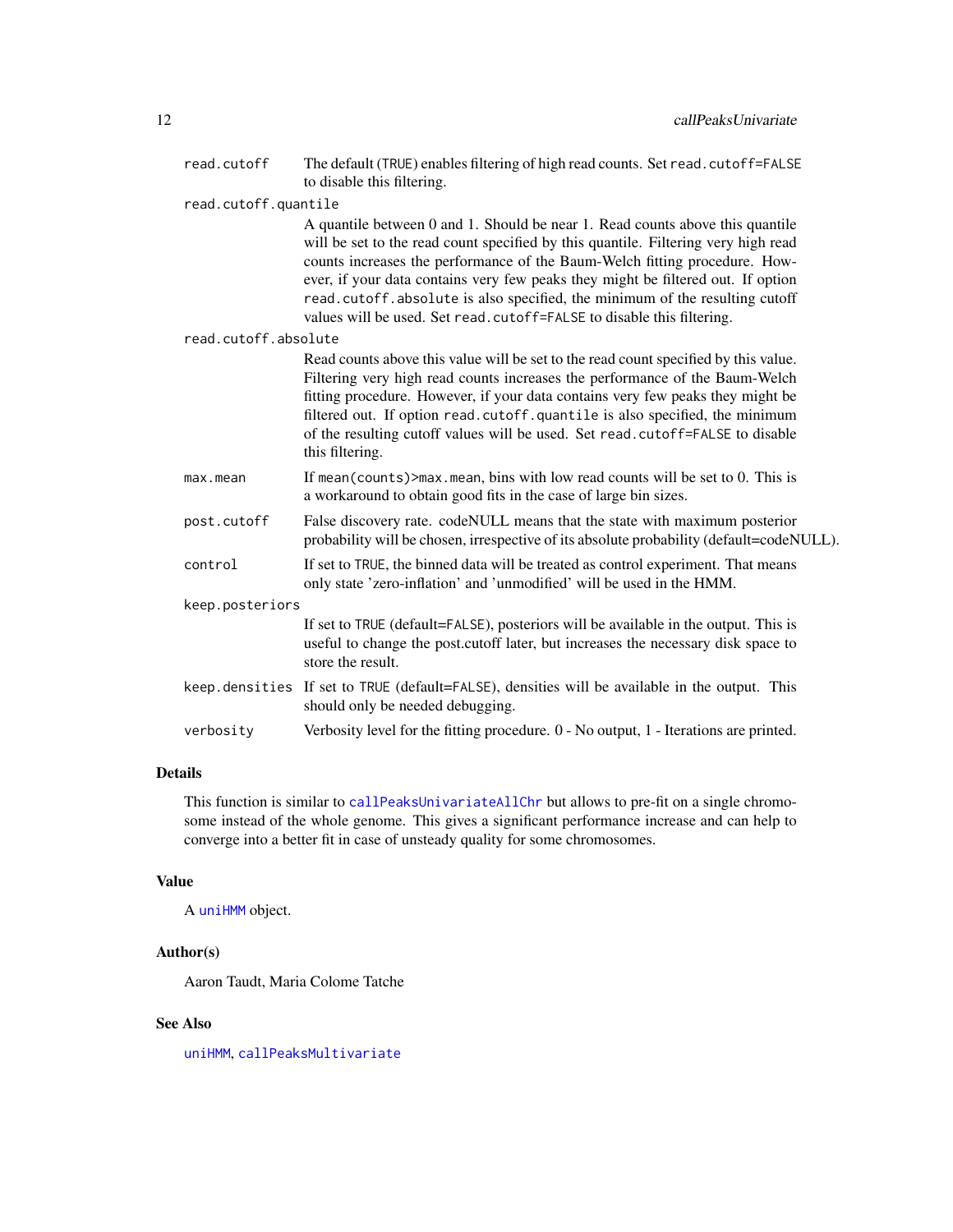### <span id="page-12-0"></span>Examples

```
## Get an example BAM file with ChIP-seq reads
file <- system.file("extdata", "euratrans",
                      "lv-H3K27me3-BN-male-bio2-tech1.bam",
                       package="chromstaRData")
## Bin the BED file into bin size 1000bp
data(rn4_chrominfo)
data(experiment_table)
binned <- binReads(file, experiment.table=experiment_table,
                  assembly=rn4_chrominfo, binsizes=1000,
                  stepsizes=500, chromosomes='chr12')
## Fit the univariate Hidden Markov Model
hmm <- callPeaksUnivariate(binned, max.time=60, eps=1)
## Check if the fit is ok
plotHistogram(hmm)
```
<span id="page-12-1"></span>callPeaksUnivariateAllChr

*Fit a Hidden Markov Model to a ChIP-seq sample.*

### **Description**

Fit a HMM to a ChIP-seq sample to determine the modification state of genomic regions, e.g. call peaks in the sample.

### Usage

```
callPeaksUnivariateAllChr(
  binned.data,
  control.data = NULL,
  eps = 0.01,
  init = "standard",
  max.time = NULL,max.iter = NULL,num.trials = 1,
  eps.try = NULL,num. threads = 1,
  read.cutoff = TRUE,
  read.cutoff.quantile = 1,
  read.cutoff.absolute = 500,
  max.macan = Inf,post.cutoff = 0.5,
  control = FALSE,
  keep.posteriors = FALSE,
  keep.densities = FALSE,
  verbosity = 1)
```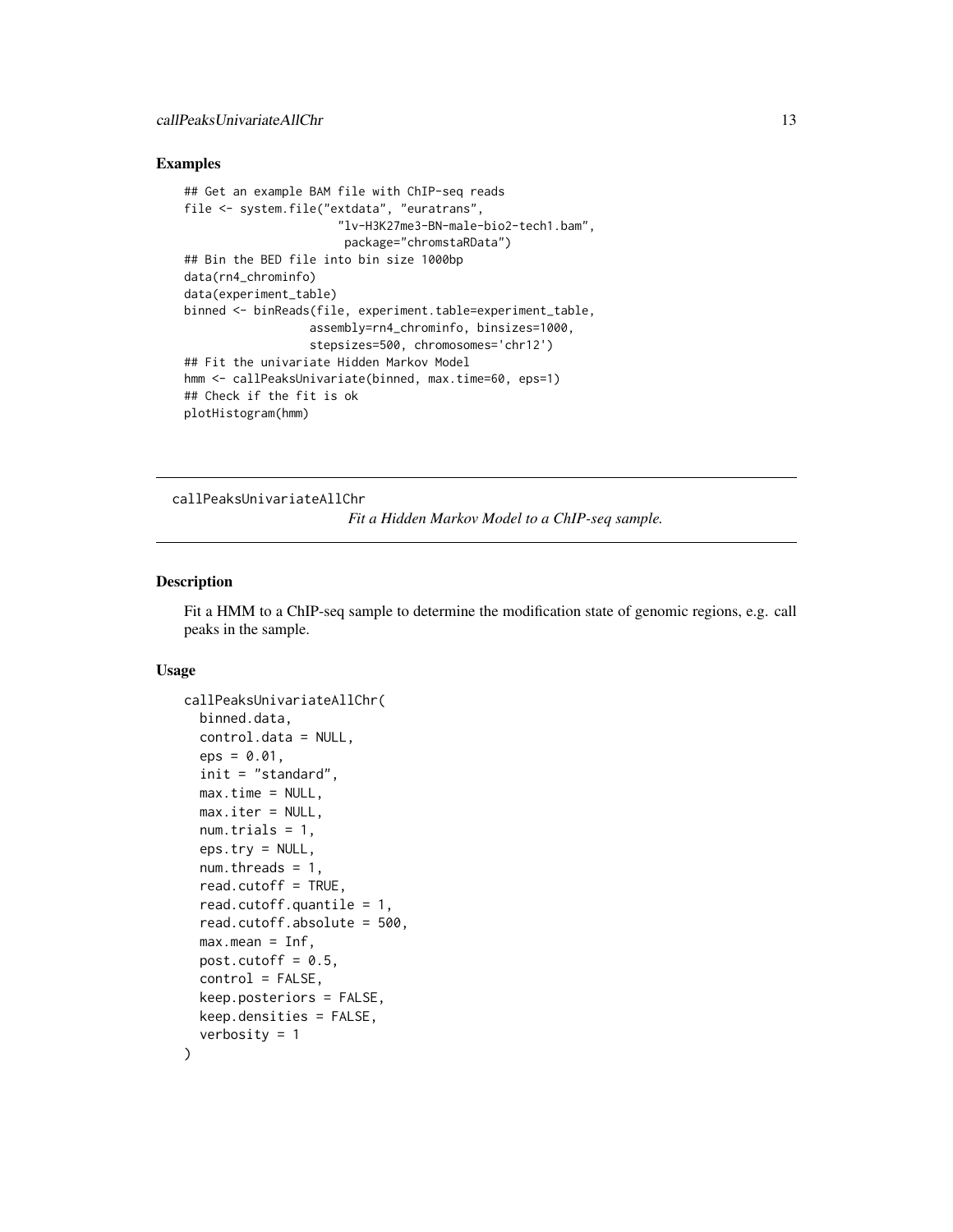| binned.data          | A GRanges-class object with binned read counts or a file that contains such an<br>object.                                                                                                                                                                                                                                                                                                                                                                                                      |
|----------------------|------------------------------------------------------------------------------------------------------------------------------------------------------------------------------------------------------------------------------------------------------------------------------------------------------------------------------------------------------------------------------------------------------------------------------------------------------------------------------------------------|
| control.data         | Input control for the experiment. A GRanges-class object with binned read<br>counts or a file that contains such an object.                                                                                                                                                                                                                                                                                                                                                                    |
| eps                  | Convergence threshold for the Baum-Welch algorithm.                                                                                                                                                                                                                                                                                                                                                                                                                                            |
| init                 | One of the following initialization procedures:                                                                                                                                                                                                                                                                                                                                                                                                                                                |
|                      | standard The negative binomial of state 'unmodified' will be initialized with<br>mean=mean(counts), var=var(counts) and the negative binomial of state<br>'modified' with mean=mean(counts)+1, var=var(counts). This proce-<br>dure usually gives the fastest convergence.<br>random Mean and variance of the negative binomials will be initialized with<br>random values (in certain boundaries, see source code). Try this if the                                                           |
|                      | 'standard' procedure fails to produce a good fit.<br>empiric Yet another way to initialize the Baum-Welch. Try this if the other<br>two methods fail to produce a good fit.                                                                                                                                                                                                                                                                                                                    |
| max.time             | The maximum running time in seconds for the Baum-Welch algorithm. If this<br>time is reached, the Baum-Welch will terminate after the current iteration fin-<br>ishes. The default NULL is no limit.                                                                                                                                                                                                                                                                                           |
| max.iter             | The maximum number of iterations for the Baum-Welch algorithm. The default<br>NULL is no limit.                                                                                                                                                                                                                                                                                                                                                                                                |
| num.trials           | The number of trials to run the HMM. Each time, the HMM is seeded with<br>different random initial values. The HMM with the best likelihood is given as<br>output.                                                                                                                                                                                                                                                                                                                             |
| eps.try              | If code num.trials is set to greater than 1, eps. try is used for the trial runs. If<br>unset, eps is used.                                                                                                                                                                                                                                                                                                                                                                                    |
| num.threads          | Number of threads to use. Setting this to $>1$ may give increased performance.                                                                                                                                                                                                                                                                                                                                                                                                                 |
| read.cutoff          | The default (TRUE) enables filtering of high read counts. Set read. cutoff=FALSE<br>to disable this filtering.                                                                                                                                                                                                                                                                                                                                                                                 |
| read.cutoff.quantile |                                                                                                                                                                                                                                                                                                                                                                                                                                                                                                |
|                      | A quantile between 0 and 1. Should be near 1. Read counts above this quantile<br>will be set to the read count specified by this quantile. Filtering very high read<br>counts increases the performance of the Baum-Welch fitting procedure. How-<br>ever, if your data contains very few peaks they might be filtered out. If option<br>read.cutoff.absolute is also specified, the minimum of the resulting cutoff<br>values will be used. Set read. cutoff=FALSE to disable this filtering. |
| read.cutoff.absolute |                                                                                                                                                                                                                                                                                                                                                                                                                                                                                                |
|                      | Read counts above this value will be set to the read count specified by this value.<br>Filtering very high read counts increases the performance of the Baum-Welch<br>fitting procedure. However, if your data contains very few peaks they might be<br>filtered out. If option read. cutoff. quantile is also specified, the minimum<br>of the resulting cutoff values will be used. Set read.cutoff=FALSE to disable<br>this filtering.                                                      |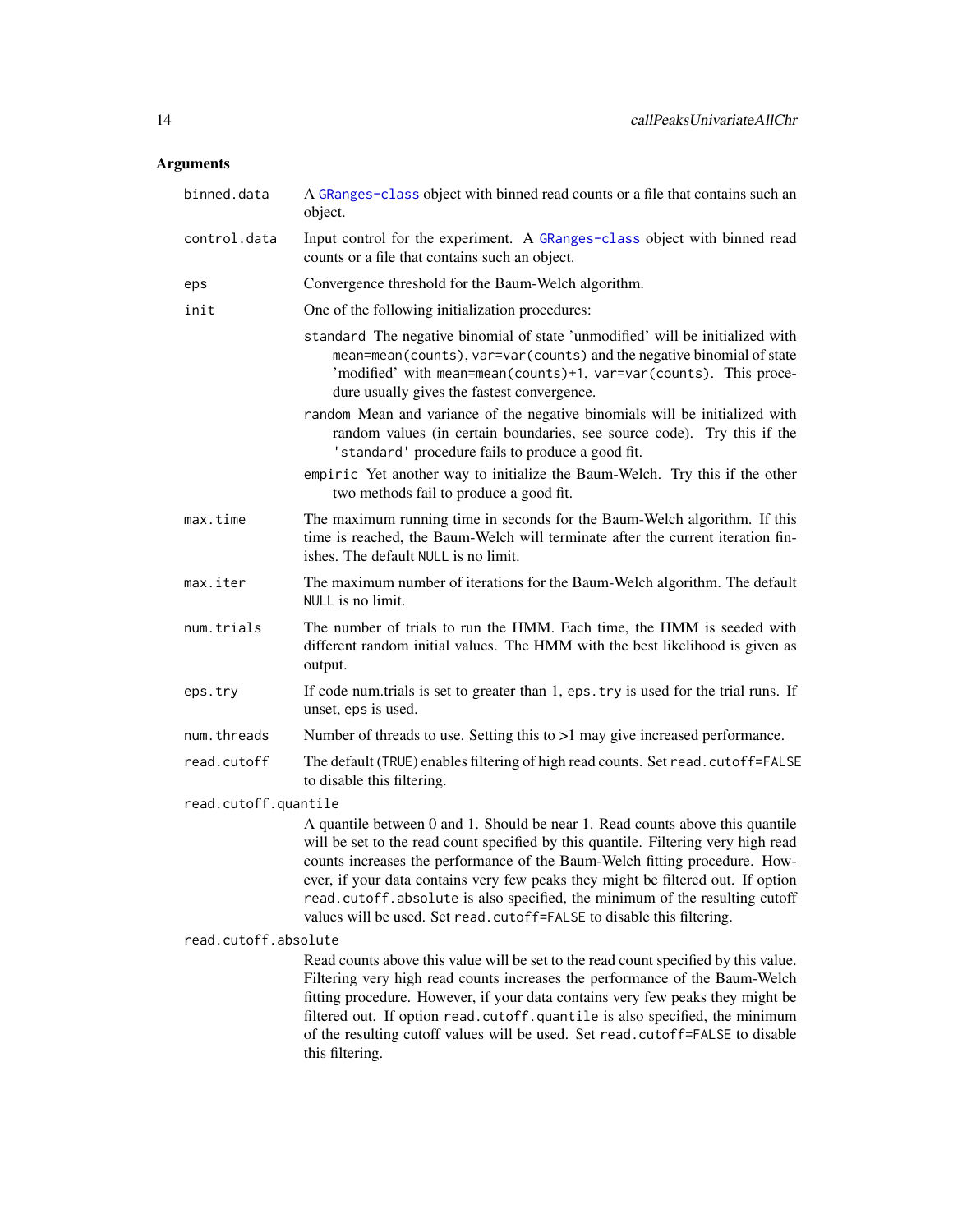<span id="page-14-0"></span>

| $max.$ mean     | If mean(counts) $>$ max.mean, bins with low read counts will be set to 0. This is<br>a workaround to obtain good fits in the case of large bin sizes.                                         |  |
|-----------------|-----------------------------------------------------------------------------------------------------------------------------------------------------------------------------------------------|--|
| post.cutoff     | False discovery rate. codeNULL means that the state with maximum posterior<br>probability will be chosen, irrespective of its absolute probability (default=codeNULL).                        |  |
| control         | If set to TRUE, the binned data will be treated as control experiment. That means<br>only state 'zero-inflation' and 'unmodified' will be used in the HMM.                                    |  |
| keep.posteriors |                                                                                                                                                                                               |  |
|                 | If set to TRUE (default=FALSE), posteriors will be available in the output. This is<br>useful to change the post.cutoff later, but increases the necessary disk space to<br>store the result. |  |
|                 | keep densities If set to TRUE (default=FALSE), densities will be available in the output. This<br>should only be needed debugging.                                                            |  |
| verbosity       | Verbosity level for the fitting procedure. $0 - No$ output, $1 - Iterations$ are printed.                                                                                                     |  |

### Details

The Hidden Markov Model which is used to classify the bins uses 3 states: state 'zero-inflation' with a delta function as emission densitiy (only zero read counts), 'unmodified' and 'modified' with Negative Binomials as emission densities. A Baum-Welch algorithm is employed to estimate the parameters of the distributions. Please refer to our manuscript at [http://dx.doi.org/10.1101/](http://dx.doi.org/10.1101/038612) [038612](http://dx.doi.org/10.1101/038612) for a detailed description of the method.

### Value

A [uniHMM](#page-69-1) object.

### Author(s)

Aaron Taudt, Maria Coome Tatche

# See Also

[uniHMM](#page-69-1), [callPeaksMultivariate](#page-5-1)

<span id="page-14-1"></span>changeMaxPostCutoff *Adjust sensitivity of peak detection*

### **Description**

Adjusts the peak calls of a [uniHMM](#page-69-1), [multiHMM](#page-45-1) or [combinedMultiHMM](#page-24-1) object with a cutoff on the maximum-posterior within each peak. Higher values of maxPost.cutoff mean less sensitive and more precise peak calls. Remaining peaks are kept intact, as opposed to function [changePostCutoff](#page-16-1), where broad peaks are fragmented. This function was formerly called 'changeFDR' and is still available for backwards compatibiltiy.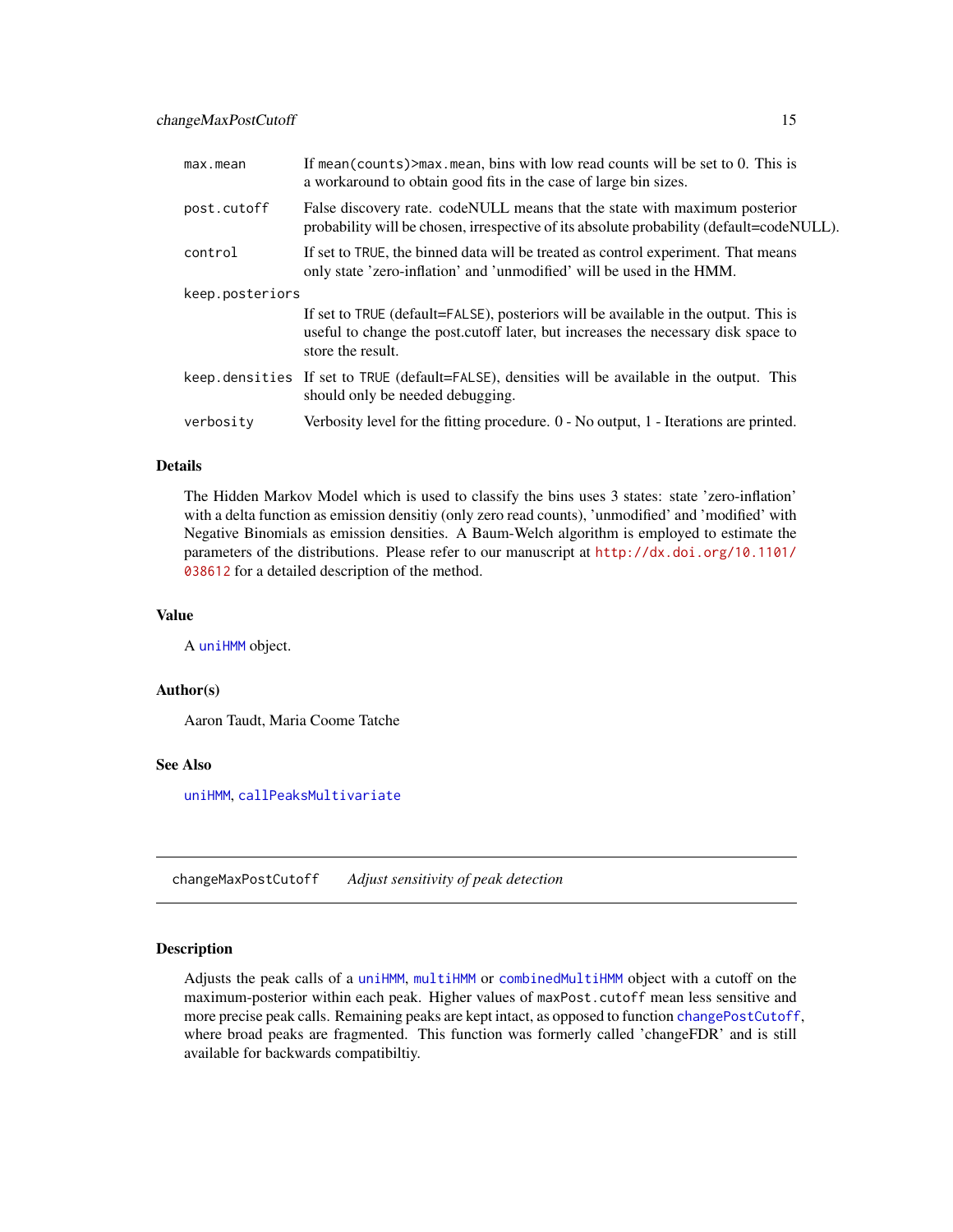### Usage

```
changeMaxPostCutoff(model, maxPost.cutoff = 0.99, invert = FALSE)
```

```
changeFDR(model, fdr = 0.01, invert = FALSE)
```
# Arguments

| model  | A uniHMM or multiHMM object with posteriors.                                                                                                                                                                                                                                                                                          |
|--------|---------------------------------------------------------------------------------------------------------------------------------------------------------------------------------------------------------------------------------------------------------------------------------------------------------------------------------------|
|        | maxPost.cutoff A vector of values between 0 and 1 for each column in model\$bins\$posteriors.<br>If only one value is given, it will be reused for all columns. Values close to 1<br>will yield more stringent peak calls with lower false positive but higher false<br>negative rate ( <i>i.e.</i> more precise but less sensitive). |
| invert | Select peaks below (FALSE) or above (TRUE) the given maxPost. cutoff. This<br>is useful to select low confidence peaks.                                                                                                                                                                                                               |
| fdr    | Same as 1-maxPost.cutoff.                                                                                                                                                                                                                                                                                                             |
|        |                                                                                                                                                                                                                                                                                                                                       |

### Details

Each peak has a maximum-posterior (maxPostInPeak, between 0 and 1) associated. The sensitivity is adjusted with a simple cutoff on maxPostInPeak, e.g. for maxPost.cutoff =  $0.99$  only peaks with maxPostInPeak  $>= 0.99$  will be selected.

# Value

The input object is returned with adjusted peak calls.

# Functions

• changeFDR: This function was renamed to 'changeMaxPostCutoff' in chromstaR 1.5.1 but it still available for backwards compatibility.

### Author(s)

Aaron Taudt

# See Also

[changePostCutoff](#page-16-1)

### Examples

```
## Get an example uniHMM ##
file <- system.file("data","H3K27me3-BN-rep1.RData", package="chromstaR")
model <- get(load(file))
## Compare fits with different fdrs
plotHistoryram(model) + ylim(0, 0.25) + ylim(0, 0.3)plotHistogram(changeMaxPostCutoff(model, maxPost.cutoff=0.99)) + ylim(0,0.3)
plotHistogram(changeMaxPostCutoff(model, maxPost.cutoff=1-1e-12)) + ylim(0,0.3)
```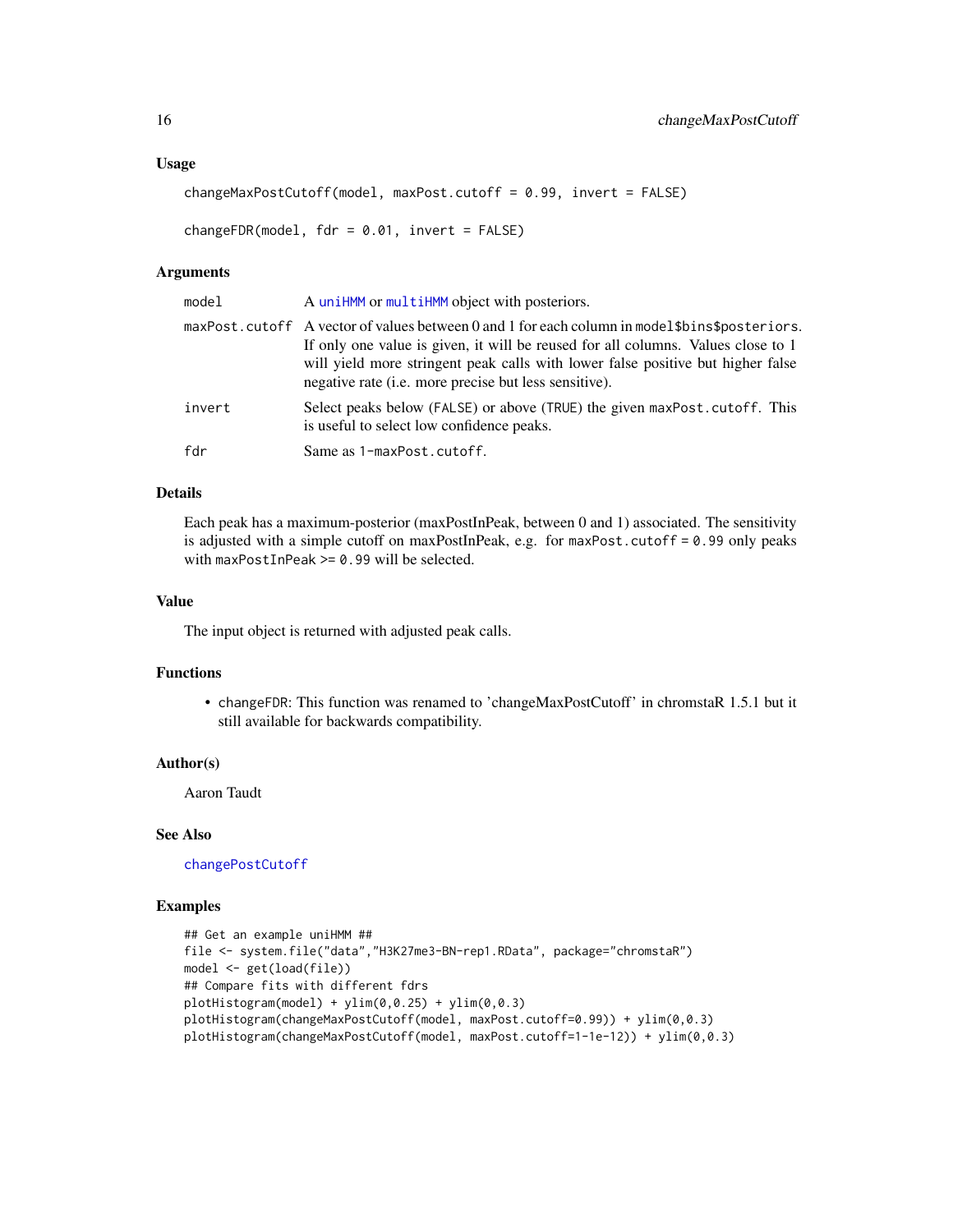#### <span id="page-16-0"></span>changePostCutoff 17

```
## Get an example multiHMM ##
file <- system.file("data","multivariate_mode-combinatorial_condition-SHR.RData",
                    package="chromstaR")
model <- get(load(file))
genomicFrequencies(model)
model.new <- changeMaxPostCutoff(model, maxPost.cutoff=0.9999, invert=FALSE)
genomicFrequencies(model.new)
## Get an example combinedMultiHMM ##
file <- system.file("data","combined_mode-differential.RData",
                    package="chromstaR")
model <- get(load(file))
genomicFrequencies(model)
model.new <- changeMaxPostCutoff(model, maxPost.cutoff=0.9999, invert=FALSE)
genomicFrequencies(model.new)
```
<span id="page-16-1"></span>changePostCutoff *Change the posterior cutoff of a Hidden Markov Model*

#### Description

Adjusts the peak calls of a [uniHMM](#page-69-1), [multiHMM](#page-45-1) or [combinedMultiHMM](#page-24-1) object with the given posterior cutoff.

#### Usage

```
changePostCutoff(model, post.cutoff = 0.5)
```
#### Arguments

model A [uniHMM](#page-69-1) or [multiHMM](#page-45-1) object with posteriors. post.cutoff A vector of posterior cutoff values between 0 and 1 the same length as ncol(model\$bins\$posteriors). If only one value is given, it will be reused for all columns. Values close to 1 will yield more stringent peak calls with lower false positive but higher false negative rate.

# Details

Posterior probabilities are between 0 and 1. Peaks are called if the posteriors for a state (univariate) or sample (multivariate) are >= post.cutoff.

# Value

The input object is returned with adjusted peak calls.

### Author(s)

Aaron Taudt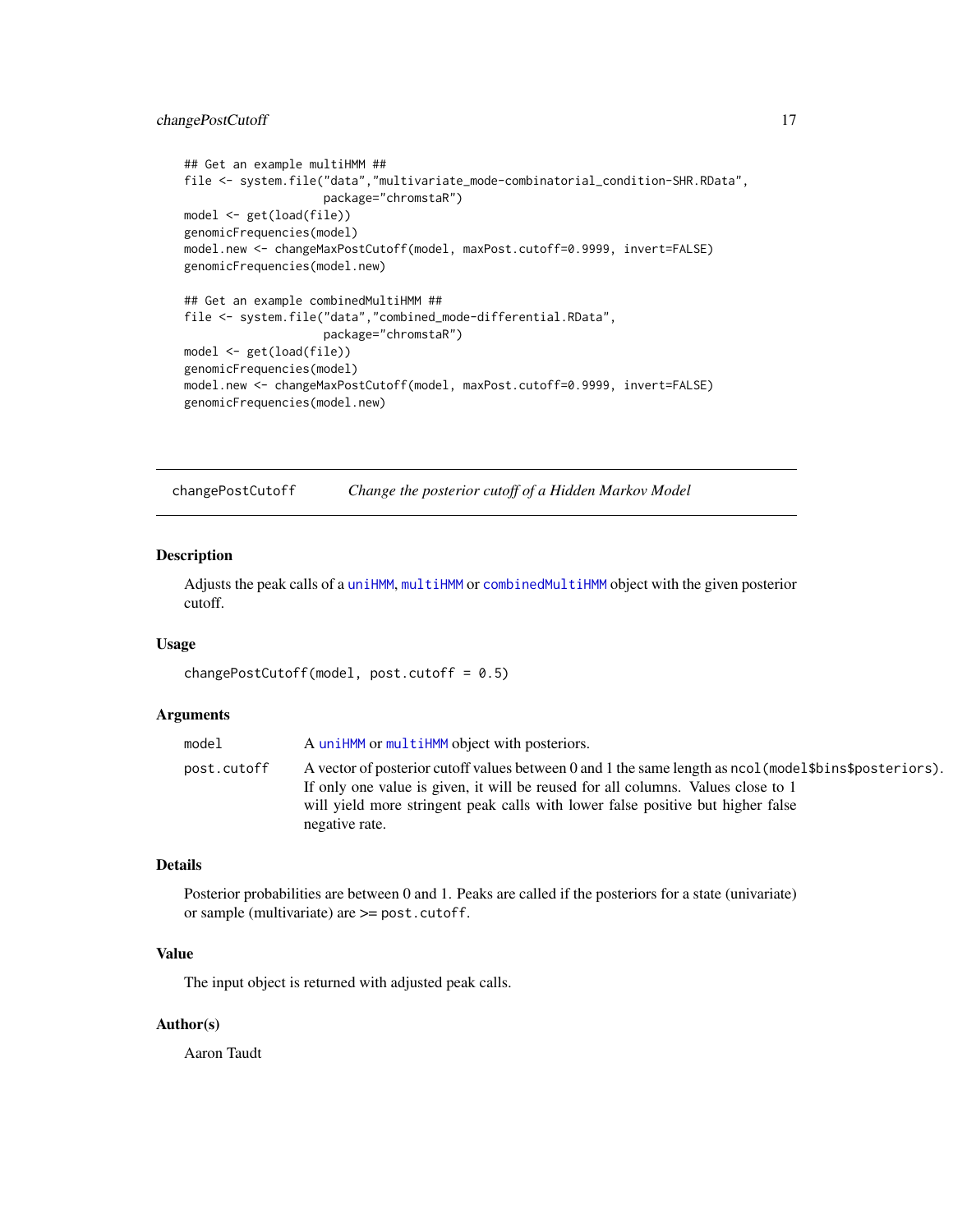### <span id="page-17-0"></span>See Also

[changeMaxPostCutoff](#page-14-1)

### Examples

```
## Get an example BAM file with ChIP-seq reads
file <- system.file("extdata", "euratrans",
                      "lv-H3K27me3-BN-male-bio2-tech1.bam",
                       package="chromstaRData")
## Bin the BED file into bin size 1000bp
data(rn4_chrominfo)
data(experiment_table)
binned <- binReads(file, experiment.table=experiment_table,
                  assembly=rn4_chrominfo, binsizes=1000,
                  stepsizes=500, chromosomes='chr12')
plotHistogram(binned)
## Fit HMM
model <- callPeaksUnivariate(binned, keep.posteriors=TRUE, verbosity=0)
## Compare fits with different post.cutoffs
plotHistogram(changePostCutoff(model, post.cutoff=0.01)) + ylim(0,0.25)
plotHistogram(model) + ylim(0,0.25)
plotHistogram(changePostCutoff(model, post.cutoff=0.99)) + ylim(0,0.25)
## Get an example multiHMM ##
file <- system.file("data","multivariate_mode-combinatorial_condition-SHR.RData",
                    package="chromstaR")
model <- get(load(file))
genomicFrequencies(model)
model.new <- changePostCutoff(model, post.cutoff=0.9999)
genomicFrequencies(model.new)
## Get an example combinedMultiHMM ##
file <- system.file("data","combined_mode-differential.RData",
                    package="chromstaR")
model <- get(load(file))
genomicFrequencies(model)
model.new <- changePostCutoff(model, post.cutoff=0.9999)
genomicFrequencies(model.new)
```
<span id="page-17-1"></span>Chromstar *Wrapper function for the* [chromstaR](#page-2-1) *package*

### **Description**

This function performs [binning](#page-3-2), [univariate peak calling](#page-0-0) and [multivariate peak calling](#page-0-0) from a list of input files.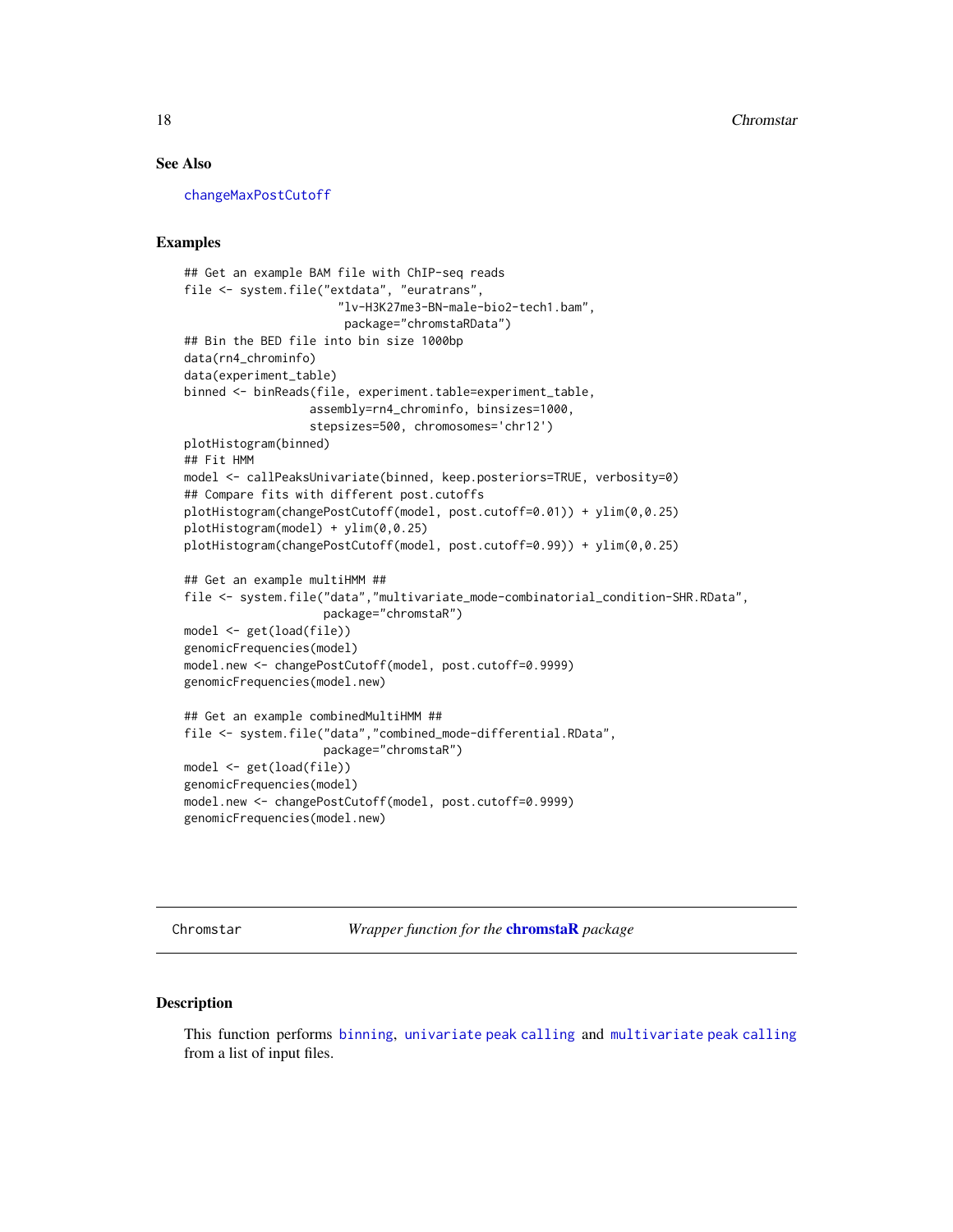### Chromstar 19

# Usage

```
Chromstar(
  inputfolder,
  experiment.table,
 outputfolder,
  configfile = NULL,
 numCPU = 1,
 binsize = 1000,
  stepsize = binsize/2,
  assembly = NULL,
 chromosomes = NULL,
  remove.duplicate.reads = TRUE,
 minmapq = 10,
 format = NULL,prefit.on.chr = NULL,
 eps.univariate = 0.1,
 max.time = NULL,max.iter = 5000,read.cutoff.absolute = 500,
 keep.posteriors = TRUE,
 mode = "differential",
 max.states = 128,
 per.chrom = TRUE,
 eps.multivariate = 0.01,exclusive.table = NULL
)
```

| inputfolder      | Folder with either BAM or BED-6 (see readBedFileAsGRanges files.                                                                                                                                                                                                                                                  |
|------------------|-------------------------------------------------------------------------------------------------------------------------------------------------------------------------------------------------------------------------------------------------------------------------------------------------------------------|
| experiment.table |                                                                                                                                                                                                                                                                                                                   |
|                  | A data frame or tab-separated text file with the structure of the experiment.<br>See experiment.table for an example.                                                                                                                                                                                             |
| outputfolder     | Folder where the results and intermediate files will be written to.                                                                                                                                                                                                                                               |
| configfile       | A file specifying the parameters of this function (without inputfolder, outputfolder<br>and configfile). Having the parameters in a file can be handy if many samples<br>with the same parameter settings are to be run. If a configfile is specified, it<br>will take priority over the command line parameters. |
| numCPU           | Number of threads to use for the analysis. Beware that more CPUs also means<br>more memory is needed. If you experience crashes of R with higher numbers of<br>this parameter, leave it at numCPU=1.                                                                                                              |
| binsize          | An integer specifying the bin size that is used for the analysis.                                                                                                                                                                                                                                                 |
| stepsize         | An integer specifying the step size for analysis.                                                                                                                                                                                                                                                                 |
| assembly         | A data. frame or tab-separated file with columns 'chromosome' and 'length'.<br>Alternatively a character specifying the assembly, see getChromInfoFromUCSC<br>for available assemblies. Specifying an assembly is only necessary when im-<br>porting BED files. BAM files are handled automatically.              |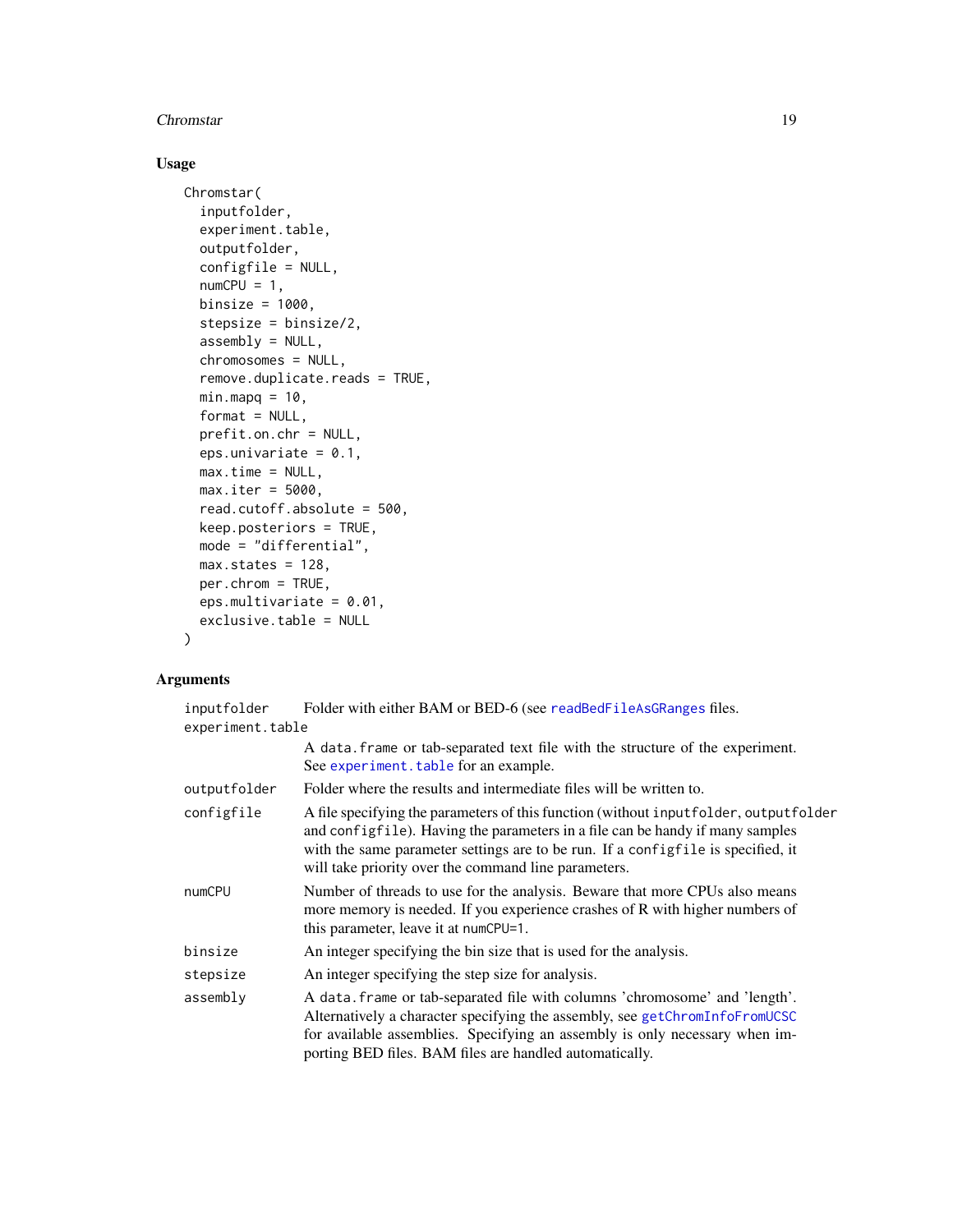| chromosomes            | If only a subset of the chromosomes should be imported, specify them here.                                                                                                                                                                                                                                                                                                                                                                |
|------------------------|-------------------------------------------------------------------------------------------------------------------------------------------------------------------------------------------------------------------------------------------------------------------------------------------------------------------------------------------------------------------------------------------------------------------------------------------|
| remove.duplicate.reads |                                                                                                                                                                                                                                                                                                                                                                                                                                           |
|                        | A logical indicating whether or not duplicate reads should be removed.                                                                                                                                                                                                                                                                                                                                                                    |
| min.mapq               | Minimum mapping quality when importing from BAM files. Set min.mapq=0<br>to keep all reads.                                                                                                                                                                                                                                                                                                                                               |
| format                 | One of c('bed', 'bam', NULL). With NULL the format is determined automati-<br>cally from the file ending.                                                                                                                                                                                                                                                                                                                                 |
| prefit.on.chr          | A chromosome that is used to pre-fit the Hidden Markov Model. Set to NULL if<br>you don't want to prefit but use the whole genome instead.                                                                                                                                                                                                                                                                                                |
|                        | eps.univariate Convergence threshold for the univariate Baum-Welch algorithm.                                                                                                                                                                                                                                                                                                                                                             |
| max.time               | The maximum running time in seconds for the Baum-Welch algorithm. If this<br>time is reached, the Baum-Welch will terminate after the current iteration fin-<br>ishes. The default NULL is no limit.                                                                                                                                                                                                                                      |
| max.iter               | The maximum number of iterations for the Baum-Welch algorithm. The default<br>NULL is no limit.                                                                                                                                                                                                                                                                                                                                           |
| read.cutoff.absolute   |                                                                                                                                                                                                                                                                                                                                                                                                                                           |
|                        | Read counts above this value will be set to the read count specified by this value.<br>Filtering very high read counts increases the performance of the Baum-Welch<br>fitting procedure. However, if your data contains very few peaks they might be<br>filtered out. If option read. cutoff. quantile is also specified, the minimum<br>of the resulting cutoff values will be used. Set read.cutoff=FALSE to disable<br>this filtering. |
| keep.posteriors        |                                                                                                                                                                                                                                                                                                                                                                                                                                           |
|                        | If set to TRUE (default=FALSE), posteriors will be available in the output. This is<br>useful to change the post.cutoff later, but increases the necessary disk space to<br>store the result.                                                                                                                                                                                                                                             |
| mode                   | One of c('differential','combinatorial','full'). The modes deter-<br>mine how the multivariate part is run. Here is some advice which mode to<br>use:                                                                                                                                                                                                                                                                                     |
|                        | combinatorial Each condition is analyzed separately with all marks com-<br>bined. Choose this mode if you have more than $\sim$ 7 conditions or you want<br>to have a high sensitivity for detecting combinatorial states. Differences<br>between conditions will be more noisy (more false positives) than in mode<br>'differential' but combinatorial states are more precise.                                                          |
|                        | differential Each mark is analyzed separately with all conditions combined.<br>Choose this mode if you are interested in accurate differences. Combinato-<br>rial states will be more noisy (more false positives) than in mode 'combinatorial'<br>but differences are more precise.                                                                                                                                                      |
|                        | full Full analysis of all marks and conditions combined. Best of both, but:<br>Choose this mode only if (number of conditions $*$ number of marks $\leq 8$ ),<br>otherwise it might be too slow or crash due to memory limitations.                                                                                                                                                                                                       |
|                        | separate Only replicates are analyzed multivariately. Combinatorial states are<br>constructed by a simple post-hoc combination of peak calls.                                                                                                                                                                                                                                                                                             |
| max.states             | The maximum number of states to use in the multivariate part. If set to NULL,<br>the maximum number of theoretically possible states is used. CAUTION: This                                                                                                                                                                                                                                                                               |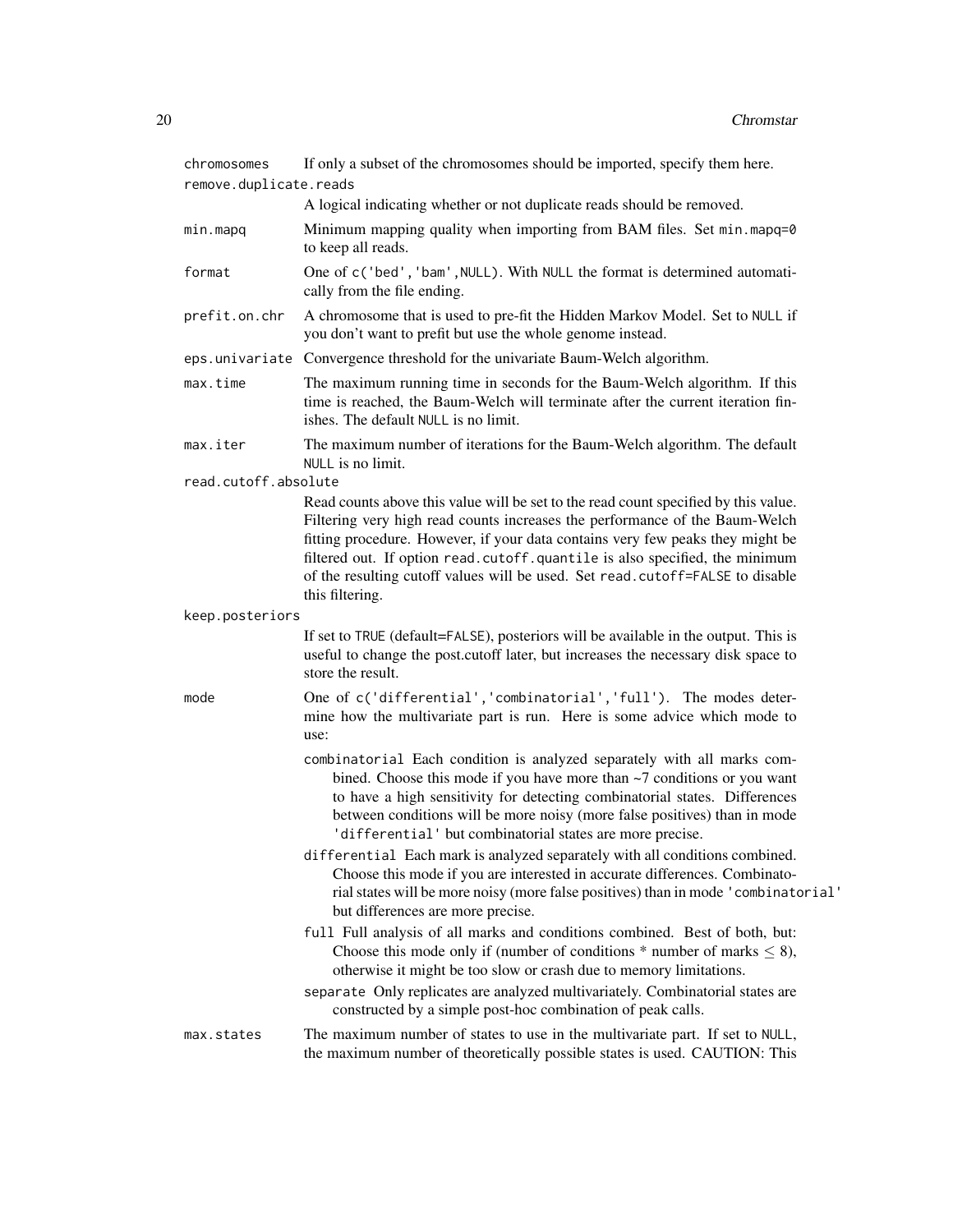can be very slow or crash if you have too many states. **[chromstaR](#page-2-1)** has a built in mechanism to select the best states in case that less states than theoretically possible are specified.

<span id="page-20-0"></span>per.chrom If set to TRUE chromosomes will be treated separately in the multivariate part. This tremendously speeds up the calculation but results might be noisier as compared to per.chrom=FALSE, where all chromosomes are concatenated for the HMM.

#### eps.multivariate

Convergence threshold for the multivariate Baum-Welch algorithm.

#### exclusive.table

A data.frame or tab-separated file with columns 'mark' and 'group'. Histone marks with the same group will be treated as mutually exclusive.

### Value

NULL

# Examples

```
## Prepare the file paths. Exchange this with your input and output directories.
inputfolder <- system.file("extdata","euratrans", package="chromstaRData")
outputfolder <- file.path(tempdir(), 'SHR-example')
## Define experiment structure
data(experiment_table_SHR)
## Define assembly
# This is only necessary if you have BED files, BAM files are handled automatically.
# For common assemblies you can also specify them as 'hg19' for example.
data(rn4_chrominfo)
## Run ChromstaR
Chromstar(inputfolder, experiment.table=experiment_table_SHR,
         outputfolder=outputfolder, numCPU=4, binsize=1000, assembly=rn4_chrominfo,
      prefit.on.chr='chr12', chromosomes='chr12', mode='combinatorial', eps.univariate=1,
         eps.multivariate=1)
```
<span id="page-20-1"></span>chromstaR-objects *chromstaR objects*

### Description

[chromstaR](#page-2-1) defines several objects.

- [uniHMM](#page-69-1): Returned by [callPeaksUnivariate](#page-9-1).
- [multiHMM](#page-45-1): Returned by [callPeaksMultivariate](#page-5-1) and [callPeaksReplicates](#page-7-1).
- [combinedMultiHMM](#page-24-1): Returned by [combineMultivariates](#page-24-2).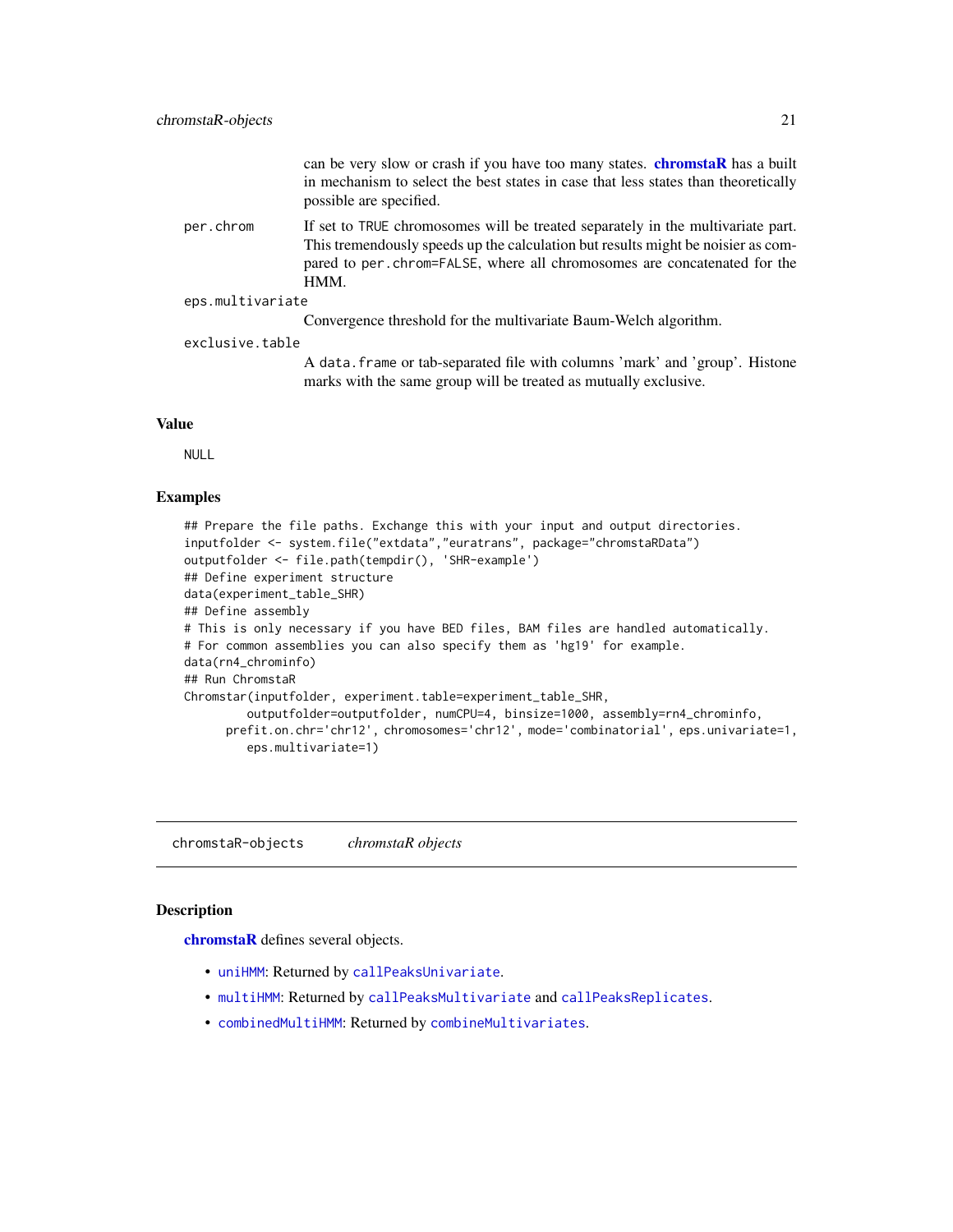<span id="page-21-0"></span>

# Description

The function will collapse consecutive bins which have, for example, the same combinatorial state.

# Usage

```
collapseBins(
  data,
  column2collapseBy = NULL,
  columns2sumUp = NULL,
  columns2average = NULL,
  columns2getMax = NULL,
  columns2drop = NULL
\mathcal{L}
```
# Arguments

| data              | A data.frame containing the genomic coordinates in the first three columns.                                                                                                                                             |  |
|-------------------|-------------------------------------------------------------------------------------------------------------------------------------------------------------------------------------------------------------------------|--|
| column2collapseBy |                                                                                                                                                                                                                         |  |
|                   | The number of the column which will be used to collapse all other inputs. If a set<br>of consecutive bins has the same value in this column, they will be aggregated<br>into one bin with adjusted genomic coordinates. |  |
| columns2sumUp     | Column numbers that will be summed during the aggregation process.                                                                                                                                                      |  |
| columns2average   |                                                                                                                                                                                                                         |  |
|                   | Column numbers that will be averaged during the aggregation process.                                                                                                                                                    |  |
|                   | columns2getMax Column numbers where the maximum will be chosen during the aggregation<br>process.                                                                                                                       |  |
| columns2drop      | Column numbers that will be dropped after the aggregation process.                                                                                                                                                      |  |

# Details

The following tables illustrate the principle of the collapsing:

Input data:

|      |                |       | sequames start end column2collapseBy moreColumns columns2sumUp |       |    |
|------|----------------|-------|----------------------------------------------------------------|-------|----|
| chr1 |                | - 199 |                                                                | 1 10  | 13 |
|      | chr1 $200$ 399 |       |                                                                | 2.11  | 03 |
| chr1 | 400            | 599   |                                                                | 3.12  | 13 |
| chr1 | 600            | 799   |                                                                | 4.13  | 03 |
| chr1 | 800            | 999   |                                                                | 5 1 4 | 13 |
|      |                |       |                                                                |       |    |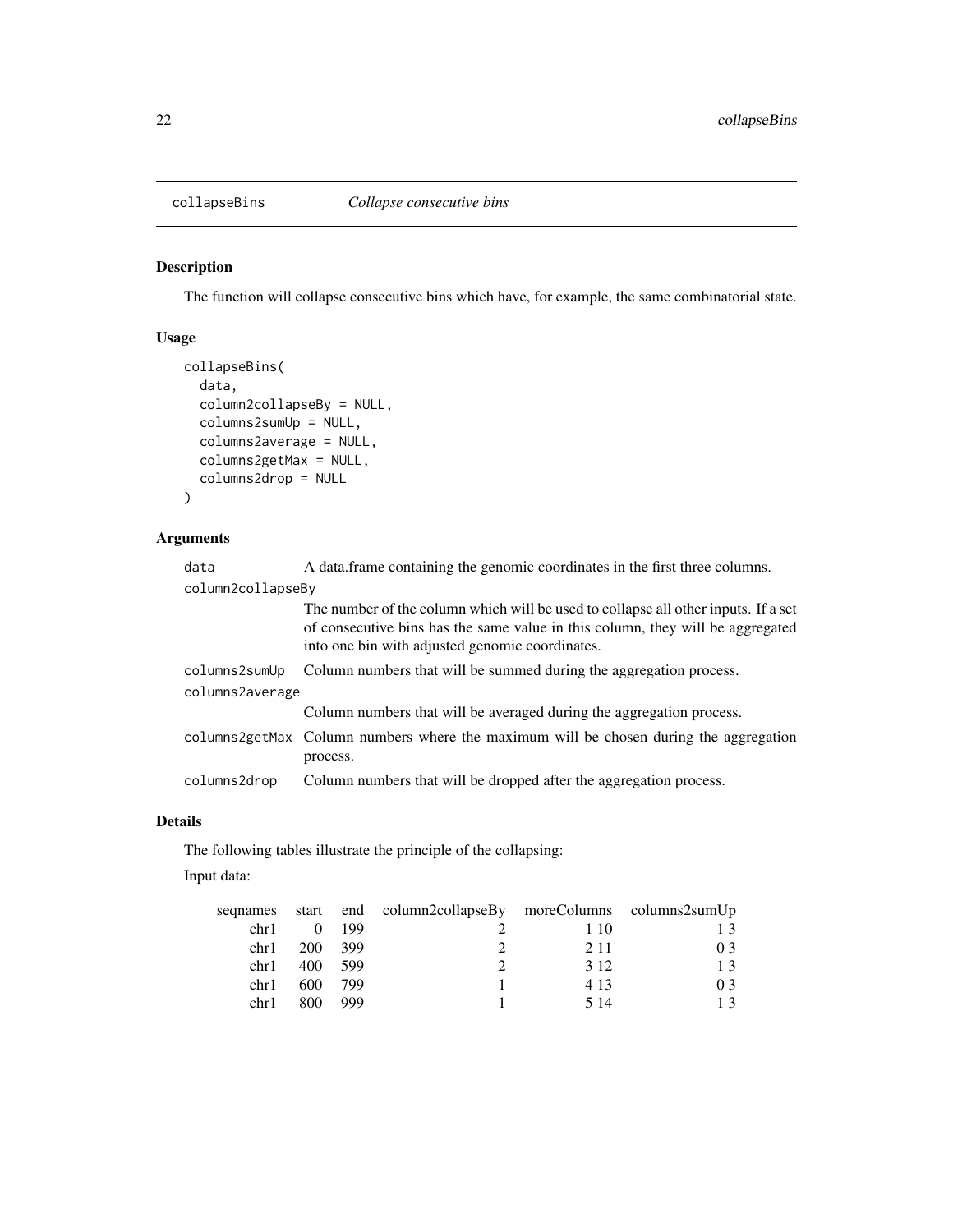# <span id="page-22-0"></span>combinatorialStates 23

Output data:

|                  | sequames start end column2collapseBy moreColumns columns2sumUp |      |    |
|------------------|----------------------------------------------------------------|------|----|
| $chr1 \t0 \t599$ |                                                                | 110  | 29 |
| chr1 600 999     |                                                                | 4.13 | 16 |

# Value

A data.frame.

# Author(s)

Aaron Taudt

### Examples

```
## Load example data
## Get an example multiHMM
file <- system.file("data","multivariate_mode-combinatorial_condition-SHR.RData",
                    package="chromstaR")
model <- get(load(file))
df <- as.data.frame(model$bins)
shortdf <- collapseBins(df, column2collapseBy='state', columns2sumUp='width', columns2average=6:9)
```

| combinatorialStates | Get the (decimal) combinatorial states of a list of univariate HMM |  |
|---------------------|--------------------------------------------------------------------|--|
|                     | models                                                             |  |

# Description

Get the combinatorial states of a list of models generated by [callPeaksUnivariate](#page-9-1). The function returns the decimal combinatorial states for each bin (see details for an explanation of combinatorial state).

# Usage

```
combinatorialStates(hmm.list, binary = FALSE)
```

| hmm.list | A list of models generated by callPeaksUnivariate, e.g. 'list(model1,model2,)'. |
|----------|---------------------------------------------------------------------------------|
| binary   | If TRUE, a matrix of binary instead of decimal states will be returned.         |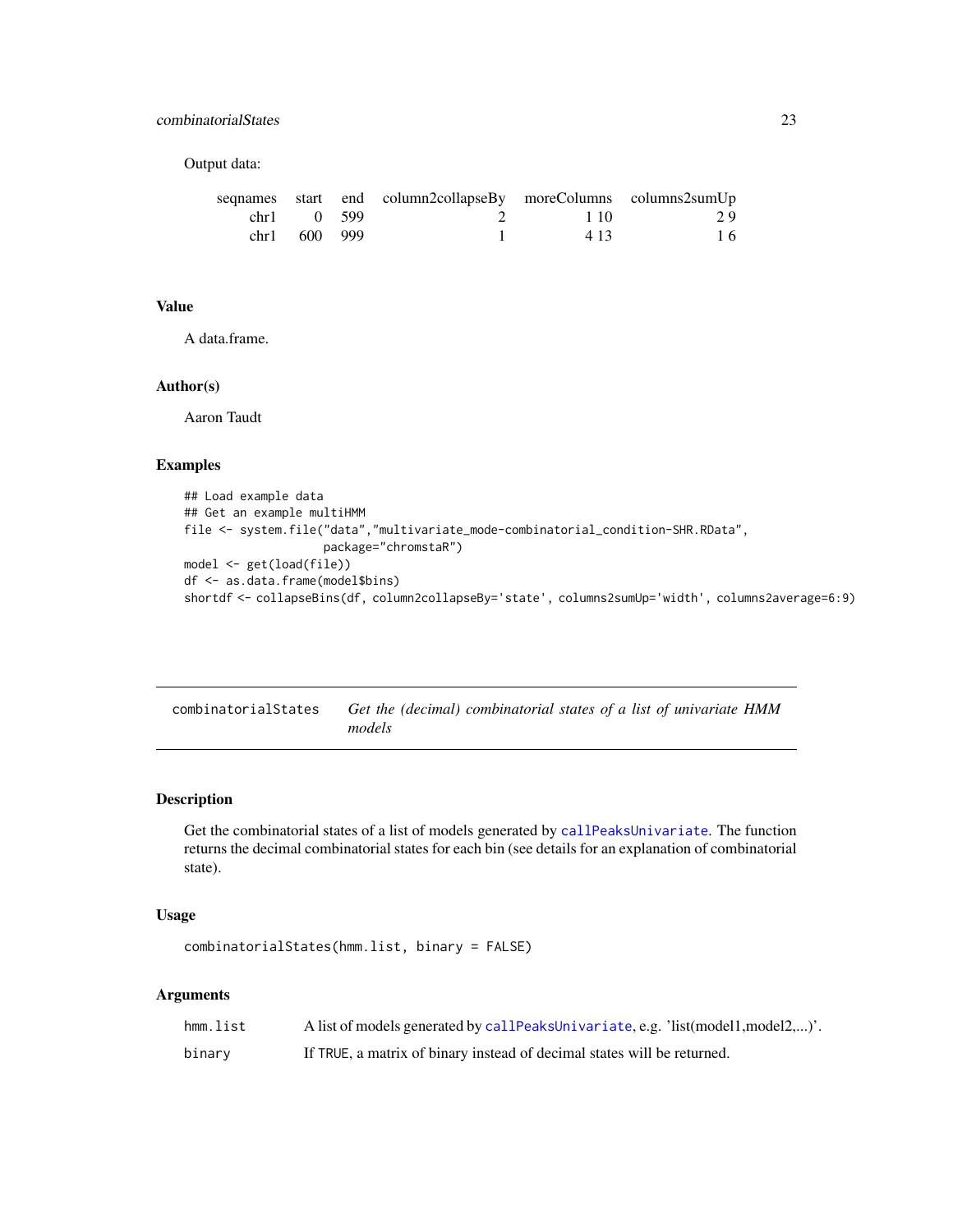# Details

For a given model, each genomic bin can be either called 'unmodified' or 'modified', depending on the posterior probabilities estimated by the Baum-Welch. Thus, a list of models defines a binary combinatorial state for each bin. This binary combinatorial state can be expressed as a decimal number. Example: We have 4 histone modifications, and we run the univariate HMM for each of them. Then we use a false discovery rate of 0.5 to call each bin either 'unmodified' or 'modified'. The resulting binary combinatorial states can then be converted to decimal representation. The following table illustrates this:

| bin. | modification state |                      |  | decimal state |
|------|--------------------|----------------------|--|---------------|
|      | model1             | model2 model3 model4 |  |               |
|      |                    |                      |  |               |
|      |                    |                      |  |               |
|      |                    |                      |  |               |
|      |                    |                      |  |               |

### Value

Output is a vector of integers representing the combinatorial state of each bin.

### Author(s)

Aaron Taudt

### See Also

[dec2bin](#page-26-1), [bin2dec](#page-26-1)

### Examples

```
# Get example BAM files for 3 different marks in hypertensive rat (SHR)
file.path <- system.file("extdata","euratrans", package='chromstaRData')
files <- list.files(file.path, full.names=TRUE, pattern='SHR.*bam$')[c(1,4,6)]
# Bin the data
data(rn4_chrominfo)
binned.data <- list()
for (file in files) {
binned.data[[basename(file)]] <- binReads(file, binsizes=1000, stepsizes=500,
                                           assembly=rn4_chrominfo, chromosomes='chr12')
}
# Obtain the univariate fits
models <- list()
for (i1 in 1:length(binned.data)) {
models[[i1]] <- callPeaksUnivariate(binned.data[[i1]], max.time=60, eps=1)
}
## Get the decimal representation of the combinatorial state of this combination of models
states <- chromstaR:::combinatorialStates(models, binary=FALSE)
## Show number of each state
table(states)
```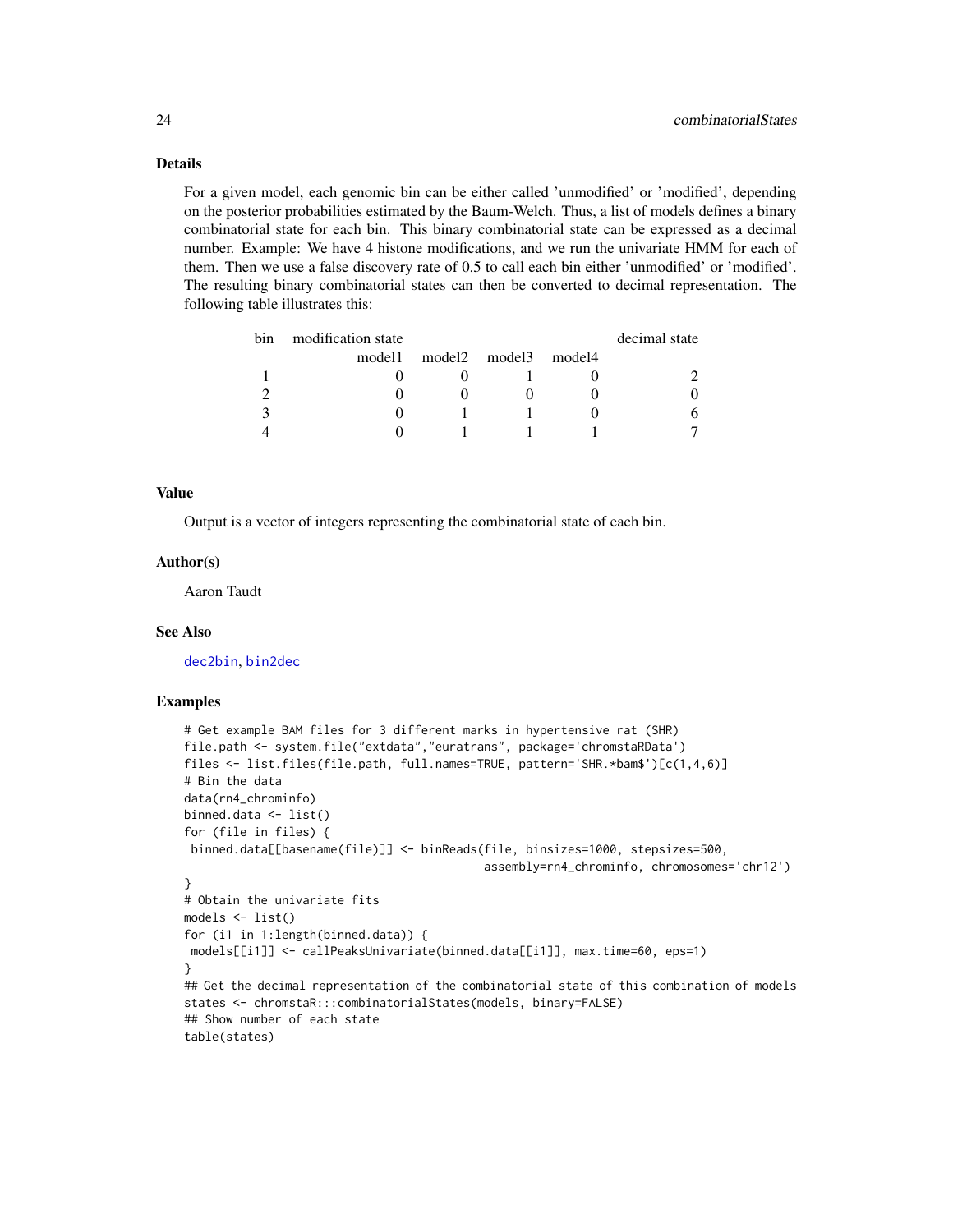<span id="page-24-1"></span><span id="page-24-0"></span>combinedMultiHMM *Combined multivariate HMM object*

#### Description

The combined multivariate HMM object is output of the function [combineMultivariates](#page-24-2) and is a list() with various entries. The class() attribute of this list was set to "combinedMultiHMM". For a given hmm, the entries can be accessed with the list operators 'hmm[[]]' or 'hmm\$'.

### Value

A list() with the following entries:

| info                   | Experiment table for this object.                                                                                                 |
|------------------------|-----------------------------------------------------------------------------------------------------------------------------------|
| bins                   | A GRanges-class object containing genomic bin coordinates and human read-<br>able combinations for the combined multiHMM objects. |
| segments               | Same as bins, but consecutive bins with the same state are collapsed into seg-<br>ments.                                          |
| segments.per.condition |                                                                                                                                   |
|                        | A list() with segments for each condition separately.                                                                             |
| peaks                  | A list() with GRanges-class containing peak coordinates for each ID in<br>info.                                                   |
| frequencies            | Genomic frequencies of combinations.                                                                                              |
| mode                   | Mode of analysis.                                                                                                                 |

#### See Also

[combineMultivariates](#page-24-2), [uniHMM](#page-69-1), [multiHMM](#page-45-1)

<span id="page-24-2"></span>combineMultivariates *Combine combinatorial states from several Multivariates*

#### Description

Combine combinatorial states from several [multiHMM](#page-45-1) objects. Combinatorial states can be combined for objects containing multiple marks (mode='combinatorial') or multiple conditions (mode='differential').

#### Usage

```
combineMultivariates(hmms, mode)
```

| hmms | A list() with multiHMM objects. Alternatively a character vector with file- |
|------|-----------------------------------------------------------------------------|
|      | names that contain multiHMM objects.                                        |
| mode | Mode of combination. See Chromstar for a description of the mode parameter. |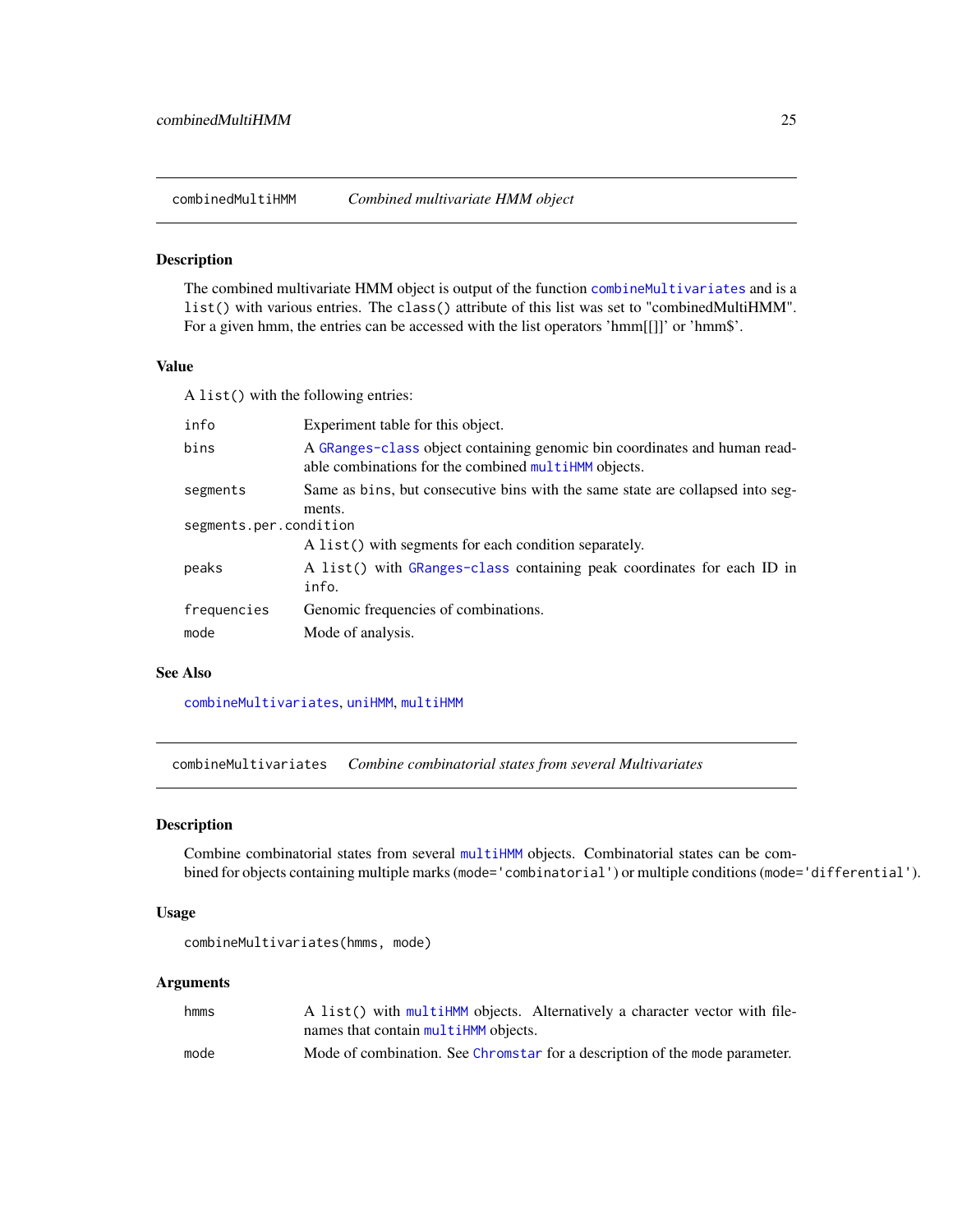### Value

A [combinedMultiHMM](#page-24-1) objects with combinatorial states for each condition.

#### Author(s)

Aaron Taudt

# Examples

```
### Multivariate peak calling for spontaneous hypertensive rat (SHR) ###
# Get example BAM files for 2 different marks in hypertensive rat (SHR)
file.path <- system.file("extdata","euratrans", package='chromstaRData')
files <- list.files(file.path, full.names=TRUE, pattern='SHR.*bam$')[c(1:2,4:5)]
# Construct experiment structure
exp <- data.frame(file=files, mark=c("H3K27me3","H3K27me3","H3K4me3","H3K4me3"),
                 condition=rep("SHR",4), replicate=c(1:2,1:2), pairedEndReads=FALSE,
                 controlFiles=NA)
states <- stateBrewer(exp, mode='combinatorial')
# Bin the data
data(rn4_chrominfo)
binned.data <- list()
for (file in files) {
binned.data[[basename(file)]] <- binReads(file, binsizes=1000, stepsizes=500,
                                           experiment.table=exp,
                                           assembly=rn4_chrominfo, chromosomes='chr12')
}
# Obtain the univariate fits
models <- list()
for (i1 in 1:length(binned.data)) {
models[[i1]] <- callPeaksUnivariate(binned.data[[i1]], max.time=60, eps=1)
}
# Call multivariate peaks
multimodel.SHR <- callPeaksMultivariate(models, use.states=states, eps=1, max.time=60)
#'### Multivariate peak calling for brown norway (BN) rat ###
# Get example BAM files for 2 different marks in brown norway rat
file.path <- system.file("extdata","euratrans", package='chromstaRData')
files <- list.files(file.path, full.names=TRUE, pattern='BN.*bam$')[c(1:2,3:4)]
# Construct experiment structure
exp <- data.frame(file=files, mark=c("H3K27me3","H3K27me3","H3K4me3","H3K4me3"),
                 condition=rep("BN",4), replicate=c(1:2,1:2), pairedEndReads=FALSE,
                 controlFiles=NA)
states <- stateBrewer(exp, mode='combinatorial')
# Bin the data
data(rn4_chrominfo)
binned.data <- list()
for (file in files) {
binned.data[[basename(file)]] <- binReads(file, binsizes=1000, stepsizes=500,
                                           experiment.table=exp,
                                           assembly=rn4_chrominfo, chromosomes='chr12')
}
# Obtain the univariate fits
```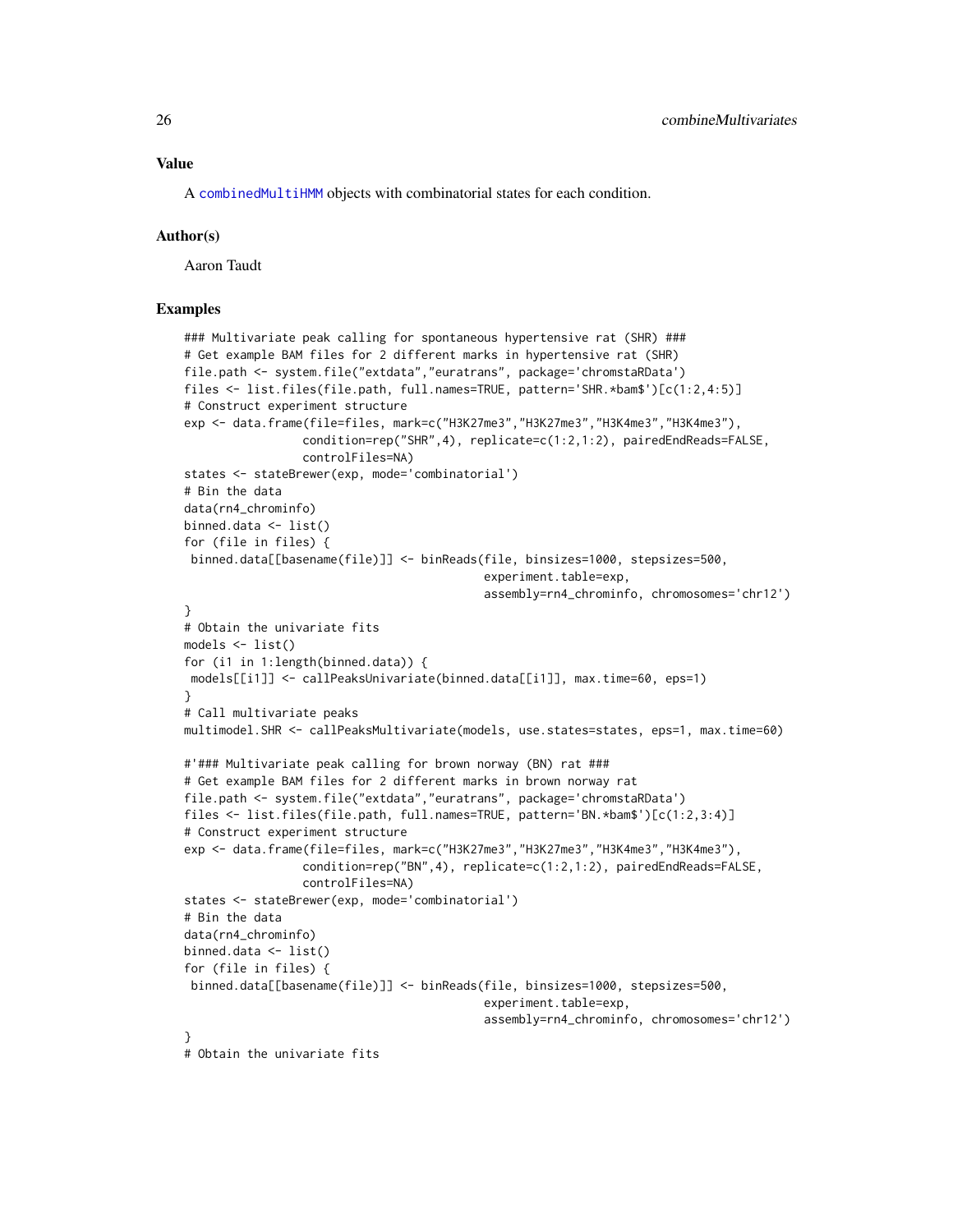#### <span id="page-26-0"></span>conversion 27

```
models <- list()
for (i1 in 1:length(binned.data)) {
models[[i1]] <- callPeaksUnivariate(binned.data[[i1]], max.time=60, eps=1)
}
# Call multivariate peaks
multimodel.BN <- callPeaksMultivariate(models, use.states=states, eps=1, max.time=60)
### Combine multivariates ###
hmms <- list(multimodel.SHR, multimodel.BN)
comb.model <- combineMultivariates(hmms, mode='combinatorial')
```
conversion *Conversion of decimal and binary states*

### <span id="page-26-1"></span>Description

Convert combinatorial states in decimal representation to combinatorial states in binary representation and vice versa.

#### Usage

```
dec2bin(dec, colnames = NULL, ndigits = NULL)
```
bin2dec(bin)

### Arguments

| dec      | A vector with whole numbers.                                                                                                             |
|----------|------------------------------------------------------------------------------------------------------------------------------------------|
| colnames | The column names for the returned matrix. If specified, notigits will be the<br>length of colnames.                                      |
| ndigits  | The number of digits that the binary representation should have. If unspecified,<br>the shortest possible representation will be chosen. |
| bin      | A matrix with only 0 and 1 (or TRUE and FALSE) as entries. One combinatorial<br>state per row.                                           |

### Details

[chromstaR](#page-2-1) uses decimal numbers to represent combinatorial states of peaks. These functions serve as a convenient way to get from the efficient decimal representation to a more human-readable binary representation.

### Value

A vector of integers for bin2dec and a matrix of logicals with one state per row for dec2bin.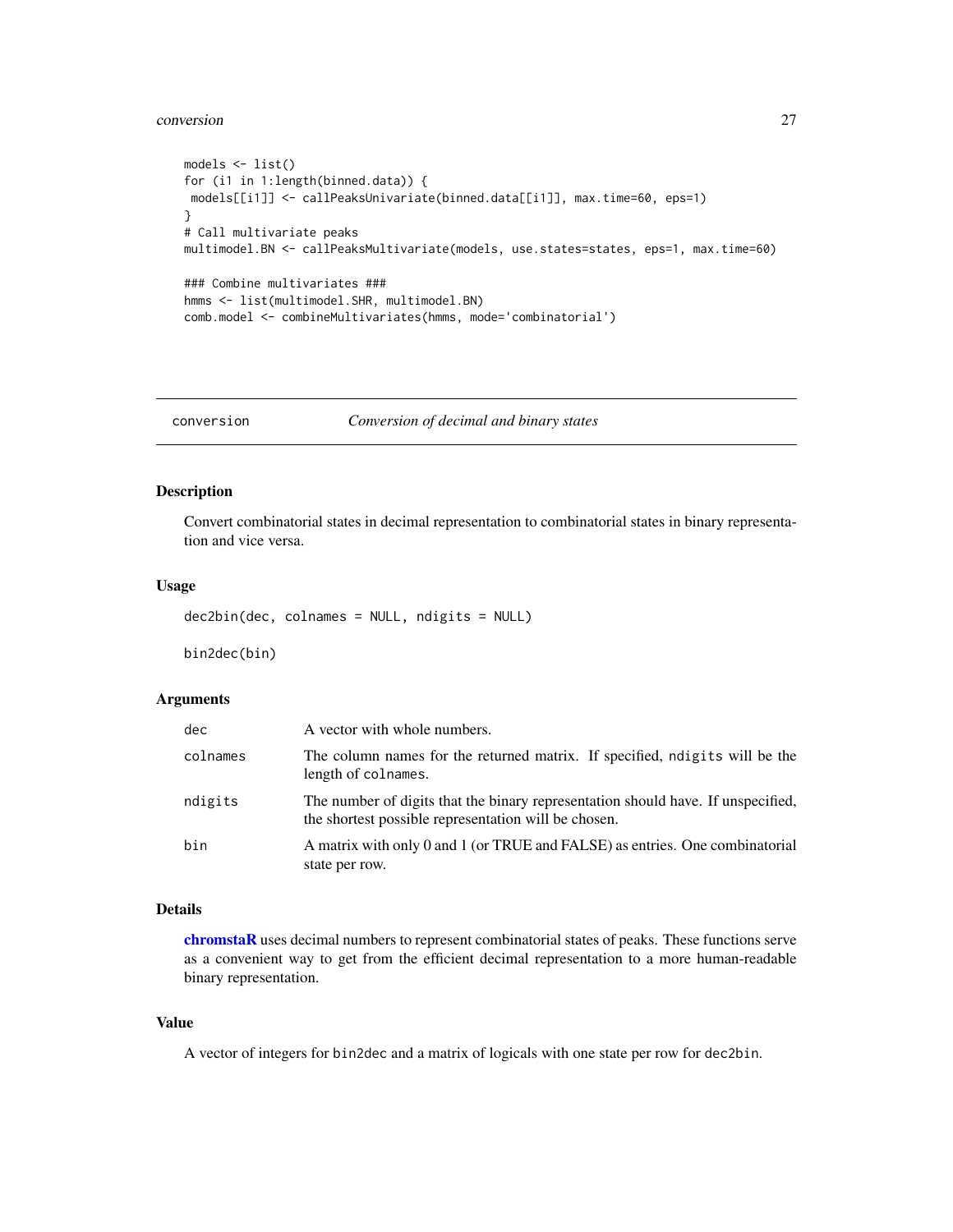# <span id="page-27-0"></span>Functions

- dec2bin: Decimal to binary conversion.
- bin2dec: Binary to decimal conversion.

# Author(s)

Aaron Taudt

# Examples

```
decimal.states <- c(0:31)
binary.states <- dec2bin(decimal.states, colnames=paste0('mark',1:5))
control.decimal.states <- bin2dec(binary.states)
```
enrichmentAtAnnotation

*Enrichment of (combinatorial) states for genomic annotations*

### Description

The function calculates the enrichment of a genomic feature with peaks or combinatorial states. Input is a [multiHMM](#page-45-1) object (containing the peak calls and combinatorial states) and a [GRanges-class](#page-0-0) object containing the annotation of interest (e.g. transcription start sites or genes).

### Usage

```
enrichmentAtAnnotation(
 bins,
  info,
  annotation,
  bp.around.annotation = 10000,
  region = c("start", "inside", "end"),
 what = "combinations",
  num.intervals = 21,
  statistic = "fold"
\lambda
```

| bins                 | The \$bins entry from a multiHMM or combinedMultiHMM object.                  |
|----------------------|-------------------------------------------------------------------------------|
| info                 | The \$info entry from a multiHMM or combinedMultiHMM object.                  |
| annotation           | A GRanges-class object with the annotation of interest.                       |
| bp.around.annotation |                                                                               |
|                      | An integer specifying the number of basepairs up- and downstream of the anno- |
|                      | tation for which the enrichment will be calculated.                           |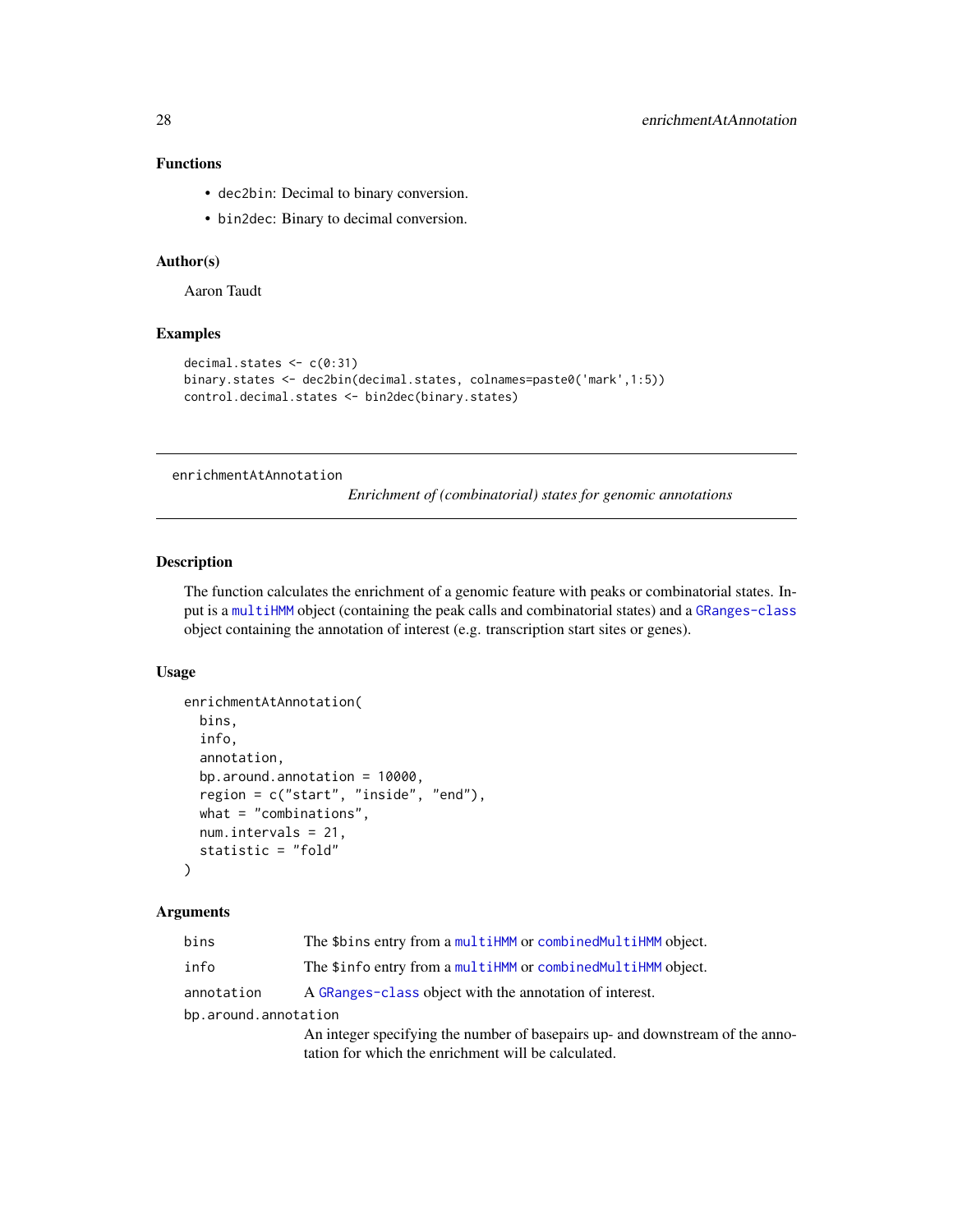<span id="page-28-0"></span>

| region        | A combination of c('start', 'inside', 'end') specifying the region of the<br>annotation for which the enrichment will be calculated. Select 'start' if you<br>have a point-sized annotation like transcription start sites. Select $c('start', 'inside', 'end')$<br>if you have long annotations like genes. |
|---------------|--------------------------------------------------------------------------------------------------------------------------------------------------------------------------------------------------------------------------------------------------------------------------------------------------------------|
| what          | One of c('combinations','peaks','counts') specifying on which feature<br>the statistic is calculated.                                                                                                                                                                                                        |
| num.intervals | Number of intervals for enrichment 'inside' of annotation.                                                                                                                                                                                                                                                   |
| statistic     | The statistic to calculate. Either 'fold' for fold enrichments or 'fraction' for<br>fraction of bins falling into the annotation.                                                                                                                                                                            |

### Value

A list() containing data.frame()s for enrichment of combinatorial states and binary states at the start, end and inside of the annotation.

# Author(s)

Aaron Taudt

enrichment\_analysis *Enrichment analysis*

# Description

Plotting functions for enrichment analysis of [multiHMM](#page-45-1) or [combinedMultiHMM](#page-24-1) objects with any annotation of interest, specified as a [GRanges-class](#page-0-0) object.

# Usage

```
plotFoldEnrichHeatmap(
  hmm,
  annotations,
  what = "combinations",
  combinations = NULL,
  marks = NULL,
 plot = TRUE,
  logscale = TRUE
)
plotEnrichCountHeatmap(
  hmm,
  annotation,
 bp.around.annotation = 10000,
  max.rows = 1000,combinations = NULL,
  colorByCombinations = sortByCombinations,
```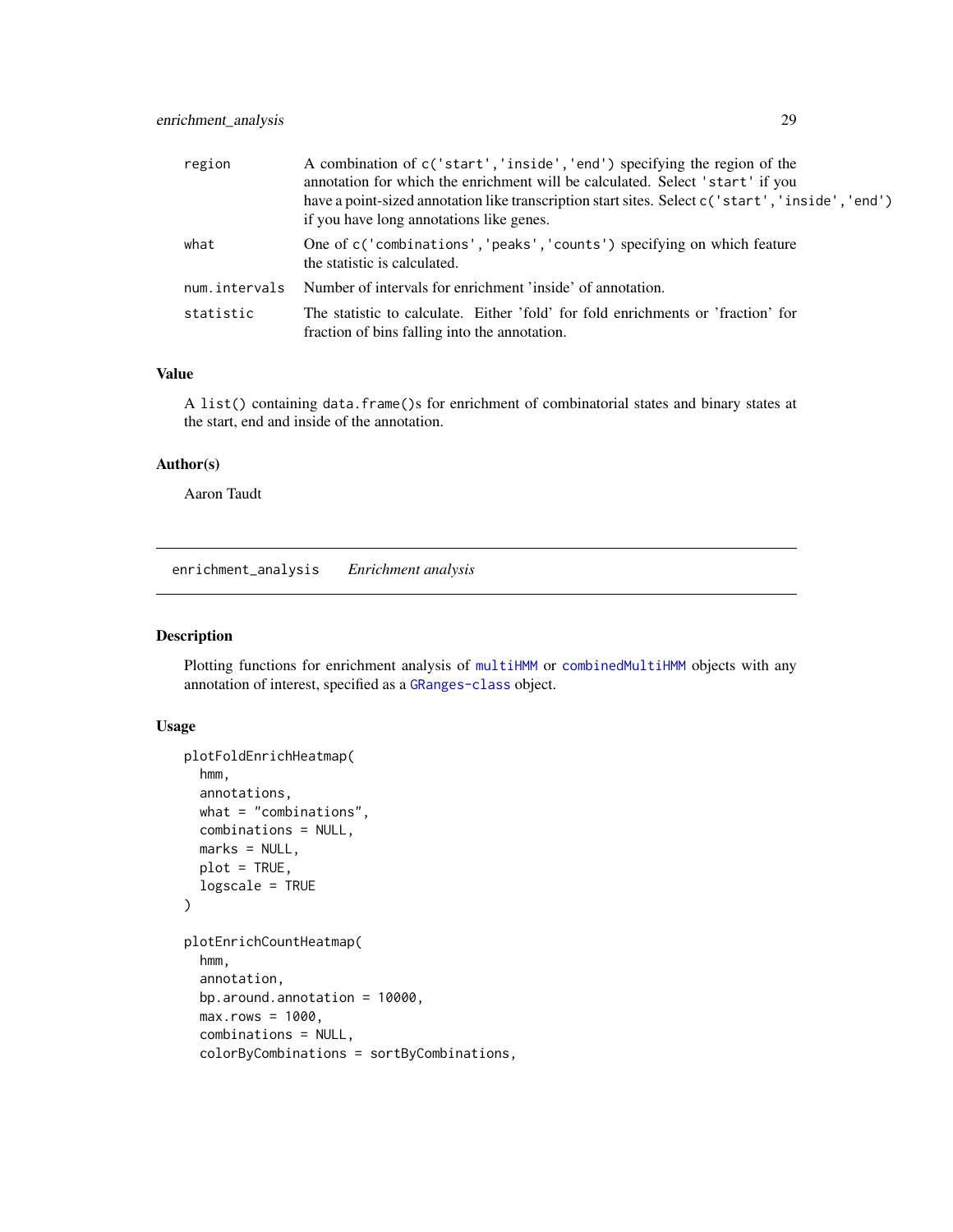```
sortByCombinations = is.null(sortByColumns),
 sortByColumns = NULL
\mathcal{L}plotEnrichment(
 hmm,
 annotation,
 bp.around.annotation = 10000,
 region = c("start", "inside", "end"),
 num.intervals = 20,
 what = "combinations",
 combinations = NULL,
 marks = NULL,
 statistic = "fold",
 logscale = TRUE
\mathcal{L}
```

| hmm                  | A combined MultiHMM or multiHMM object or a file that contains such an object.                                                                                                        |
|----------------------|---------------------------------------------------------------------------------------------------------------------------------------------------------------------------------------|
| annotations          | A list() with GRanges-class objects containing coordinates of multiple an-<br>notations The names of the list entries will be used to name the return values.                         |
| what                 | One of c('combinations','peaks','counts','transitions') specifying<br>on which feature the statistic is calculated.                                                                   |
| combinations         | A vector with combinations for which the enrichment will be calculated, e.g.<br>combinations = c('[H3K4me3]','[H3K4me3+H3K27me3]'). If NULL all com-<br>binations will be considered. |
| marks                | A vector with marks for which the enrichment is plotted. If NULL all marks will<br>be considered.                                                                                     |
| plot                 | A logical indicating whether the plot or an array with the fold enrichment values<br>is returned.                                                                                     |
| logscale             | Set to TRUE to plot fold enrichment on log-scale. Ignored if statistic = 'fraction'.                                                                                                  |
| annotation           | A GRanges-class object with the annotation of interest.                                                                                                                               |
| bp.around.annotation |                                                                                                                                                                                       |
|                      | An integer specifying the number of basepairs up- and downstream of the anno-<br>tation for which the enrichment will be calculated.                                                  |
| max.rows             | An integer specifying the number of randomly subsampled rows that are plotted<br>from the annotation object. This is necessary to avoid crashing for heatmaps<br>with too many rows.  |
| colorByCombinations  |                                                                                                                                                                                       |
|                      | A logical indicating whether or not to color the heatmap by combinations.                                                                                                             |
| sortByCombinations   |                                                                                                                                                                                       |
|                      | A logical indicating whether or not to sort the heatmap by combinations.                                                                                                              |
| sortByColumns        | An integer vector specifying the column numbers by which to sort the rows. If<br>sortByColumns is specified, will force sortByCombinations=FALSE.                                     |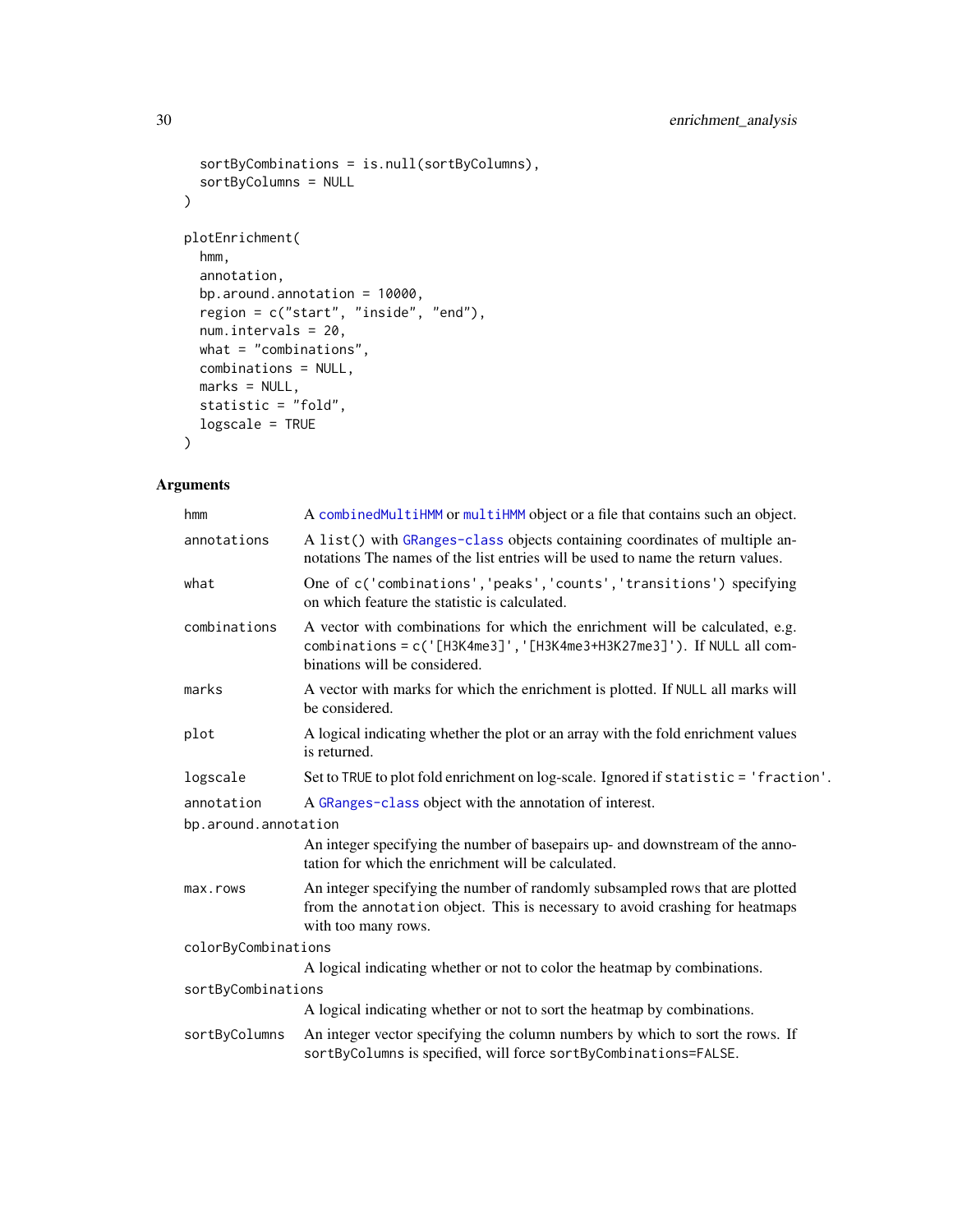| region        | A combination of c('start', 'inside', 'end') specifying the region of the                                                         |  |  |  |
|---------------|-----------------------------------------------------------------------------------------------------------------------------------|--|--|--|
|               | annotation for which the enrichment will be calculated. Select 'start' if you                                                     |  |  |  |
|               | have a point-sized annotation like transcription start sites. Select c('start','inside','end')                                    |  |  |  |
|               | if you have long annotations like genes.                                                                                          |  |  |  |
| num.intervals | Number of intervals for enrichment 'inside' of annotation.                                                                        |  |  |  |
| statistic     | The statistic to calculate. Either 'fold' for fold enrichments or 'fraction' for<br>fraction of bins falling into the annotation. |  |  |  |

### Value

A [ggplot](#page-0-0) object containing the plot or a list() with [ggplot](#page-0-0) objects if several plots are returned. For plotFoldEnrichHeatmap a named array with fold enrichments if plot=FALSE.

### Functions

- plotFoldEnrichHeatmap: Compute the fold enrichment of combinatorial states for multiple annotations.
- plotEnrichCountHeatmap: Plot read counts around annotation as heatmap.
- plotEnrichment: Plot fold enrichment of combinatorial states around and inside of annotation.

#### Author(s)

Aaron Taudt

### See Also

[plotting](#page-52-1)

### Examples

```
### Get an example multiHMM ###
file <- system.file("data","multivariate_mode-combinatorial_condition-SHR.RData",
                    package="chromstaR")
model <- get(load(file))
### Obtain gene coordinates for rat from biomaRt ###
library(biomaRt)
ensembl <- useEnsembl(biomart='ENSEMBL_MART_ENSEMBL', dataset='rnorvegicus_gene_ensembl')
genes <- getBM(attributes=c('ensembl_gene_id', 'chromosome_name', 'start_position',
                           'end_position', 'strand', 'external_gene_name',
                           'gene_biotype'),
             mart=ensembl)
# Transform to GRanges for easier handling
genes <- GRanges(seqnames=paste0('chr',genes$chromosome_name),
                ranges=IRanges(start=genes$start, end=genes$end),
                strand=genes$strand,
                name=genes$external_gene_name, biotype=genes$gene_biotype)
# Rename chrMT to chrM
seqlevels(genes)[seqlevels(genes)=='chrMT'] <- 'chrM'
```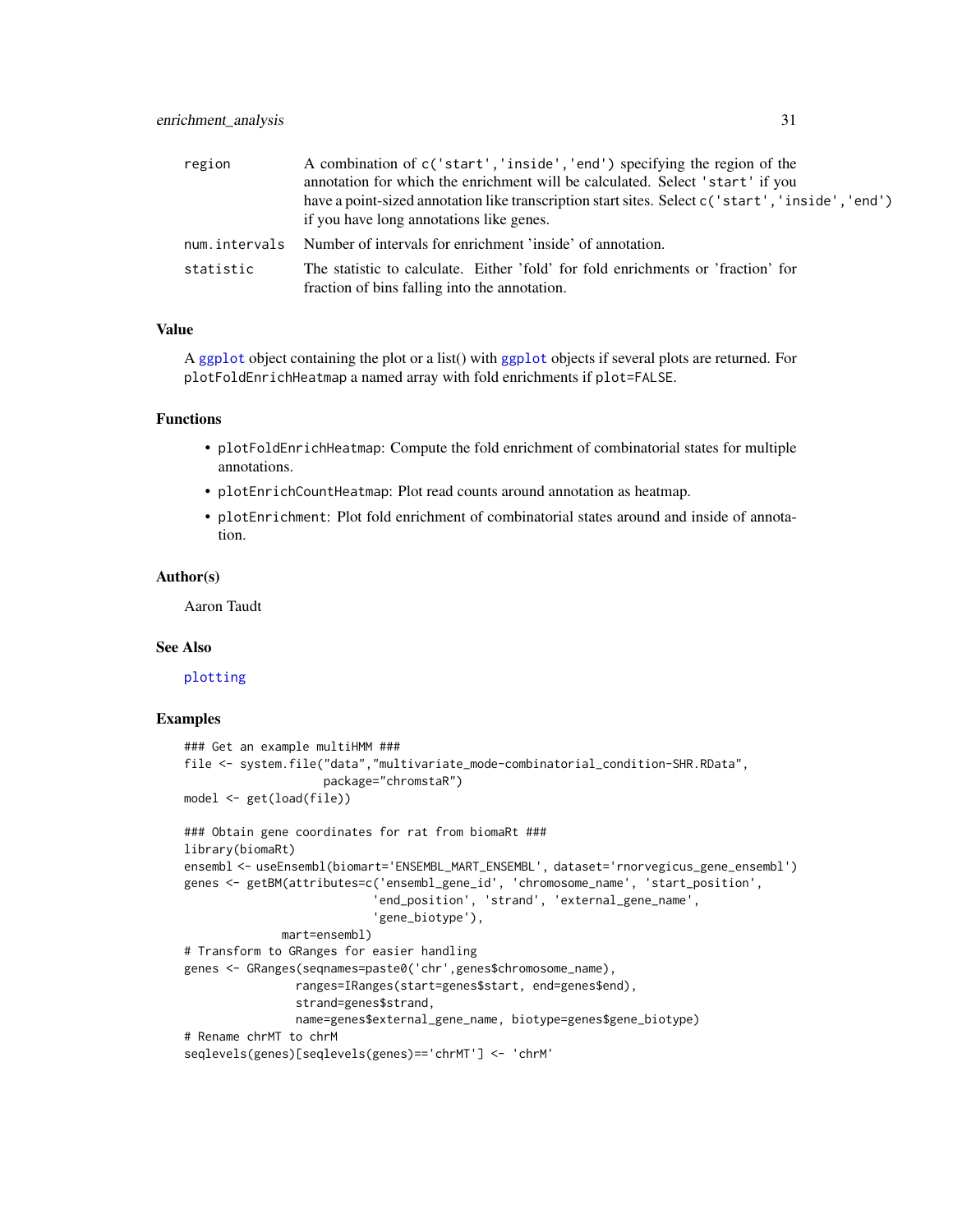```
print(genes)
```

```
### Make the enrichment plots ###
# We expect promoter [H3K4me3] and bivalent-promoter signatures [H3K4me3+H3K27me3]
# to be enriched at transcription start sites.
  plotEnrichment(hmm = model, annotation = genes, bp.around.annotation = 15000) +
  ggtitle('Fold enrichment around genes') +
  xlab('distance from gene body')
# Plot enrichment only at TSS. We make use of the fact that TSS is the start of a gene.
  plotEnrichment(model, genes, region = 'start') +
  ggtitle('Fold enrichment around TSS') +
  xlab('distance from TSS in [bp]')
# Note: If you want to facet the plot because you have many combinatorial states you
# can do that with
   plotEnrichment(model, genes, region = 'start') +
   facet_wrap(~ combination)
# Another form of visualization that shows every TSS in a heatmap
# If transparency is not supported try to plot to pdf() instead.
   tss \le resize(genes, width = 3, fix = 'start')
  plotEnrichCountHeatmap(model, tss) +
   them (strip.text.x = element_test(size=6))# Fold enrichment with different biotypes, showing that protein coding genes are
# enriched with (bivalent) promoter combinations [H3K4me3] and [H3K4me3+H3K27me3],
# while rRNA is enriched with the empty [] and repressive combinations [H3K27me3].
   tss <- resize(genes, width = 3, fix = 'start')
  biotypes <- split(tss, tss$biotype)
```

```
plotFoldEnrichHeatmap(model, annotations=biotypes) + coord_flip()
```
<span id="page-31-1"></span>experiment.table *Experiment data table*

### **Description**

A data. frame specifying the structure of the experiment.

## Format

A data.frame with columns 'file', 'mark', 'condition', 'replicate', 'pairedEndReads' and 'controlFiles'. Avoid the use of special characters like '-' or '+' as this will confuse the internal file management.

#### Examples

```
data(experiment_table)
print(experiment_table)
```
<span id="page-31-0"></span>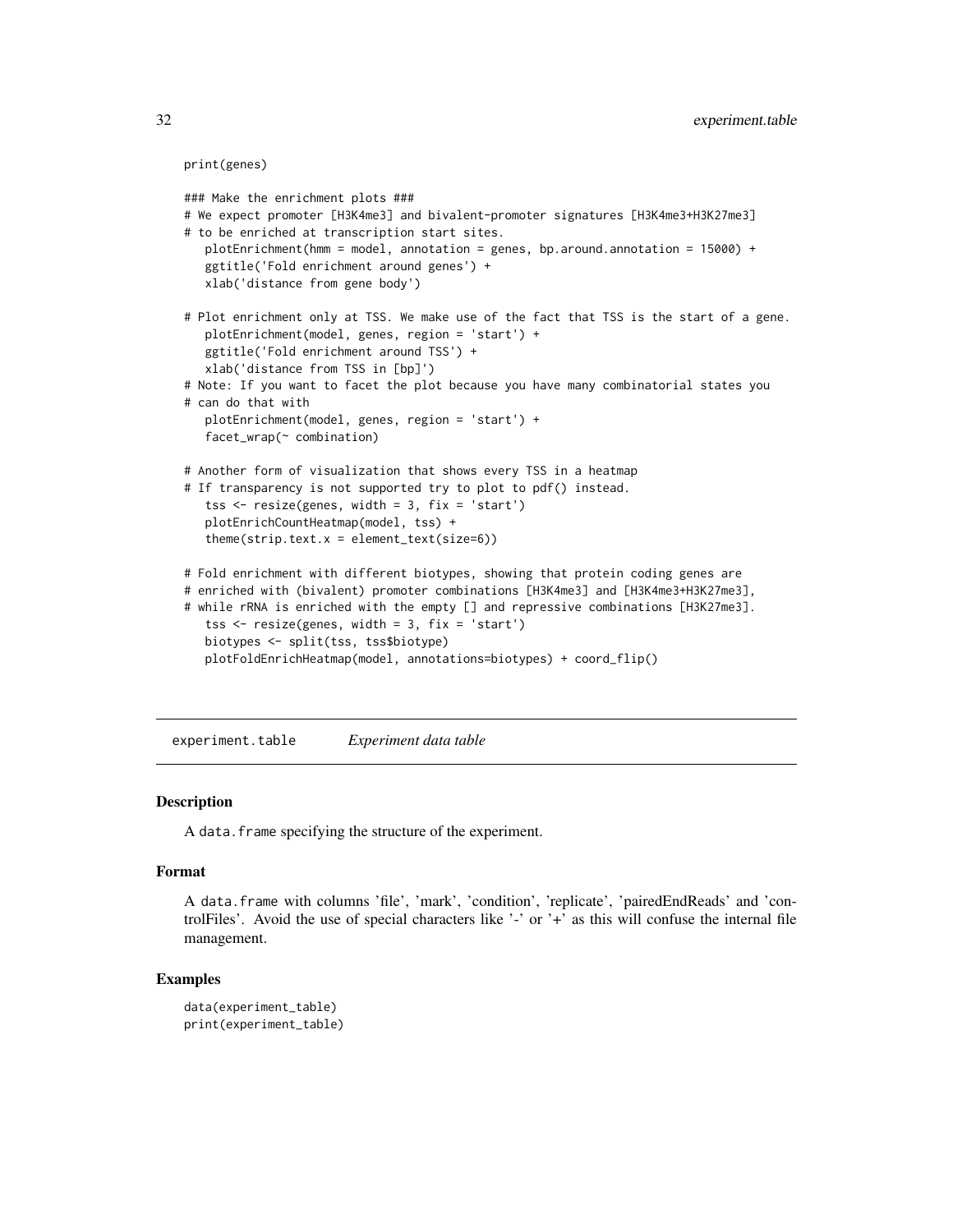<span id="page-32-0"></span>

# <span id="page-32-1"></span>Description

These functions allow to export [chromstaR-objects](#page-20-1) as files which can be uploaded to a genome browser. Peak calls are exported in BED format (.bed.gz), read counts in wiggle format (.wig.gz) as RPKM values, and combinatorial states are exported in BED format (.bed.gz).

### Usage

```
exportPeaks(
  model,
  filename,
  header = TRUE,separate.files = TRUE,
  trackname = NULL
)
exportCounts(
  model,
  filename,
  header = TRUE,separate.files = TRUE,
  trackname = NULL
)
exportCombinations(
  model,
  filename,
  header = TRUE,separate.files = TRUE,
  trackname = NULL,
  exclude.states = "[]",
  include.states = NULL
\mathcal{E}
```

| model    | A chromstaR-objects.                                                                                                                                                                                                                                                |
|----------|---------------------------------------------------------------------------------------------------------------------------------------------------------------------------------------------------------------------------------------------------------------------|
| filename | The name of the file that will be written. The appropriate ending will be ap-<br>pended, either "_peaks.bed.gz" for peak-calls or "_counts.wig.gz" for read counts<br>or "_combinations.bed.gz" for combinatorial states. Any existing file will be<br>overwritten. |
| header   | A logical indicating whether the output file will have a heading track line (TRUE)<br>or not (FALSE).                                                                                                                                                               |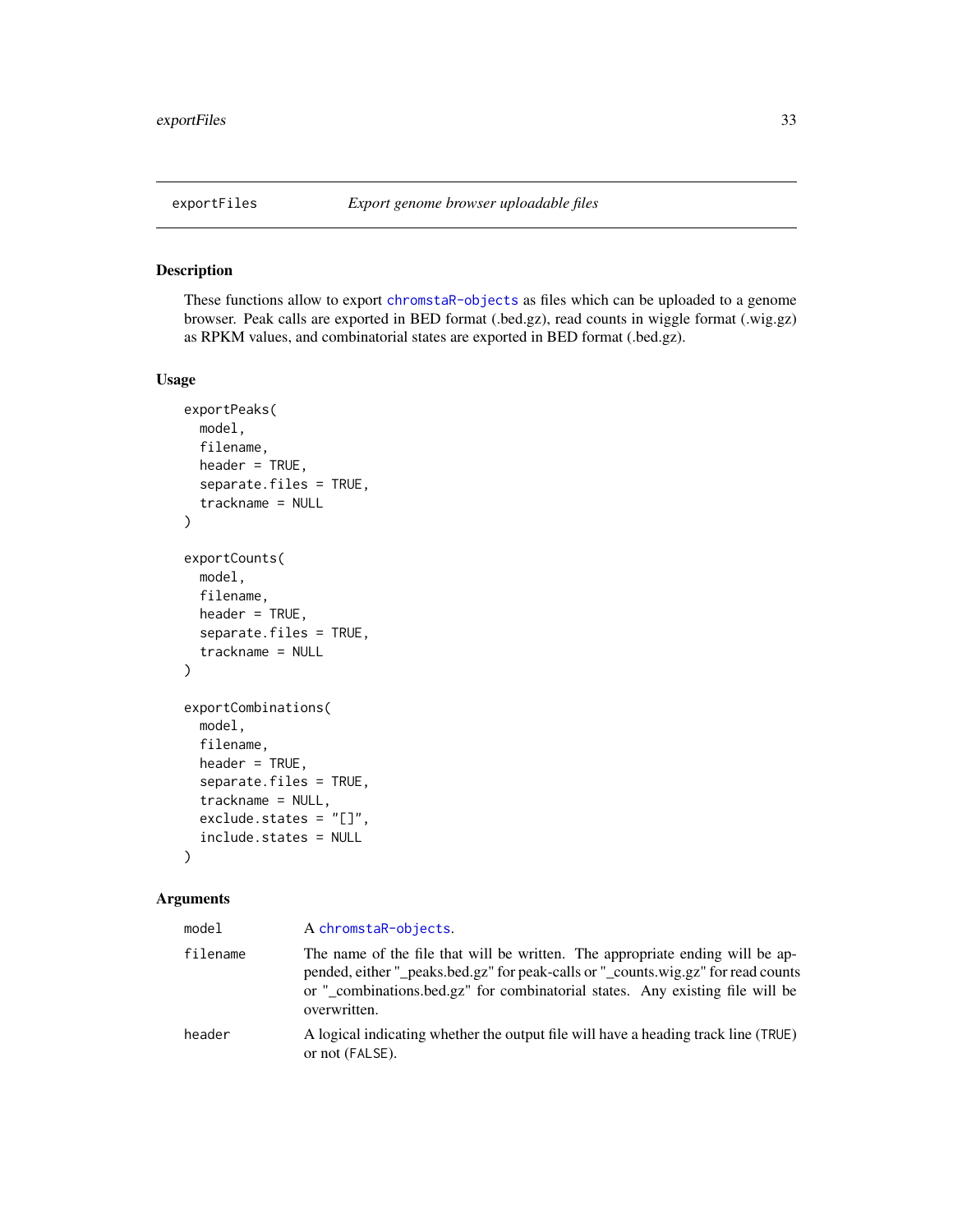<span id="page-33-0"></span>

|           | separate. files A logical indicating whether or not to produce separate files for each track.    |
|-----------|--------------------------------------------------------------------------------------------------|
| trackname | Name that will be used in the "track name" field of the BED file.                                |
|           | exclude.states A character vector with combinatorial states that will be excluded from export.   |
|           | include states A character vector with combinatorial states that will be exported. If specified, |
|           | exclude.states is ignored.                                                                       |

# Value

NULL

# Functions

- exportPeaks: Export peak calls in BED format.
- exportCounts: Export read counts as RPKM values in wiggle format.
- exportCombinations: Export combinatorial states in BED format.

# Examples

```
## Get an example multiHMM
file <- system.file("data","combined_mode-differential.RData",
                    package="chromstaR")
model <- get(load(file))
## Export peak calls and combinatorial states
exportPeaks(model, filename=tempfile())
exportCombinations(model, filename=tempfile())
```
exportGRangesAsBedFile

*Export genome browser viewable files*

# Description

Export GRanges as genome browser viewable file

# Usage

```
exportGRangesAsBedFile(
  gr,
  trackname,
  filename,
  namecol = "combination",
  scorecol = "score",
  colorcol = NULL,
  colors = NULL,
 header = TRUE,
  append = FALSE
)
```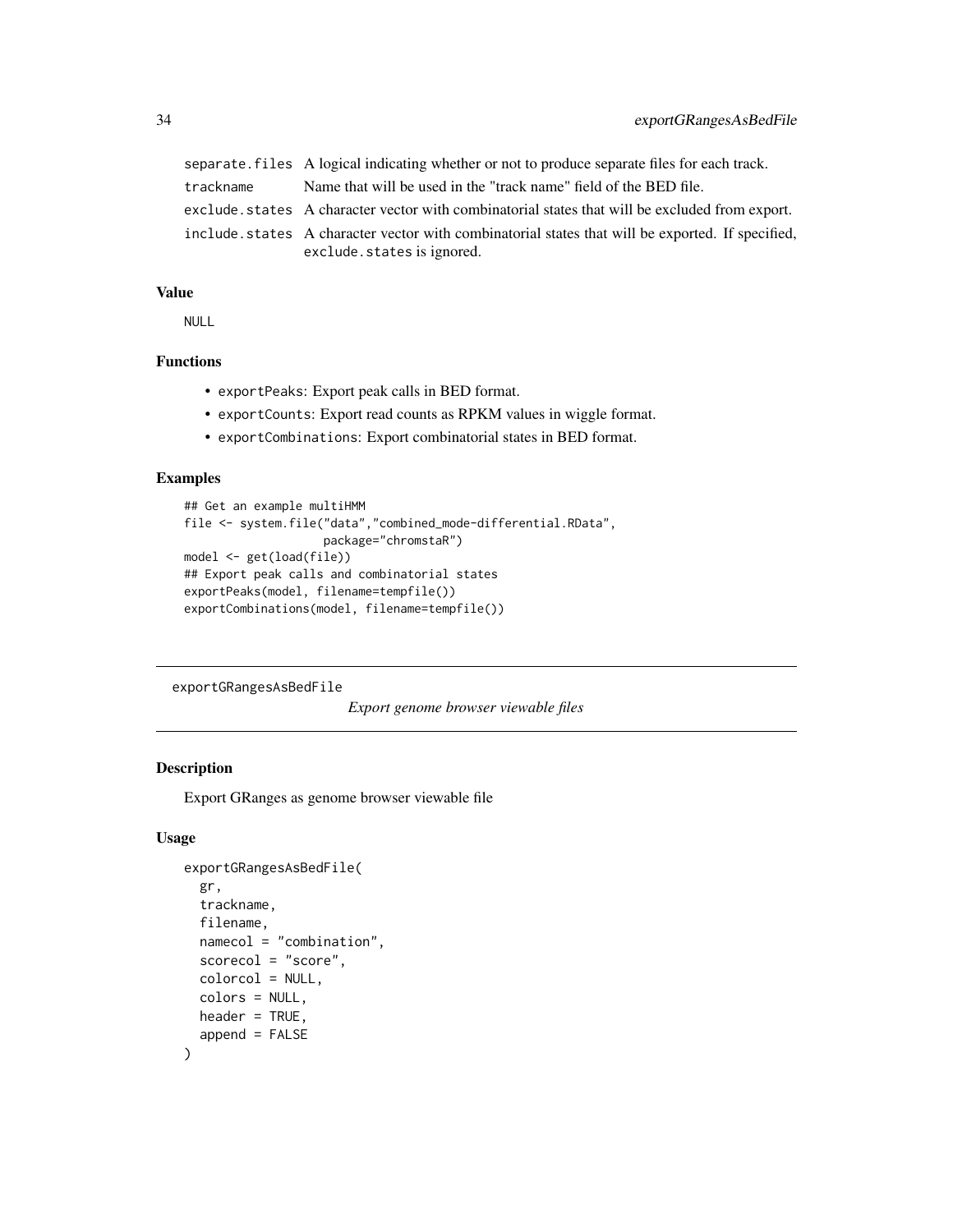### Arguments

| gr        | A GRanges-class object.                                                                                                                                                                     |
|-----------|---------------------------------------------------------------------------------------------------------------------------------------------------------------------------------------------|
| trackname | The name that will be used as track name and description in the header.                                                                                                                     |
| filename  | The name of the file that will be written. The ending ".bed.gz". Any existing file<br>will be overwritten.                                                                                  |
| namecol   | A character specifying the column that is used as name-column.                                                                                                                              |
| scorecol  | A character specifying the column that is used as score-column. The score<br>should contain integers in the interval [0,1000] for compatibility with the UCSC<br>genome browser convention. |
| colorcol  | A character specifying the column that is used for coloring the track. There will<br>be one color for each unique element in colorcol.                                                      |
| colors    | A character vector with the colors that are used for the unique elements in<br>colorcol.                                                                                                    |
| header    | A logical indicating whether the output file will have a heading track line (TRUE)<br>or not (FALSE).                                                                                       |
| append    | Whether or not to append to an existing file.                                                                                                                                               |

# Details

Export regions from [GRanges-class](#page-0-0) as a file which can be uploaded into a genome browser. Regions are exported in BED format (.bed.gz).

### Value

NULL

### Author(s)

Aaron Taudt

# See Also

[exportPeaks](#page-32-1), [exportCounts](#page-32-1), [exportCombinations](#page-32-1)

# Examples

```
### Export regions with read counts above 20 ###
# Get an example BAM file with ChIP-seq reads
file <- system.file("extdata", "euratrans",
                      "lv-H3K27me3-BN-male-bio2-tech1.bam",
                       package="chromstaRData")
# Bin the file into bin size 1000bp
data(rn4_chrominfo)
binned <- binReads(file, assembly=rn4_chrominfo, binsizes=1000,
                  stepsizes=500, chromosomes='chr12')
plotHistogram(binned)
# Export regions with read count above 20
exportGRangesAsBedFile(binned[binned$counts[,1] > 20], filename=tempfile(),
```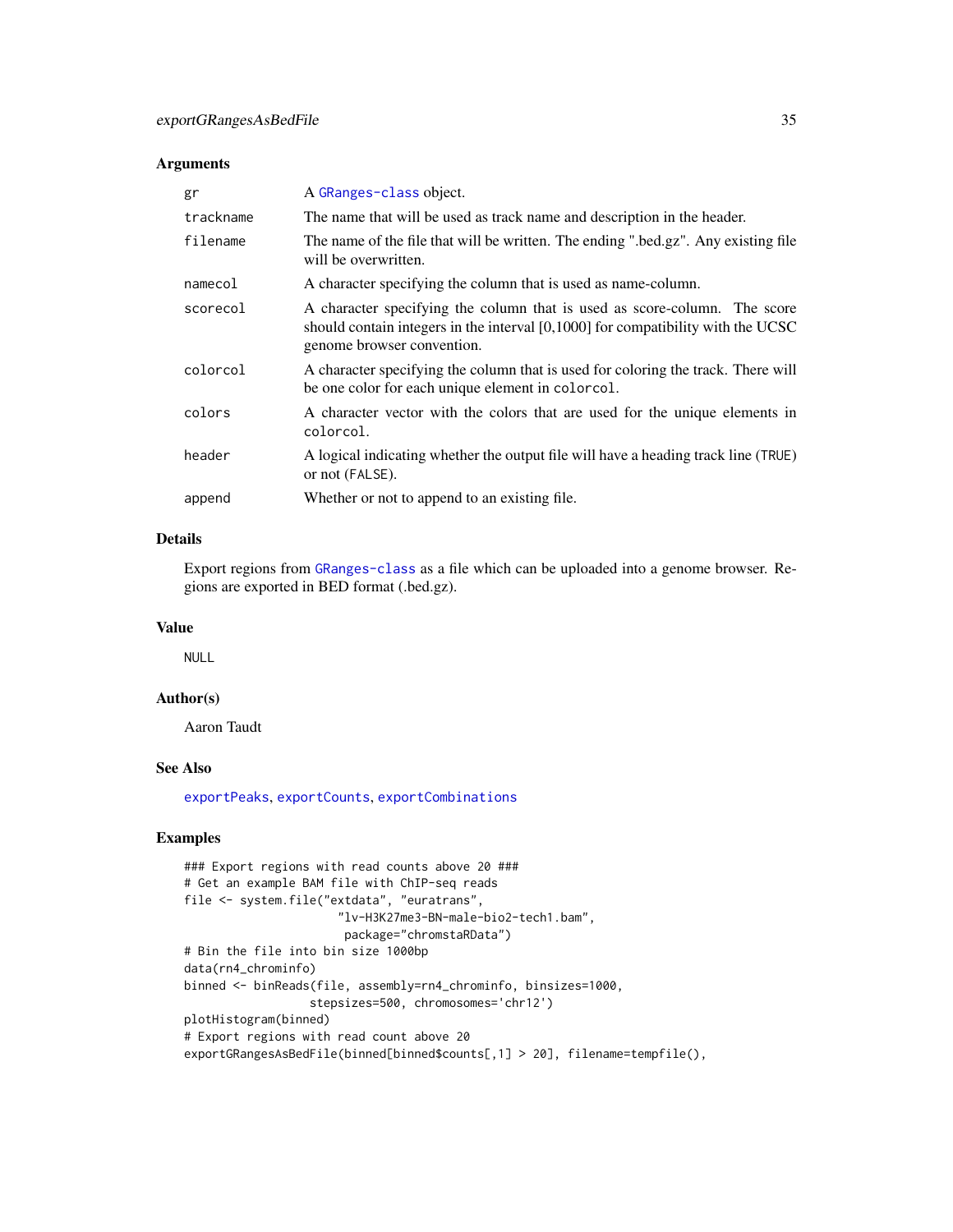<span id="page-35-0"></span>trackname='read counts above 20')

<span id="page-35-1"></span>fixedWidthBins *Make fixed-width bins*

# Description

Make fixed-width bins based on given bin size.

# Usage

```
fixedWidthBins(
 bamfile = NULL,
  assembly = NULL,
  chrom.lengths = NULL,
  chromosome.format,
 binsizes = 1e+06,
  chromosomes = NULL
)
```
# Arguments

| bamfile           | A BAM file from which the header is read to determine the chromosome lengths.<br>If a bamfile is specified, option assembly is ignored.                                                                                                     |  |
|-------------------|---------------------------------------------------------------------------------------------------------------------------------------------------------------------------------------------------------------------------------------------|--|
| assembly          | An assembly from which the chromosome lengths are determined. Please see<br>getChromInfoFromUCSC for available assemblies. This option is ignored if<br>bamfile is specified. Alternatively a data.frame generated by getChromInfoFromUCSC. |  |
| chrom.lengths     | A named character vector with chromosome lengths. Names correspond to chro-<br>mosomes.                                                                                                                                                     |  |
| chromosome.format |                                                                                                                                                                                                                                             |  |
|                   | A character specifying the format of the chromosomes if assembly is specified.<br>Either 'NCBI' for $(1,2,3)$ or 'UCSC' for $chr1, chr2, chr3)$ . If a bamfile or<br>chrom. Lengths is supplied, the format will be chosen automatically.   |  |
| binsizes          | A vector of bin sizes in base pairs.                                                                                                                                                                                                        |  |
| chromosomes       | A subset of chromosomes for which the bins are generated.                                                                                                                                                                                   |  |

# Value

A list() of [GRanges-class](#page-0-0) objects with fixed-width bins.

# Author(s)

Aaron Taudt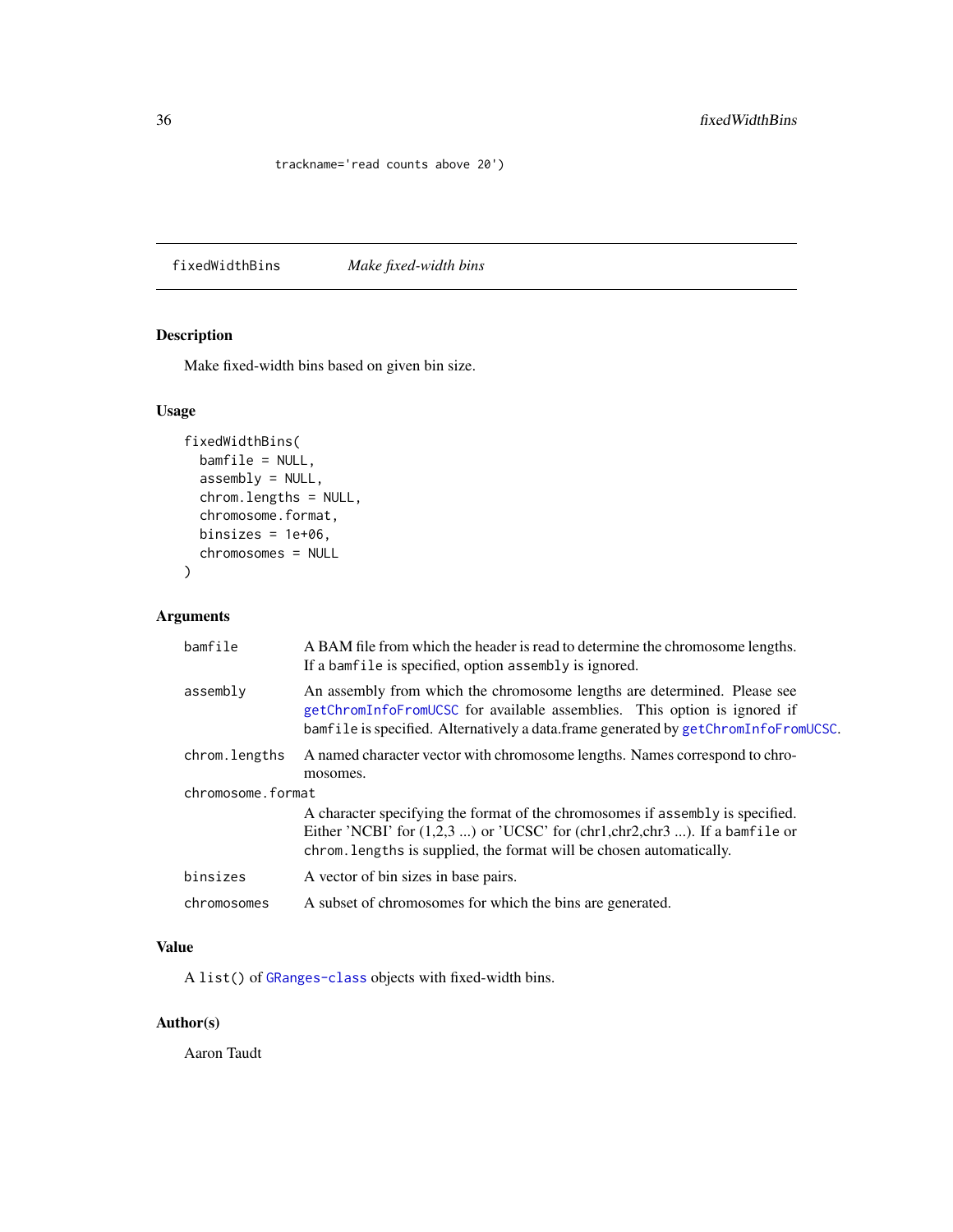## genes\_rn4 37

### Examples

```
## Make fixed-width bins of size 500kb and 1Mb
data(rn4_chrominfo)
chrom.lengths <- rn4_chrominfo$length
names(chrom.lengths) <- rn4_chrominfo$chromosome
bins <- fixedWidthBins(chrom.lengths=chrom.lengths, binsizes=c(5e5,1e6))
bins
## Make bins using NCBI server (requires internet connection)
```
# bins <- fixedWidthBins(assembly='mm10', chromosome.format='NCBI', binsizes=c(5e5,1e6))

genes\_rn4 *Gene coordinates for rn4*

### Description

A data.frame containing gene coordinates and biotypes of the rn4 assembly.

#### Format

A data.frame.

#### Examples

data(genes\_rn4) head(genes\_rn4)

genomicFrequencies *Frequencies of combinatorial states*

### Description

Get the genomewide frequency of each combinatorial state.

#### Usage

```
genomicFrequencies(multi.hmm, combinations = NULL, per.mark = FALSE)
```
### Arguments

| multi.hmm    | A multiHMM or combinedMultiHMM object or a file that contains such an object.                                          |
|--------------|------------------------------------------------------------------------------------------------------------------------|
| combinations | A vector with combinations for which the frequency will be calculated. If NULL<br>all combinations will be considered. |
| per.mark     | Set to TRUE if you want frequencies per mark instead of per combination.                                               |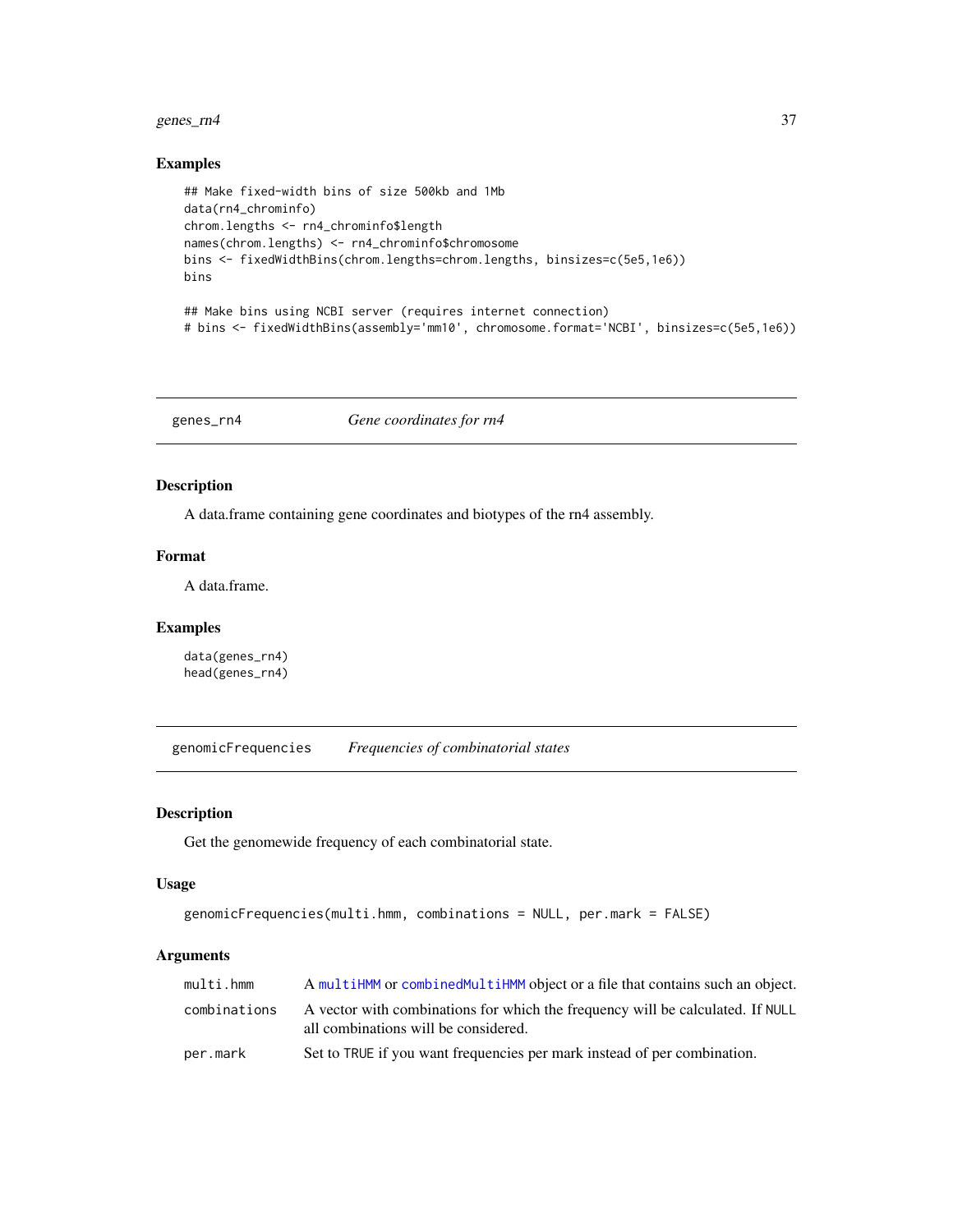A table with frequencies of each combinatorial state.

#### Author(s)

Aaron Taudt

#### Examples

```
## Get an example multiHMM
file <- system.file("data","multivariate_mode-combinatorial_condition-SHR.RData",
                    package="chromstaR")
model <- get(load(file))
genomicFrequencies(model)
```
getCombinations *Get combinations*

#### Description

Get a DataFrame with combinations from a [GRanges-class](#page-0-0) object.

#### Usage

```
getCombinations(gr)
```
#### Arguments

gr A [GRanges-class](#page-0-0) object from which the meta-data columns containing combinations will be extracted.

### Value

A DataFrame.

```
### Get an example multiHMM ###
file <- system.file("data","multivariate_mode-combinatorial_condition-SHR.RData",
                    package="chromstaR")
model <- get(load(file))
### Get the combinations
bin.combs <- getCombinations(model$bins)
print(bin.combs)
seg.combs <- getCombinations(model$segments)
print(seg.combs)
```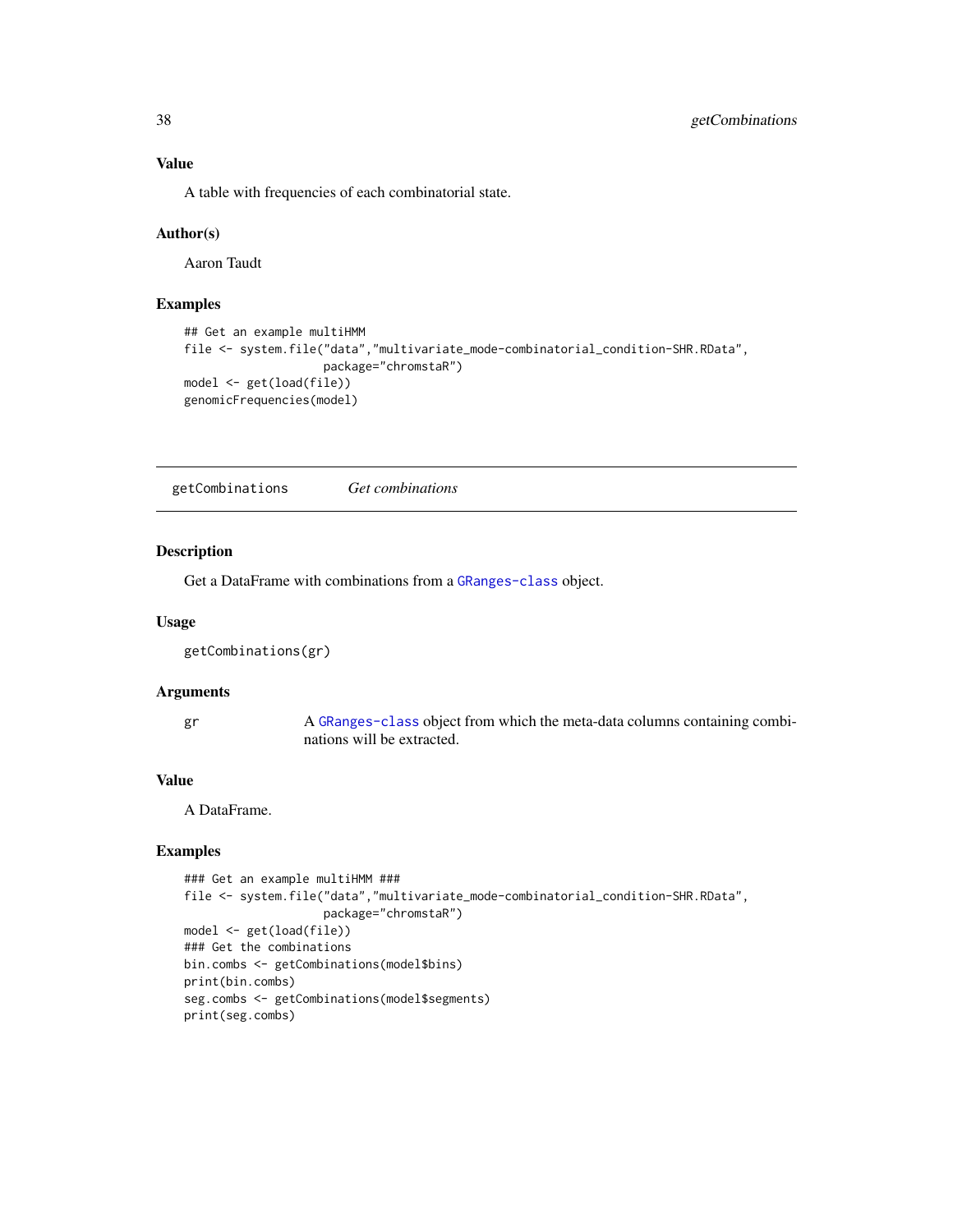Get a set of distinct colors selected from [colors](#page-0-0).

### Usage

```
getDistinctColors(
 n,
  start.color = "blue4",
 exclude.colors = c("white", "black", "gray", "grey", "\\<yellow\\>", "yellow1",
    "lemonchiffon"),
  exclude.brightness.above = 1,
  exclude.rgb.above = 210
\mathcal{L}
```
#### Arguments

| n                                                                                                | Number of colors to select. If n is a character vector, length(n) will be taken<br>as the number of colors and the colors will be named by n. |
|--------------------------------------------------------------------------------------------------|-----------------------------------------------------------------------------------------------------------------------------------------------|
| start.color                                                                                      | Color to start the selection process from.                                                                                                    |
| exclude.colors Character vector with colors that should not be used.<br>exclude.brightness.above |                                                                                                                                               |
|                                                                                                  | Exclude colors where the 'brightness' value in HSV space is above. This is<br>useful to obtain a matt palette.                                |
| exclude.rgb.above                                                                                |                                                                                                                                               |
|                                                                                                  | Exclude colors where all RGB values are above. This is useful to exclude<br>whitish colors.                                                   |

### Details

The function computes the euclidian distance between all [colors](#page-0-0) and iteratively selects those that have the furthest closes distance to the set of already selected colors.

# Value

A character vector with colors.

#### Author(s)

Aaron Taudt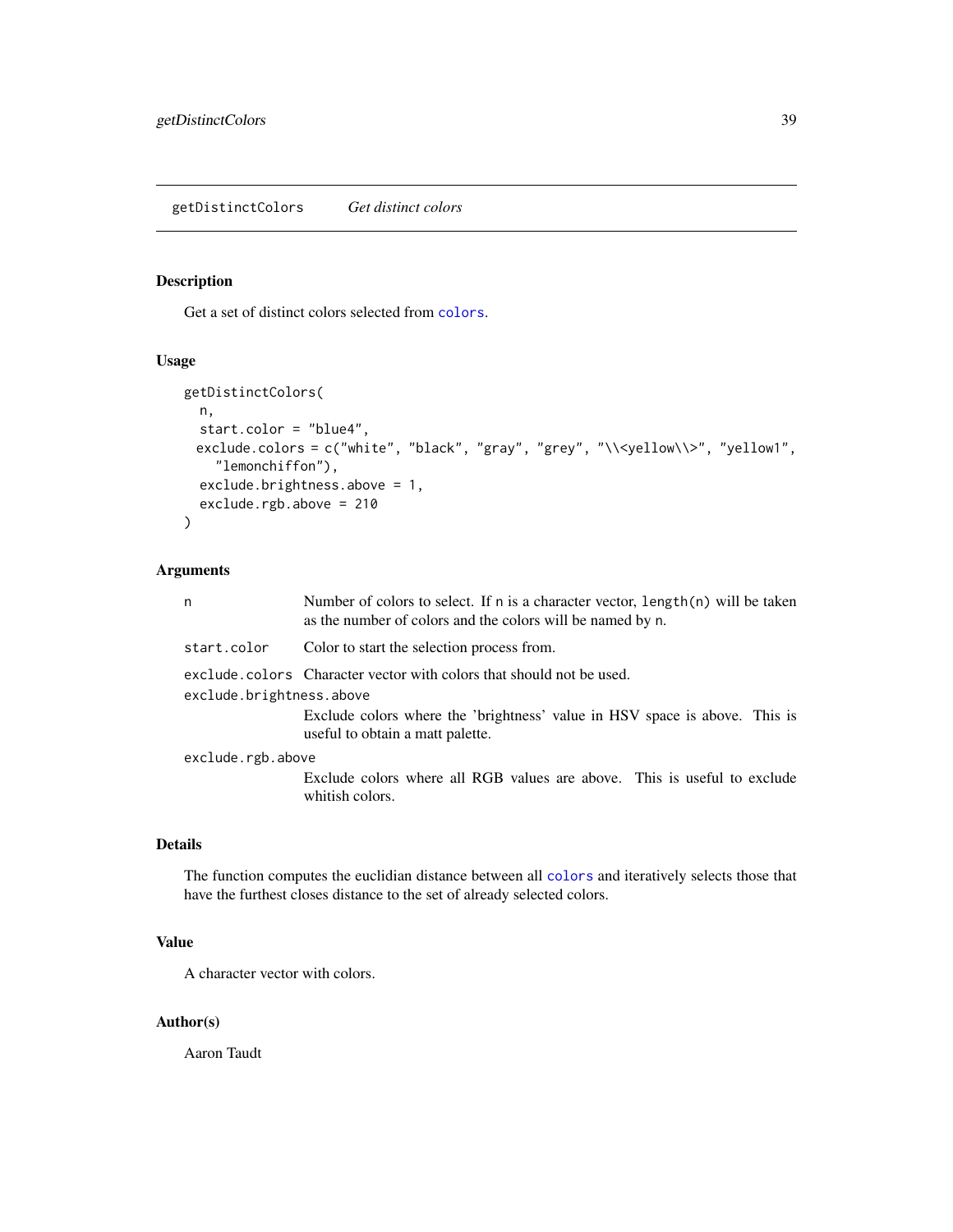# Examples

```
cols <- getDistinctColors(5)
pie(rep(1,5), labels=cols, col=cols)
```
getStateColors *Get state colors*

#### Description

Get the colors that are used for plotting.

### Usage

```
getStateColors(labels = NULL)
```
## Arguments

labels Any combination of c("zero-inflation","unmodified","modified", "total", "counts").

#### Value

A character vector with colors.

# See Also

### [plotting](#page-52-0)

## Examples

```
cols <- getStateColors()
pie(1:length(cols), col=cols, labels=names(cols))
```
<span id="page-39-0"></span>heatmapCombinations *Plot a heatmap of combinatorial states*

### Description

Plot a heatmap that shows the binary presence/absence of marks for the different combinations.

#### Usage

```
heatmapCombinations(model = NULL, marks = NULL, emissionProbs = NULL)
```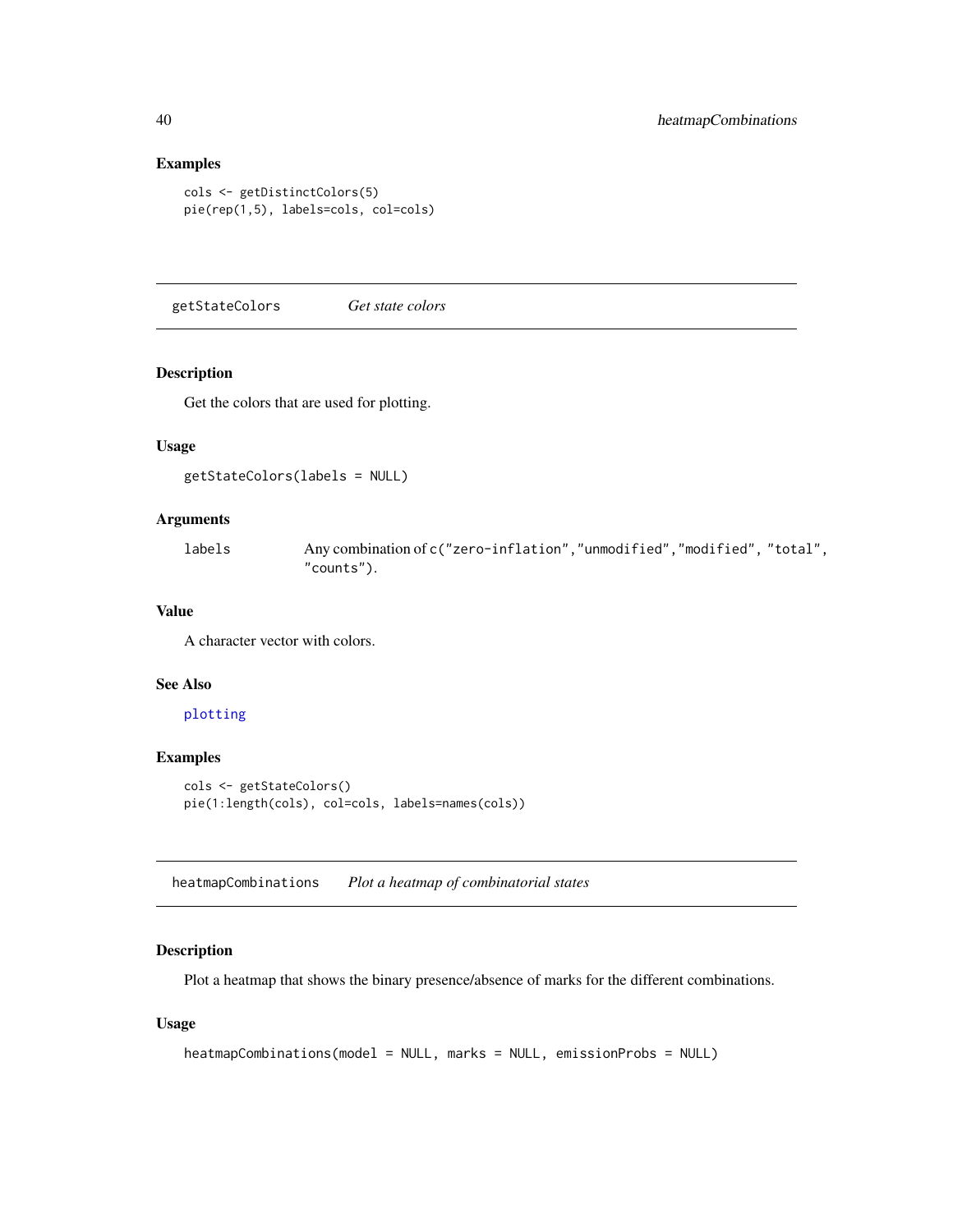# Arguments

| model         | A multiHMM object or file that contains such an object.                                                                                                                                                                                                   |
|---------------|-----------------------------------------------------------------------------------------------------------------------------------------------------------------------------------------------------------------------------------------------------------|
| marks         | A character vector with histone marks. If specified, model will be ignored.                                                                                                                                                                               |
| emissionProbs | A matrix with emission probabilities where dimnames (emissionProbs) gives<br>the state labels and marks. This option is helpful to plot probabilistic chromatin<br>states (not part of <b>chromstaR</b> ). If specified, model and marks will be ignored. |

# Value

A [ggplot](#page-0-0) object.

### Author(s)

Aaron Taudt

# See Also

[plotting](#page-52-0)

# Examples

```
marks <- c('H3K4me3','H3K27me3','H4K20me1')
heatmapCombinations(marks=marks)
```

```
file <- system.file("data","multivariate_mode-combinatorial_condition-SHR.RData",
                    package="chromstaR")
heatmapCombinations(file)
```
<span id="page-40-0"></span>heatmapCountCorrelation

*Read count correlation heatmap*

# Description

Heatmap of read count correlations (see [cor](#page-0-0)).

## Usage

heatmapCountCorrelation(model, cluster = TRUE)

### Arguments

| model   | A multiHMM or combinedMultiHMM object or file that contains such an object. |
|---------|-----------------------------------------------------------------------------|
| cluster | Logical indicating whether or not to cluster the heatmap.                   |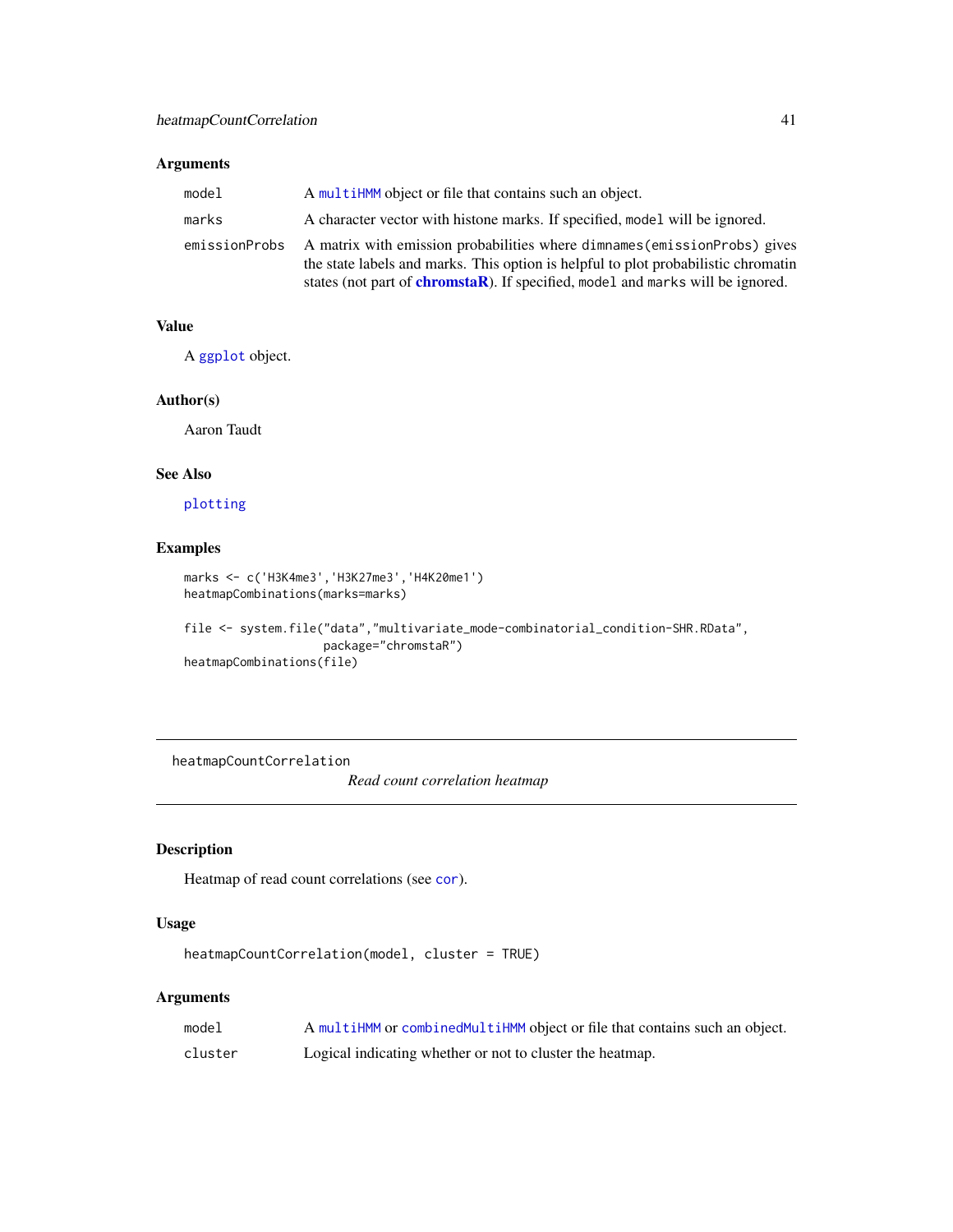### Value

A [ggplot](#page-0-0) object.

# See Also

[plotting](#page-52-0)

### Examples

```
## Get an example multiHMM ##
file <- system.file("data","multivariate_mode-combinatorial_condition-SHR.RData",
                    package="chromstaR")
model <- get(load(file))
## Plot count correlations as heatmap
heatmapCountCorrelation(model)
```
<span id="page-41-0"></span>heatmapTransitionProbs

*Heatmap of transition probabilities*

#### Description

Plot a heatmap of transition probabilities for a [multiHMM](#page-45-0) model.

### Usage

```
heatmapTransitionProbs(
  model = NULL,reorder.states = TRUE,
  transitionProbs = NULL
)
```
#### Arguments

model A [multiHMM](#page-45-0) object or file that contains such an object.

reorder.states Whether or not to reorder the states.

transitionProbs

A matrix with transition probabilities where dimnames(emissionProbs) gives the state labels. This option is helpful to plot transition probabilities directly without needing a [chromstaR-objects](#page-20-0). If specified, model will be ignored.

#### Value

A [ggplot](#page-0-0) object.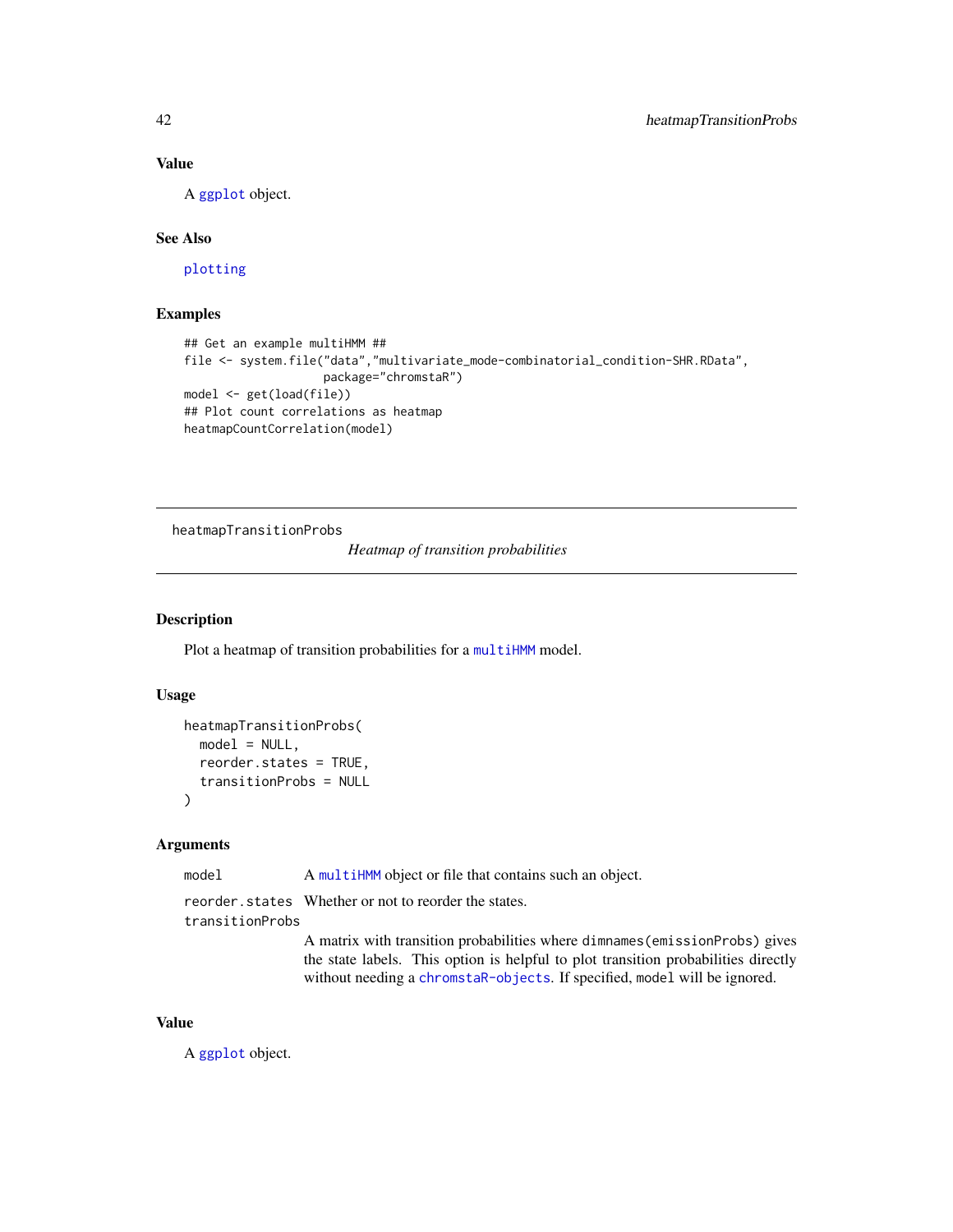### loadHmmsFromFiles 43

### See Also

[plotting](#page-52-0)

#### Examples

```
## Get an example multiHMM ##
file <- system.file("data","multivariate_mode-combinatorial_condition-SHR.RData",
                    package="chromstaR")
model <- get(load(file))
## Plot transition probabilites as heatmap
heatmapTransitionProbs(model, reorder.states=TRUE)
```
loadHmmsFromFiles *Load* chromstaR *objects from file*

### Description

Wrapper to load **[chromstaR](#page-2-0)** objects from file and check the class of the loaded objects.

#### Usage

```
loadHmmsFromFiles(
  files,
  check.class = c("GRanges", "uniHMM", "multiHMM", "combinedMultiHMM")
)
```
### Arguments

| files       | A list of chromstaR-objects or a vector of files that contain such objects.                                                                                               |
|-------------|---------------------------------------------------------------------------------------------------------------------------------------------------------------------------|
| check.class | Any combination of c('GRanges', 'uniHMM', 'multiHMM', 'combinedMultiHMM').<br>If any of the loaded objects does not belong to the specified class, an error is<br>thrown. |

### Value

A list of [chromstaR-object](#page-0-0).

```
## Get an example BAM file
file <- system.file("extdata", "euratrans",
                      "lv-H3K27me3-BN-male-bio2-tech1.bam",
                       package="chromstaRData")
## Bin the file into bin size 1000bp
data(rn4_chrominfo)
binned <- binReads(file, assembly=rn4_chrominfo, binsizes=1000,
                  stepsizes=500, chromosomes='chr12')
```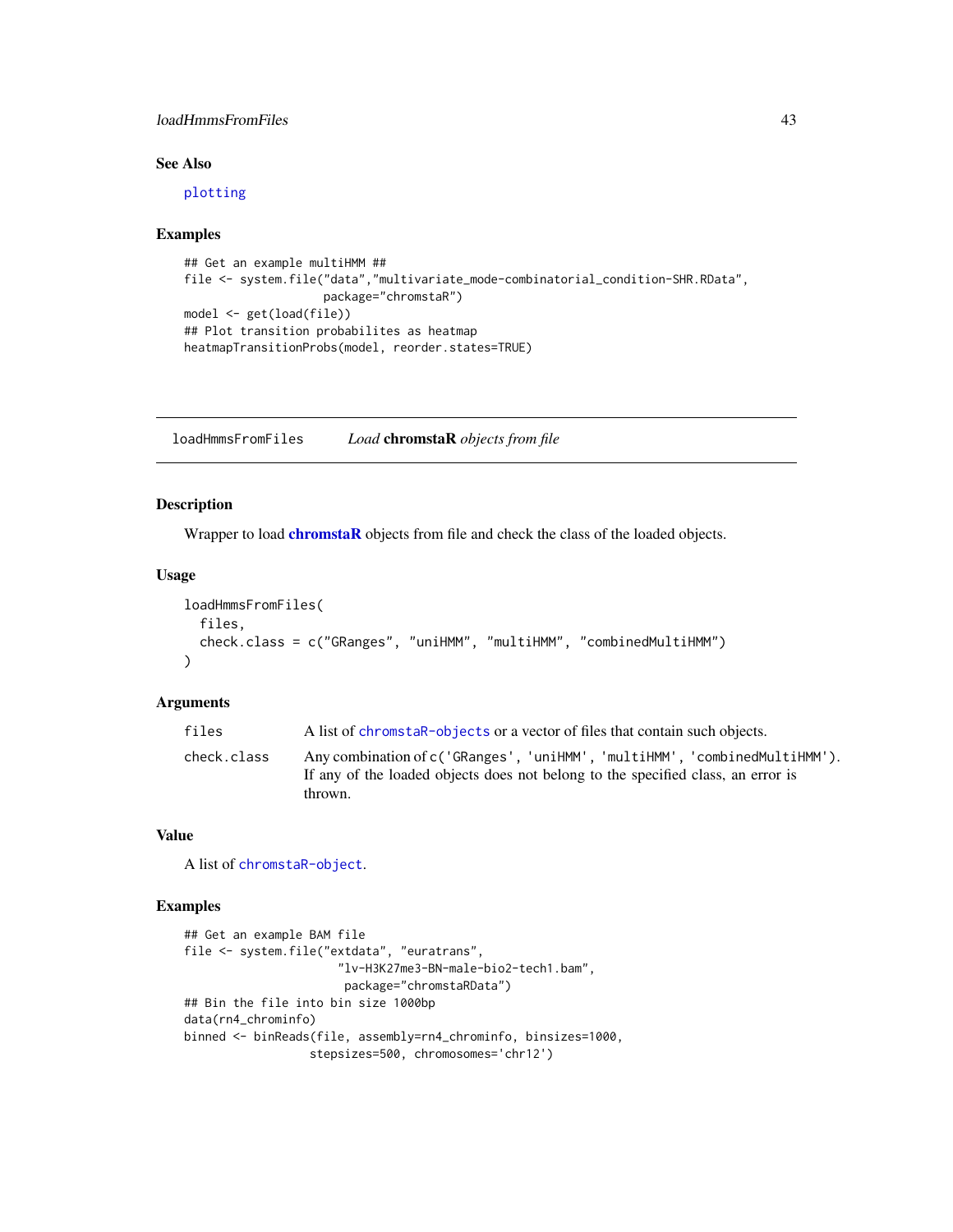```
## Fit the univariate Hidden Markov Model
hmm <- callPeaksUnivariate(binned, max.time=60, eps=1)
temp.file <- tempfile()
save(hmm, file=temp.file)
loaded.hmm <- loadHmmsFromFiles(temp.file)[[1]]
class(loaded.hmm)
```
mergeChroms *Merge several* [multiHMM](#page-45-0)*s into one object*

#### Description

Merge several [multiHMM](#page-45-0)s into one object. This can be done to merge fits for separate chromosomes into one object for easier handling. Merging will only be done if all models have the same IDs.

### Usage

```
mergeChroms(multi.hmm.list, filename = NULL)
```
### Arguments

| multi.hmm.list A list of multiHMM objects or a character vector of files that contain such objects. |  |
|-----------------------------------------------------------------------------------------------------|--|
|                                                                                                     |  |

filename The file name where the merged object will be stored. If filename is not specified, a [multiHMM](#page-45-0) is returned.

#### Value

A [multiHMM](#page-45-0) object or NULL, depending on option filename.

#### Author(s)

Aaron Taudt

model.combined *Combined multivariate HMM for demonstration purposes*

## Description

A [combinedMultiHMM](#page-24-0) object for demonstration purposes in examples of package [chromstaR](#page-2-0).

### Format

A [combinedMultiHMM](#page-24-0) object.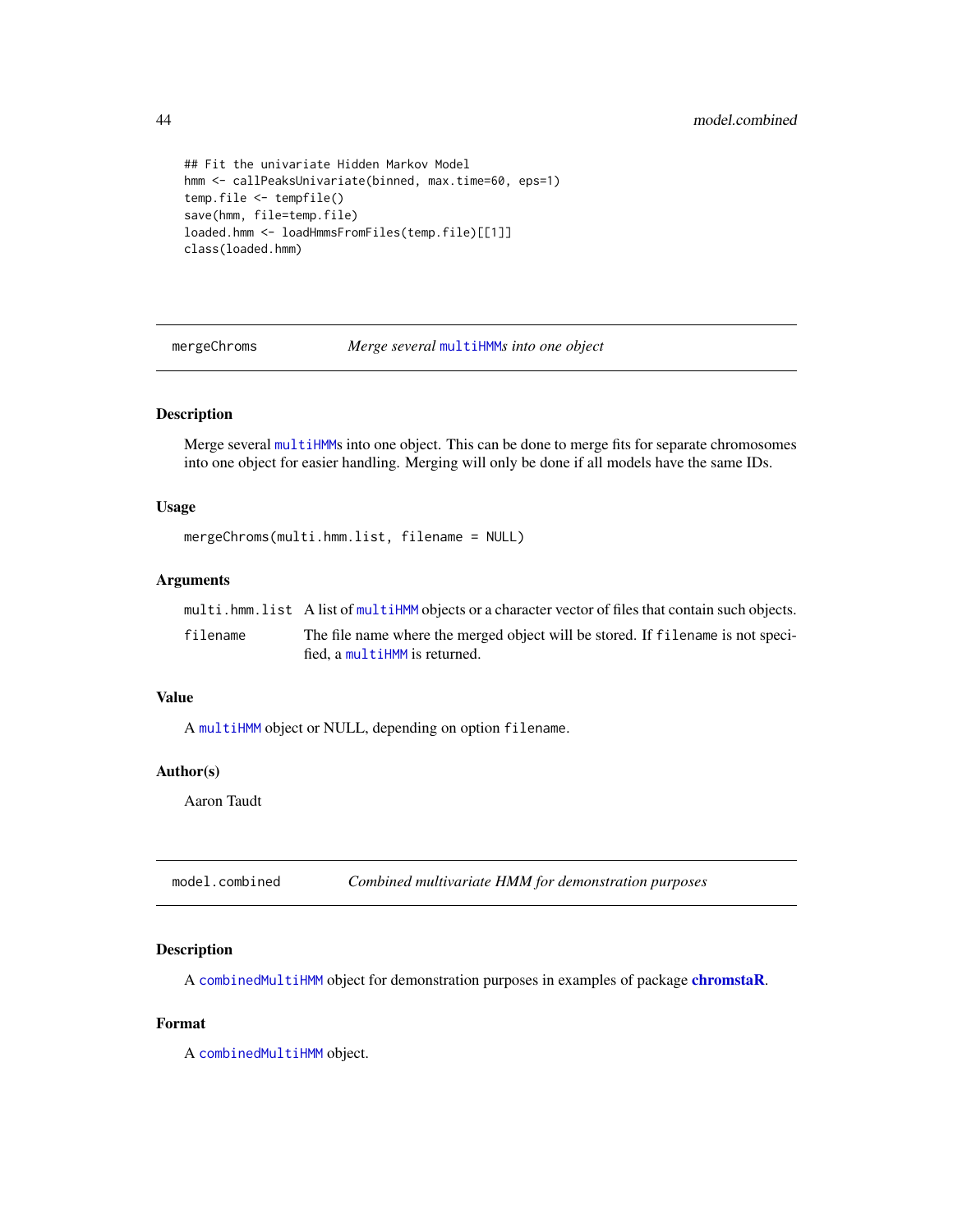model.multivariate 45

### Examples

```
## Get an example combinedMultiHMM
file <- system.file("data","combined_mode-differential.RData",
                    package="chromstaR")
model <- get(load(file))
```
model.multivariate *Multivariate HMM for demonstration purposes*

### Description

A [multiHMM](#page-45-0) object for demonstration purposes in examples of package [chromstaR](#page-2-0).

### Format

A [multiHMM](#page-45-0) object.

### Examples

```
## Get an example multiHMM
file <- system.file("data","multivariate_mode-combinatorial_condition-SHR.RData",
                    package="chromstaR")
model <- get(load(file))
```
model.univariate *Univariate HMM for demonstration purposes*

### Description

A [uniHMM](#page-69-0) object for demonstration purposes in examples of package [chromstaR](#page-2-0).

### Format

A [uniHMM](#page-69-0) object.

```
## Get an example uniHMM
file <- system.file("data","H3K27me3-BN-rep1.RData", package="chromstaR")
model <- get(load(file))
```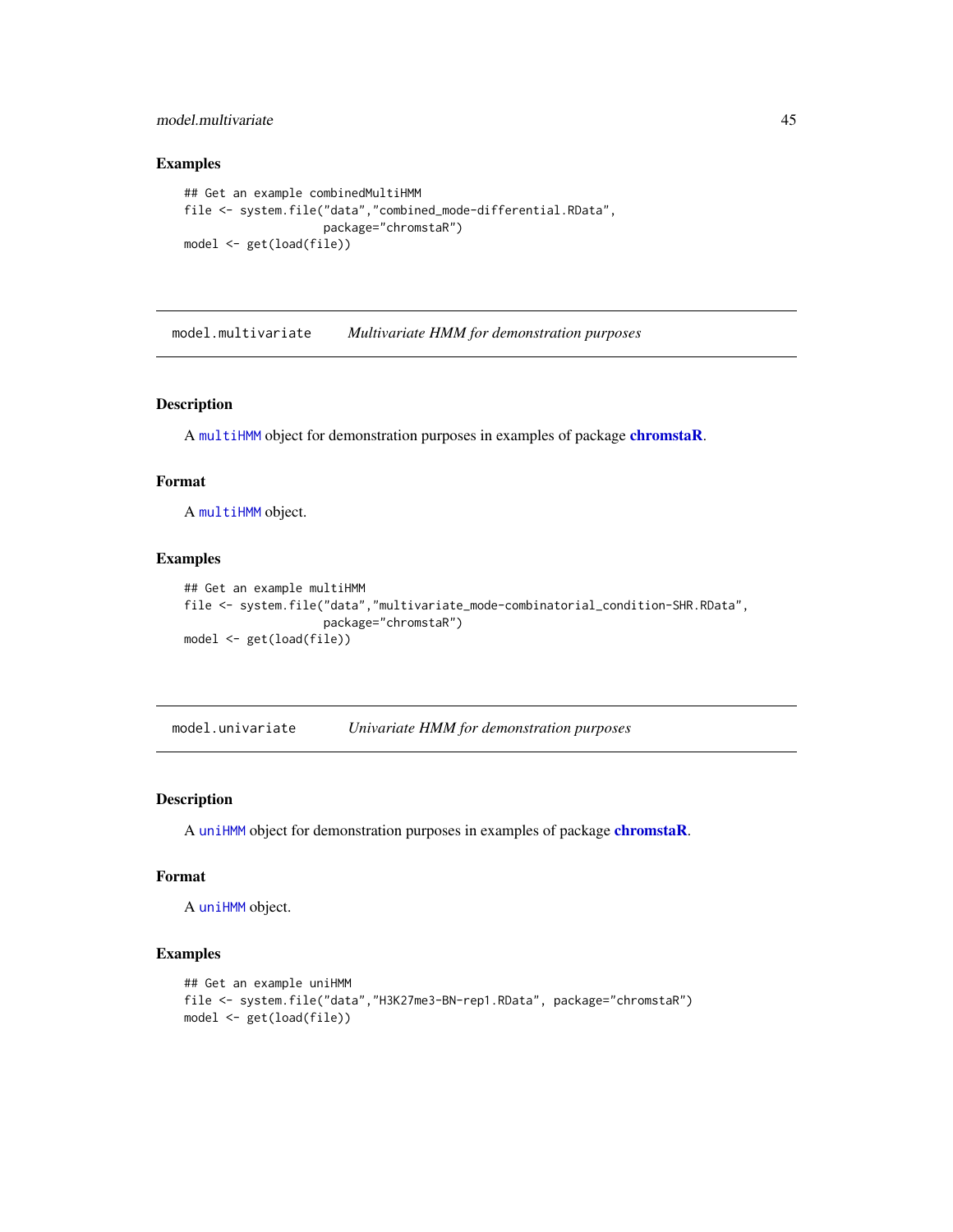<span id="page-45-0"></span>

The multivariate HMM object is output of the function [callPeaksMultivariate](#page-5-0) and is a list() with various entries. The class() attribute of this list was set to "multiHMM". For a given hmm, the entries can be accessed with the list operators 'hmm[[]]' or 'hmm\$'.

#### Value

A list() with the following entries:

| info                             | Experiment table for this object.                                                                                                   |
|----------------------------------|-------------------------------------------------------------------------------------------------------------------------------------|
| bincounts                        | A GRanges-class object containing the genomic bin coordinates and original<br>binned read count values for different offsets.       |
| bins                             | A GRanges-class object containing the genomic bin coordinates, their read<br>count, (optional) posteriors and state classification. |
| segments                         | Same as bins, but consecutive bins with the same state are collapsed into seg-<br>ments.                                            |
| peaks                            | A list() with GRanges-class containing peak coordinates for each ID in<br>info.                                                     |
| mapping                          | A named vector giving the mapping from decimal combinatorial states to human<br>readable combinations.                              |
| weights                          | Weight for each component. Same as apply (hmm\$posteriors, 2, mean).                                                                |
| weights.univariate               |                                                                                                                                     |
|                                  | Weights of the univariate HMMs.                                                                                                     |
| transitionProbs                  |                                                                                                                                     |
|                                  | Matrix of transition probabilities from each state (row) into each state (column).                                                  |
| transitionProbs.initial          |                                                                                                                                     |
|                                  | Initial transitionProbs at the beginning of the Baum-Welch.                                                                         |
| startProbs                       | Probabilities for the first bin. Same as hmm\$posteriors[1,].                                                                       |
| startProbs.initial               |                                                                                                                                     |
|                                  | Initial startProbs at the beginning of the Baum-Welch.                                                                              |
| distributions<br>convergenceInfo | Emission distributions used for this model.                                                                                         |
|                                  | Contains information about the convergence of the Baum-Welch algorithm.                                                             |
| convergenceInfo\$eps             |                                                                                                                                     |
|                                  | Convergence threshold for the Baum-Welch.                                                                                           |
| convergenceInfo\$loglik          |                                                                                                                                     |
|                                  | Final loglikelihood after the last iteration.                                                                                       |
| convergenceInfo\$loglik.delta    |                                                                                                                                     |
|                                  | Change in loglikelihood after the last iteration (should be smaller than eps)                                                       |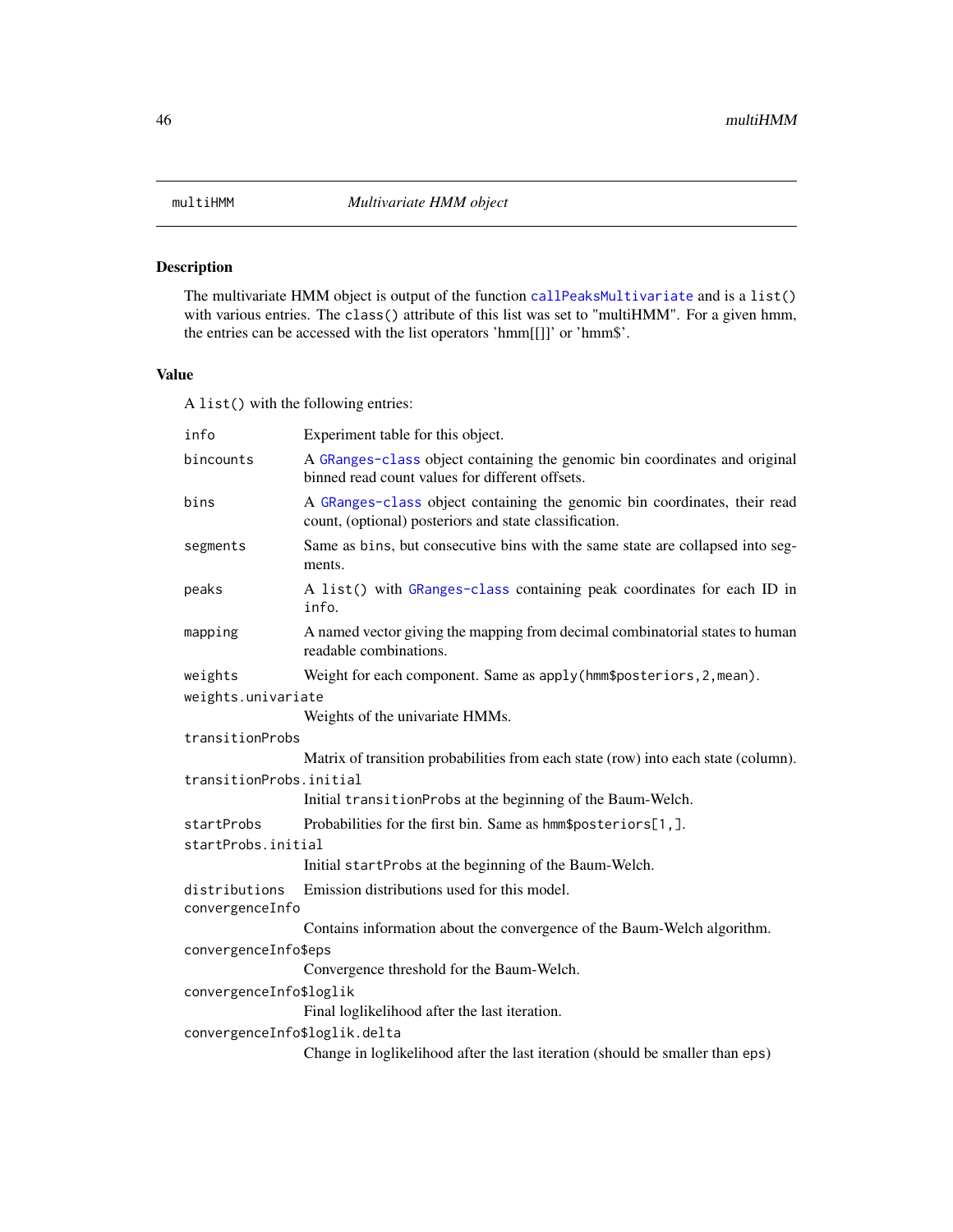convergenceInfo\$num.iterations

Number of iterations that the Baum-Welch needed to converge to the desired eps.

convergenceInfo\$time.sec

Time in seconds that the Baum-Welch needed to converge to the desired eps.

correlation.matrix

Correlation matrix of transformed reads.

### See Also

[callPeaksMultivariate](#page-5-0), [uniHMM](#page-69-0), [combinedMultiHMM](#page-24-0)

#### Examples

```
## Get an example multiHMM
file <- system.file("data","multivariate_mode-combinatorial_condition-SHR.RData",
                    package="chromstaR")
model <- get(load(file))
```
multivariateSegmentation

*Multivariate segmentation*

### Description

Make segmentation from bins for a [multiHMM](#page-45-0) object.

#### Usage

```
multivariateSegmentation(bins, column2collapseBy = "state")
```
#### Arguments

bins A [GRanges-class](#page-0-0) with binned read counts.

column2collapseBy

The number of the column which will be used to collapse all other inputs. If a set of consecutive bins has the same value in this column, they will be aggregated into one bin with adjusted genomic coordinates.

# Value

A [GRanges-class](#page-0-0) with segmented regions.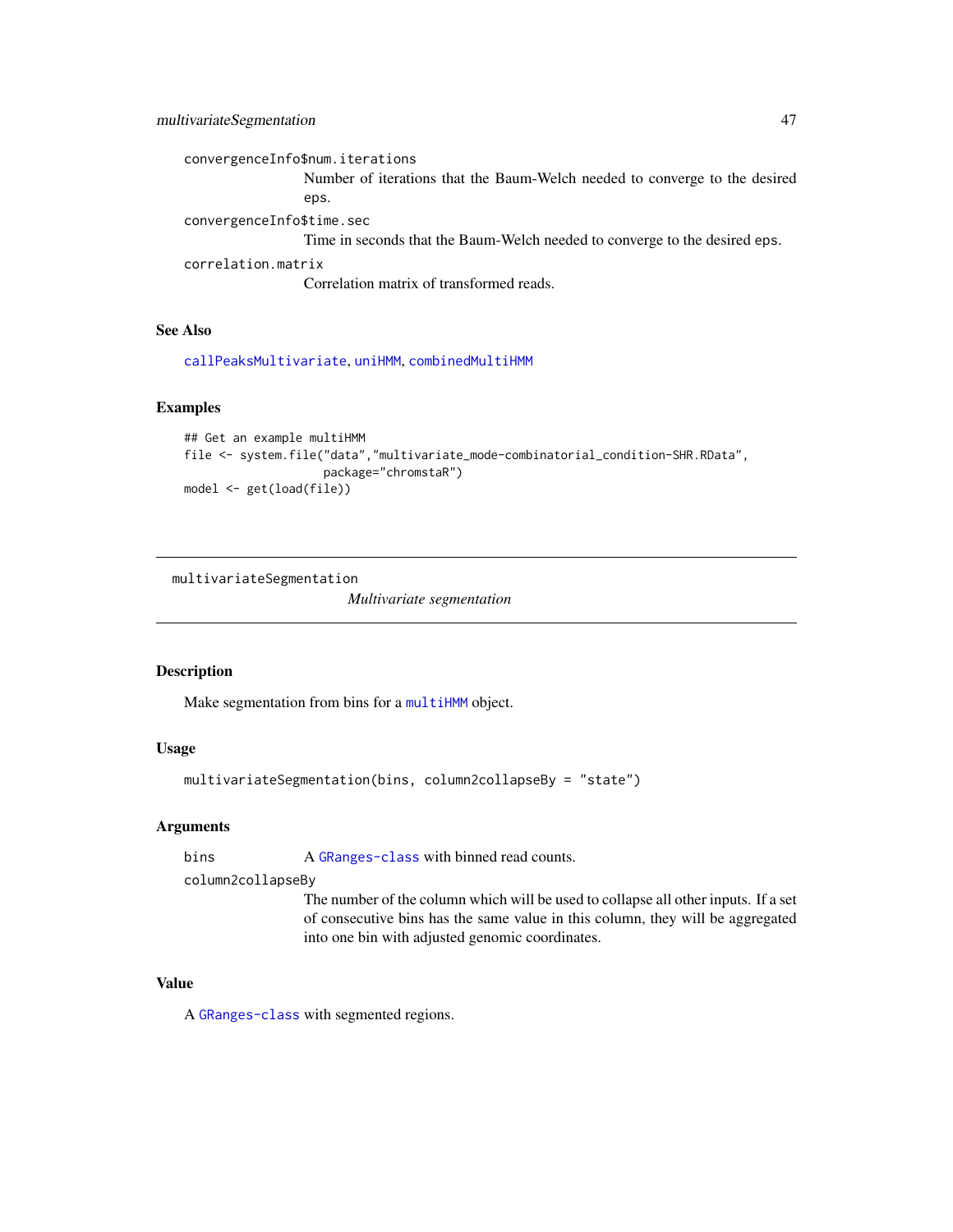<span id="page-47-0"></span>

Get the expression values that overlap with each combinatorial state.

#### Usage

```
plotExpression(hmm, expression, combinations = NULL, return.marks = FALSE)
```
### Arguments

| hmm          | A multiHMM or combinedMultiHMM object or file that contains such an object.                                                     |
|--------------|---------------------------------------------------------------------------------------------------------------------------------|
| expression   | A GRanges-class object with metadata column 'expression', containing the<br>expression value for each range.                    |
| combinations | A vector with combinations for which the expression overlap will be calculated.<br>If NULL all combinations will be considered. |
| return.marks | Set to TRUE if expression values for marks instead of combinations should be<br>returned.                                       |

#### Value

A [ggplot2](#page-0-0) object if a [multiHMM](#page-45-0) was given or a named list with ggplot2 objects if a [combinedMultiHMM](#page-24-0) was given.

#### Author(s)

Aaron Taudt

#### See Also

[plotting](#page-52-0)

```
## Load an example multiHMM
file <- system.file("data","multivariate_mode-combinatorial_condition-SHR.RData",
                    package="chromstaR")
model <- get(load(file))
## Obtain expression data
```

```
data(expression_lv)
head(expression_lv)
```

```
## We need to get coordinates for each of the genes
library(biomaRt)
ensembl <- useEnsembl(biomart='ENSEMBL_MART_ENSEMBL', dataset='rnorvegicus_gene_ensembl')
```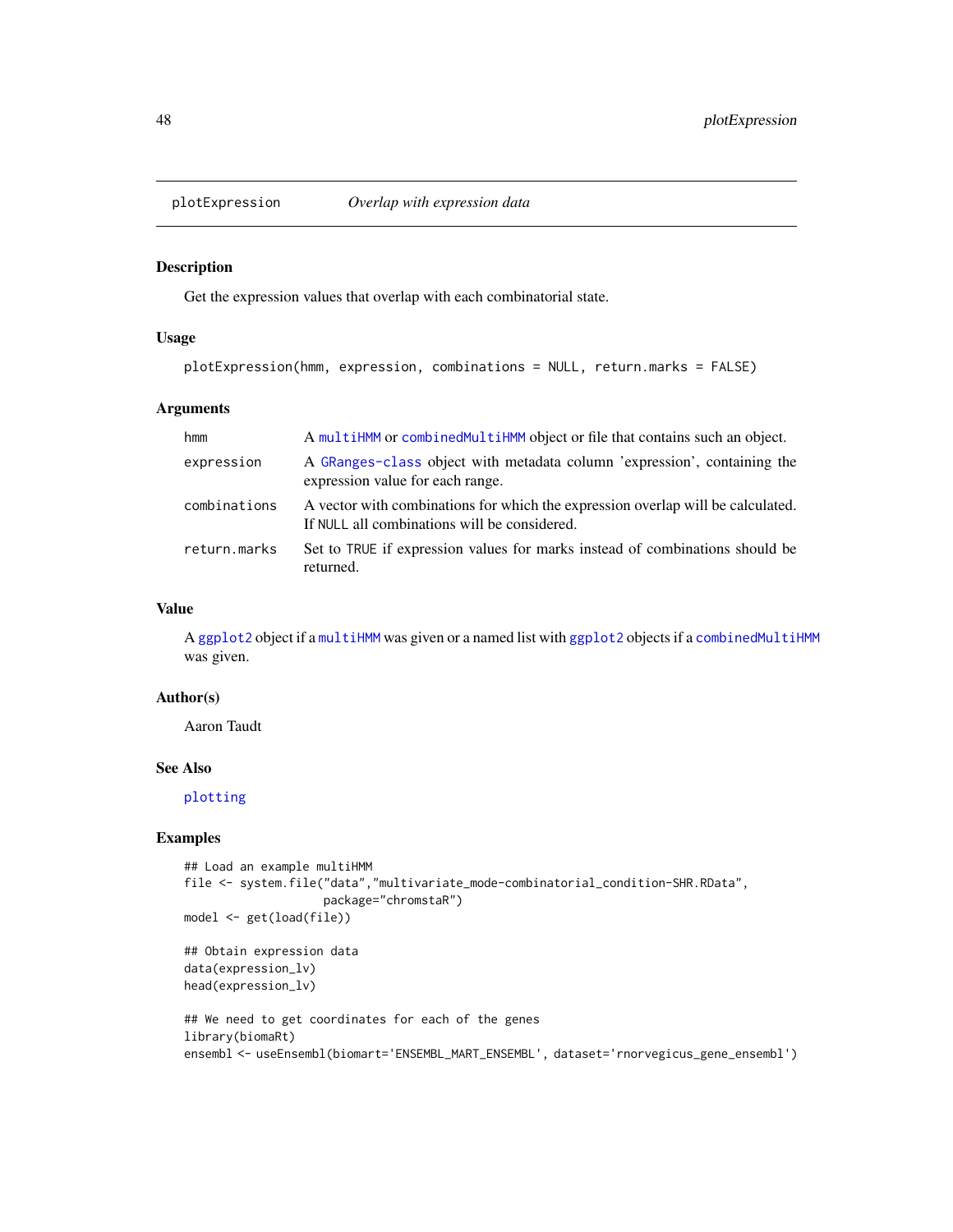```
genes <- getBM(attributes=c('ensembl_gene_id', 'chromosome_name', 'start_position',
                           'end_position', 'strand', 'external_gene_name',
                           'gene_biotype'),
             mart=ensembl)
expr <- merge(genes, expression_lv, by='ensembl_gene_id')
# Transform to GRanges
expression.SHR <- GRanges(seqnames=paste0('chr',expr$chromosome_name),
                        ranges=IRanges(start=expr$start, end=expr$end),
                         strand=expr$strand, name=expr$external_gene_name,
                        biotype=expr$gene_biotype,
                         expression=expr$expression_SHR)
# We apply an asinh transformation to reduce the effect of outliers
expression.SHR$expression <- asinh(expression.SHR$expression)
## Plot
plotExpression(model, expression.SHR) +
theme(axis.text.x=element_text(angle=0, hjust=0.5)) +
ggtitle('Expression of genes overlapping combinatorial states')
plotExpression(model, expression.SHR, return.marks=TRUE) +
ggtitle('Expression of marks overlapping combinatorial states')
```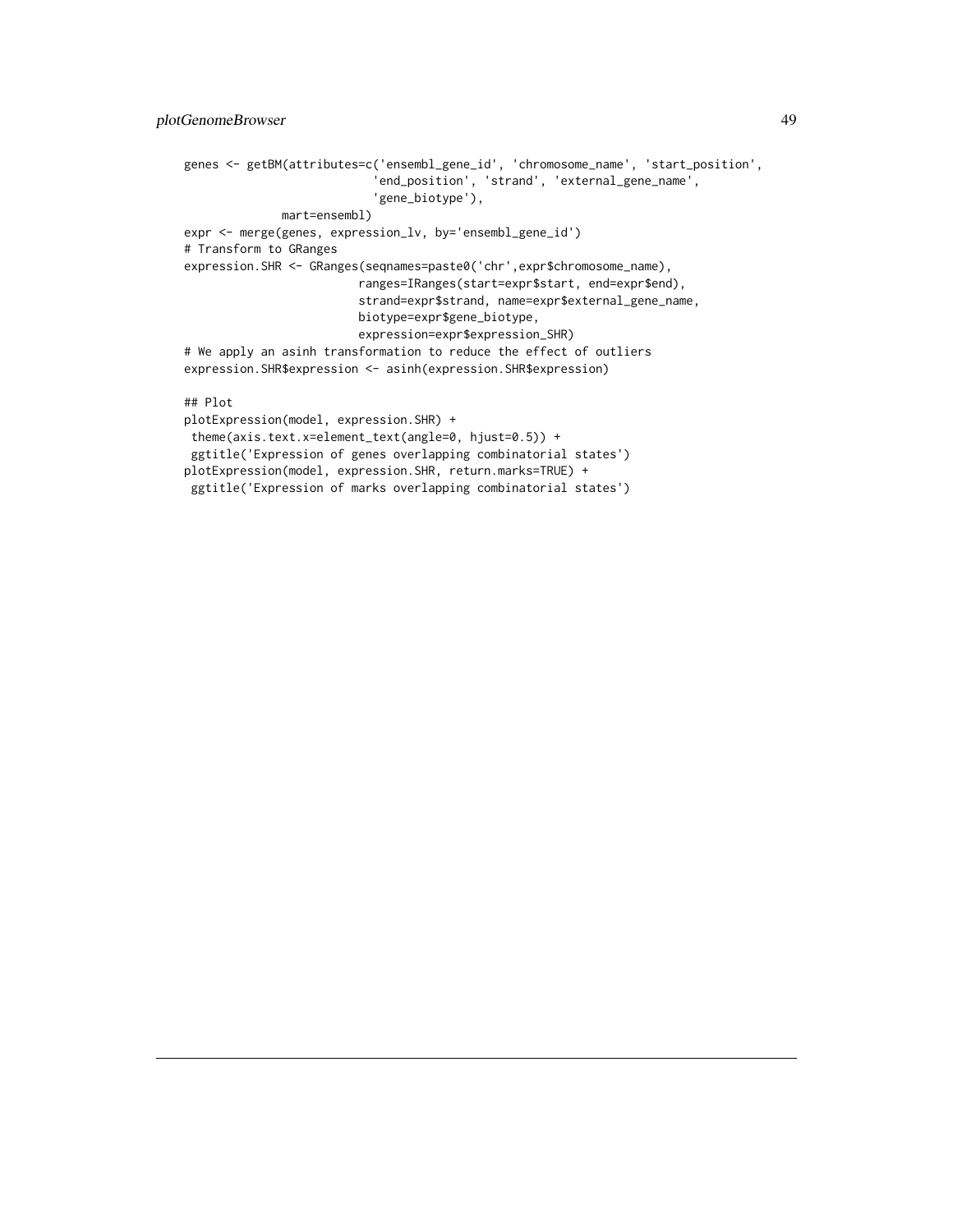plotGenomeBrowser *#' Plot a genome browser view #' #' Plot a simple genome browser view. This is useful for scripted genome browser snapshots. #' #' @param counts A* [GRanges-class](#page-0-0) *object with meta-data column 'counts'. #' @param peaklist A named list() of* [GRanges-class](#page-0-0) *objects containing peak coordinates. #' @param chr,start,end Chromosome, start and end coordinates for the plot. #' @param countcol A character giving the color for the counts. #' @param peakcols A character vector with colors for the peaks in* peaklist*. #' @param style One of* c('peaks', 'density')*. #' @param peakTrackHeight Relative height of the tracks given in* peaklist *compared to the* counts*. #' @return A* [ggplot](#page-0-0) *object. #' @examples #'## Get an example multiHMM ## #'file <- system.file("data","multivariate\_modecombinatorial\_condition-SHR.RData", #' package="chromstaR") #'model <- get(load(file)) #'## Plot genome browser snapshot #'bins <- model\$bins #'bins\$counts <- model\$bins\$counts.rpkm[,1] #'plotGenomeBrowser(counts=bins, peaklist=model\$peaks, #' chr='chr12', start=1, end=1e6) #' plotGenomeBrowser2 <- function(counts, peaklist=NULL, chr, start, end, countcol='black', peakcols=NULL, style='peaks', peakTrackHeight=5) ## Select ranges to plot ranges2plot <- reduce(counts[counts@seqnames == chr & start(counts) >= start & start(counts) <= end]) ## Counts counts <- subsetByOverlaps(counts, ranges2plot) if (style == 'peaks') df <- data.frame(x=(start(counts)+end(counts))/2, counts=counts\$counts) # plot triangles centered at middle of the bin ggplt <- ggplot(df) + geom\_area(aes\_string(x='x', y='counts')) + theme(panel.grid = element\_blank(), panel.background = element\_blank(), axis.text.x = element\_blank(), axis.title = element\_blank(), axis.ticks.x = element\_blank(), axis.line = element\_blank()) maxcounts <- max(counts\$counts) ggplt < ggplt + scale\_y\_continuous(breaks=c(0, maxcounts)) else if (style == 'density') df <- data.frame(xmin=start(counts), xmax=end(counts), counts=counts\$counts) ggplt <- ggplot(df) + geom\_rect(aes\_string(xmin='xmin', xmax='xmax', ymin=0, ymax=4, alpha='counts')) + theme(panel.grid = element\_blank(), panel.background = element\_blank(), axis.text = element\_blank(), axis.title = element\_blank(), axis.ticks = element\_blank(), axis.line = element\_blank()) else stop("Unknown value '", style, "' for parameter 'style'. Must be one of c('peaks', 'density').") ## Peaks if (!is.null(peaklist)) if (is.null(peakcols)) peakcols <- getDistinctColors(length(peaklist)) for (i1 in 1:length(peaklist)) p <- peakTrack-Height peaks <- subsetByOverlaps(peaklist[[i1]], ranges2plot) if (length(peaks) > 0) df <- data.frame(start=start(peaks), end=end(peaks), ymin=-p\*i1, ymax=-p\*i1+0.9\*p) ggplt <- ggplt + geom\_rect(data=df, mapping=aes\_string(xmin='start', xmax='end', ymin='ymin', ymax='ymax'), col=peakcols[i1], fill=peakcols[i1]) trackname <- names(peaklist)[i1] df < data.frame(x=start(counts)[1], y=-p\*i1+0.5\*p, label=trackname) ggplt <- ggplt + geom\_text(data=df, mapping=aes\_string(x='x', y='y', label='label'), vjust=0.5, hjust=0.5, col=peakcols[i1]) return(ggplt) Plot a genome browser view*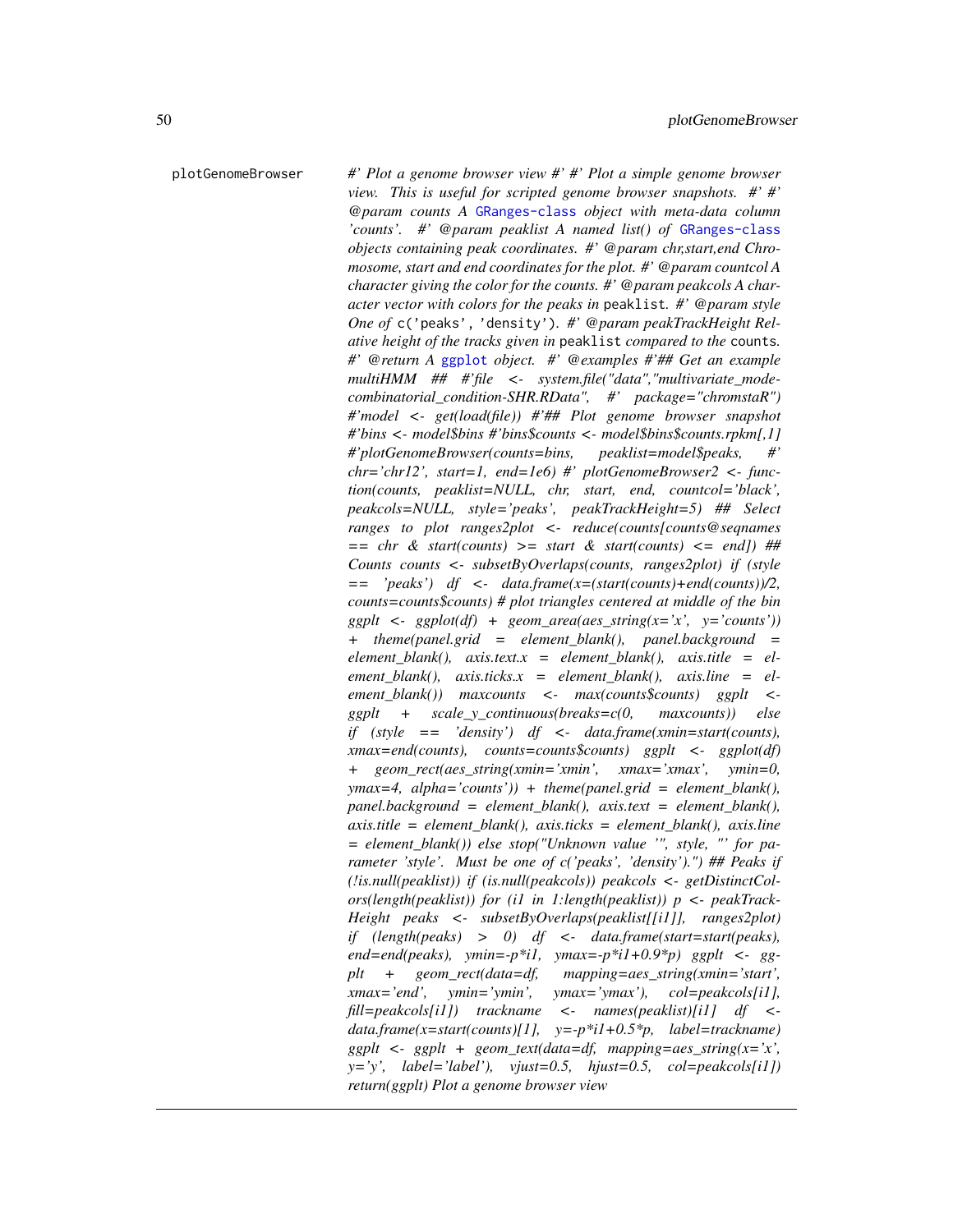## plotGenomeBrowser 51

#### Description

Plot a simple genome browser view of [chromstaR-objects](#page-20-0). This is useful for scripted genome browser snapshots.

### Usage

```
plotGenomeBrowser(
  model,
  chr,
  start,
  end,
  style = "peaks",
  peakHeight = 0.2,
 peakColor = "blue",
  same.yaxis = TRUE\lambda
```
# Arguments

| model      | A uniHMM, multiHMM or combinedMultiHMM object or file that contains such an<br>object. |
|------------|----------------------------------------------------------------------------------------|
|            | chr, start, end Chromosome, start and end coordinates for the plot.                    |
| style      | One of c('peaks', 'density').                                                          |
| peakHeight | Height of the peak track relative to the count track.                                  |
| peakColor  | Color for the peak track.                                                              |
| same.yaxis | Whether or not the plots for the same mark have the same y-axis.                       |

# Value

A list() of [ggplot](#page-0-0) objects.

```
## Get an example uniHMM ##
file <- system.file("data","H3K27me3-BN-rep1.RData", package="chromstaR")
model <- get(load(file))
plotGenomeBrowser(model, chr='chr12', start=1, end=1e6, style='peaks',
                 peakHeight=0.1)
## Get an example multiHMM ##
file <- system.file("data","multivariate_mode-combinatorial_condition-SHR.RData",
                    package="chromstaR")
model <- get(load(file))
plotGenomeBrowser(model, chr='chr12', start=1, end=1e6, style='peaks',
                 peakHeight=0.1)
## Get an example combinedMultiHMM ##
file <- system.file("data","combined_mode-differential.RData",
                    package="chromstaR")
```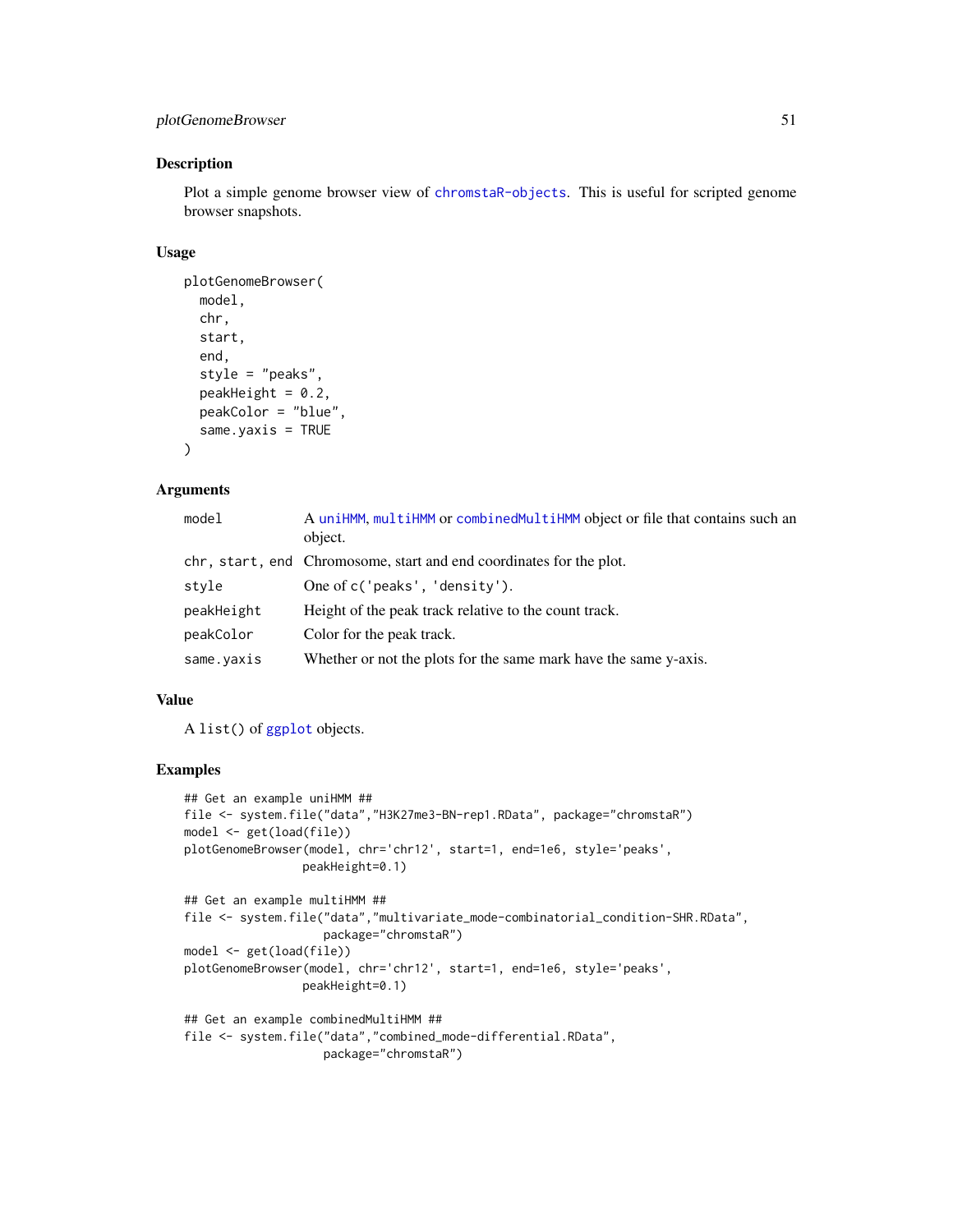```
model <- get(load(file))
plotlist <- plotGenomeBrowser(model, chr='chr12', start=1, end=1e6, style='peaks',
                 peakHeight=0.1)
```
<span id="page-51-0"></span>plotHistogram *Histogram of binned read counts with fitted mixture distribution*

### Description

Plot a histogram of binned read counts with fitted mixture distributions from a [uniHMM](#page-69-0) object.

#### Usage

```
plotHistogram(
  model,
  state = NULL,
  chromosomes = NULL,
  start = NULL,
  end = NULL,linewidth = 1
\mathcal{E}
```
### Arguments

| model                   | A uniHMM object or file that contains such an object.                                 |  |
|-------------------------|---------------------------------------------------------------------------------------|--|
| state                   | Plot the histogram only for the specified state. One of c ('unmodified', 'modified'). |  |
| chromosomes, start, end |                                                                                       |  |
|                         | Plot the histogram only for the specified chromosomes, start and end position.        |  |
| linewidth               | Width of the distribution lines.                                                      |  |

## Value

A [ggplot](#page-0-0) object.

#### See Also

[plotting](#page-52-0)

```
## Get an example BAM file with ChIP-seq reads
file <- system.file("extdata", "euratrans",
                      "lv-H3K27me3-BN-male-bio2-tech1.bam",
                       package="chromstaRData")
## Bin the BED file into bin size 1000bp
data(rn4_chrominfo)
data(experiment_table)
```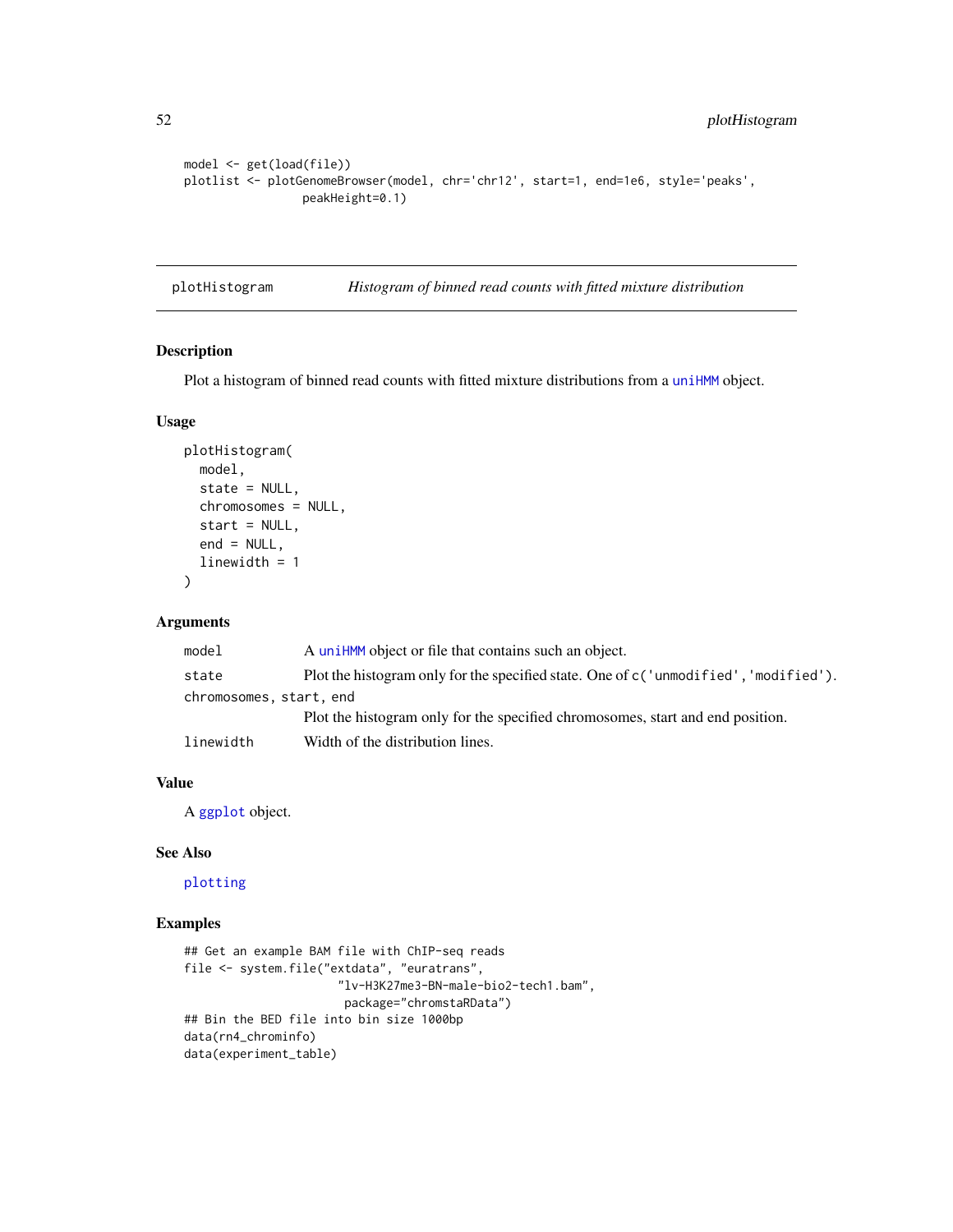# plotHistograms 53

```
binned <- binReads(file, experiment.table=experiment_table,
                  assembly=rn4_chrominfo, binsizes=1000,
                  stepsizes=500, chromosomes='chr12')
plotHistogram(binned)
## Fit the univariate Hidden Markov Model
hmm <- callPeaksUnivariate(binned, max.time=60, eps=1)
## Check if the fit is ok
plotHistogram(hmm)
```
plotHistograms *Histograms of binned read counts with fitted mixture distribution*

# Description

Plot histograms of binned read counts with fitted mixture distributions from a [multiHMM](#page-45-0) object.

### Usage

```
plotHistograms(model, ...)
```
#### Arguments

| model    | A multiHMM object or file that contains such an object. |
|----------|---------------------------------------------------------|
| $\cdots$ | Additional arguments (see plotHistogram).               |

## Value

A [ggplot](#page-0-0) object.

## See Also

[plotting](#page-52-0)

<span id="page-52-0"></span>plotting *chromstaR plotting functions*

#### Description

This page provides an overview of all **[chromstaR](#page-2-0)** plotting functions.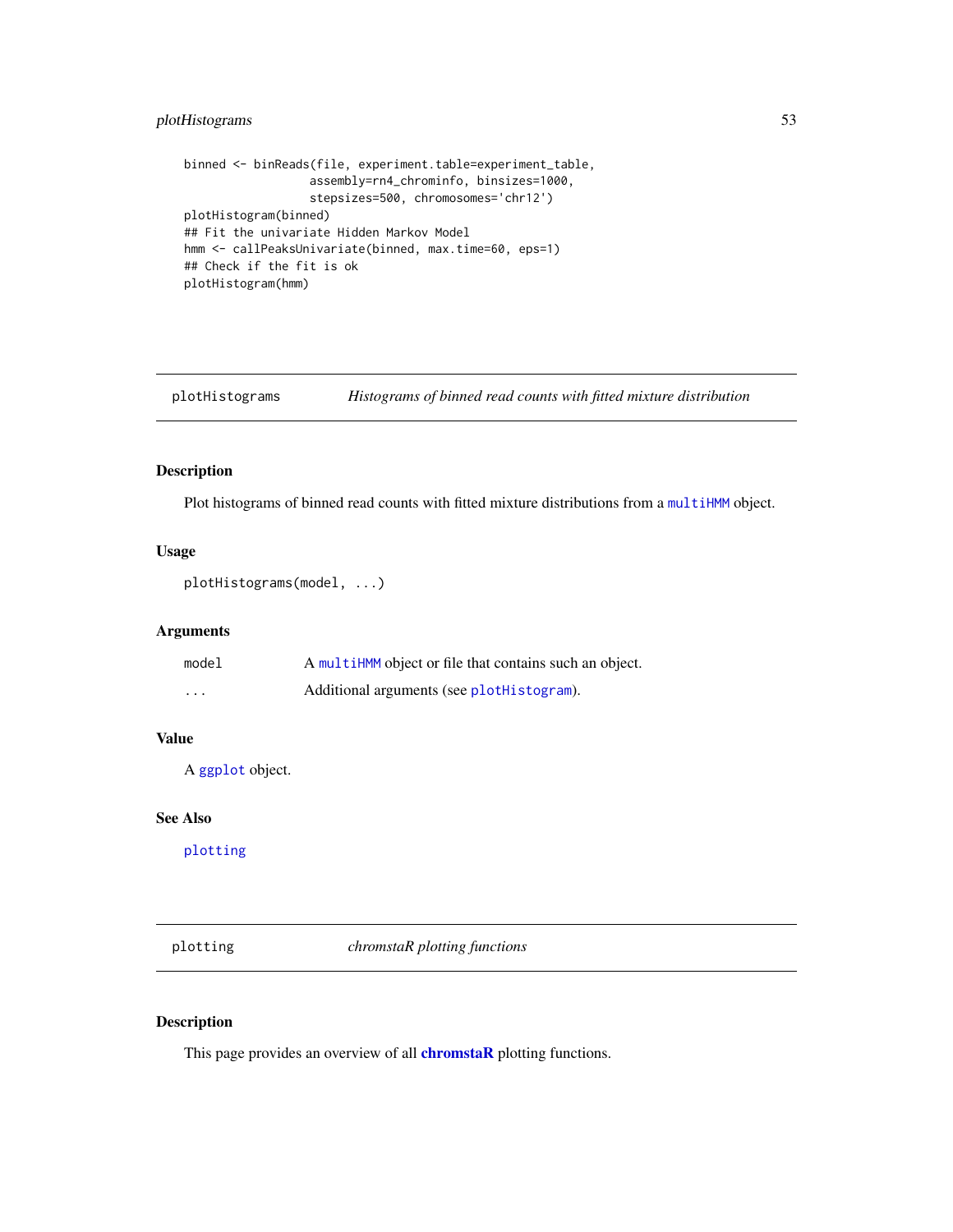#### Details

Plotting functions that work on [uniHMM](#page-69-0) objects:

[plotHistogram](#page-51-0) Read count histogram with fitted mixture distributions.

Plotting functions that work on [multiHMM](#page-45-0) objects:

[heatmapCountCorrelation](#page-40-0) Heatmap of read count correlations.

[heatmapTransitionProbs](#page-41-0) Heatmap of transition probabilities of the Hidden Markov Model.

[heatmapCombinations](#page-39-0) Binary presence/absence pattern of combinatorial states.

[plotExpression](#page-47-0) Boxplot of expression values that overlap combinatorial states.

Plotting functions that work on [multiHMM](#page-45-0) and [combinedMultiHMM](#page-24-0) objects:

[heatmapCountCorrelation](#page-40-0) Heatmap of read count correlations.

[plotEnrichCountHeatmap](#page-28-0) Heatmap of read counts around annotation.

[plotEnrichment](#page-28-0) Enrichment of combinatorial states around annotation.

[plotFoldEnrichHeatmap](#page-28-0) Enrichment of combinatorial states at multiple annotations.

[plotExpression](#page-47-0) Boxplot of expression values that overlap combinatorial states.

Other plotting functions:

[heatmapCombinations](#page-39-0) Binary presence/absence pattern of combinatorial states.

print.combinedMultiHMM

*Print combinedMultiHMM object*

# **Description**

Print combinedMultiHMM object

### Usage

```
## S3 method for class 'combinedMultiHMM'
print(x, \ldots)
```
#### Arguments

|   | An combined MultiHMM object. |
|---|------------------------------|
| . | Ignored.                     |

#### Value

An invisible NULL.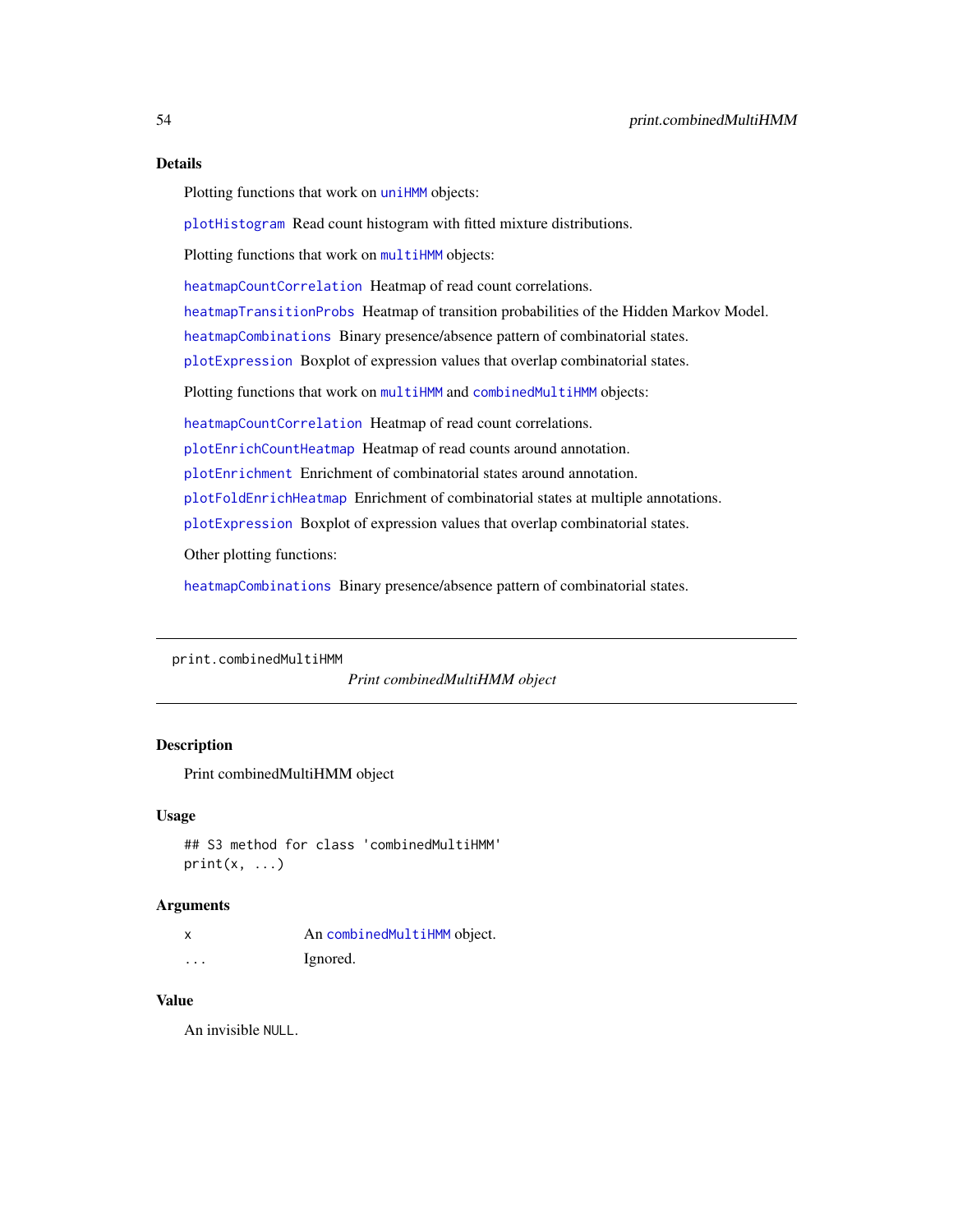print.multiHMM *Print multiHMM object*

# Description

Print multiHMM object

## Usage

## S3 method for class 'multiHMM'  $print(x, \ldots)$ 

## Arguments

| x | An multiHMM object. |
|---|---------------------|
| . | Ignored.            |

## Value

An invisible NULL.

print.uniHMM *Print uniHMM object*

## Description

Print uniHMM object

## Usage

## S3 method for class 'uniHMM'  $print(x, \ldots)$ 

## Arguments

x An [uniHMM](#page-69-0) object. ... Ignored.

# Value

An invisible NULL.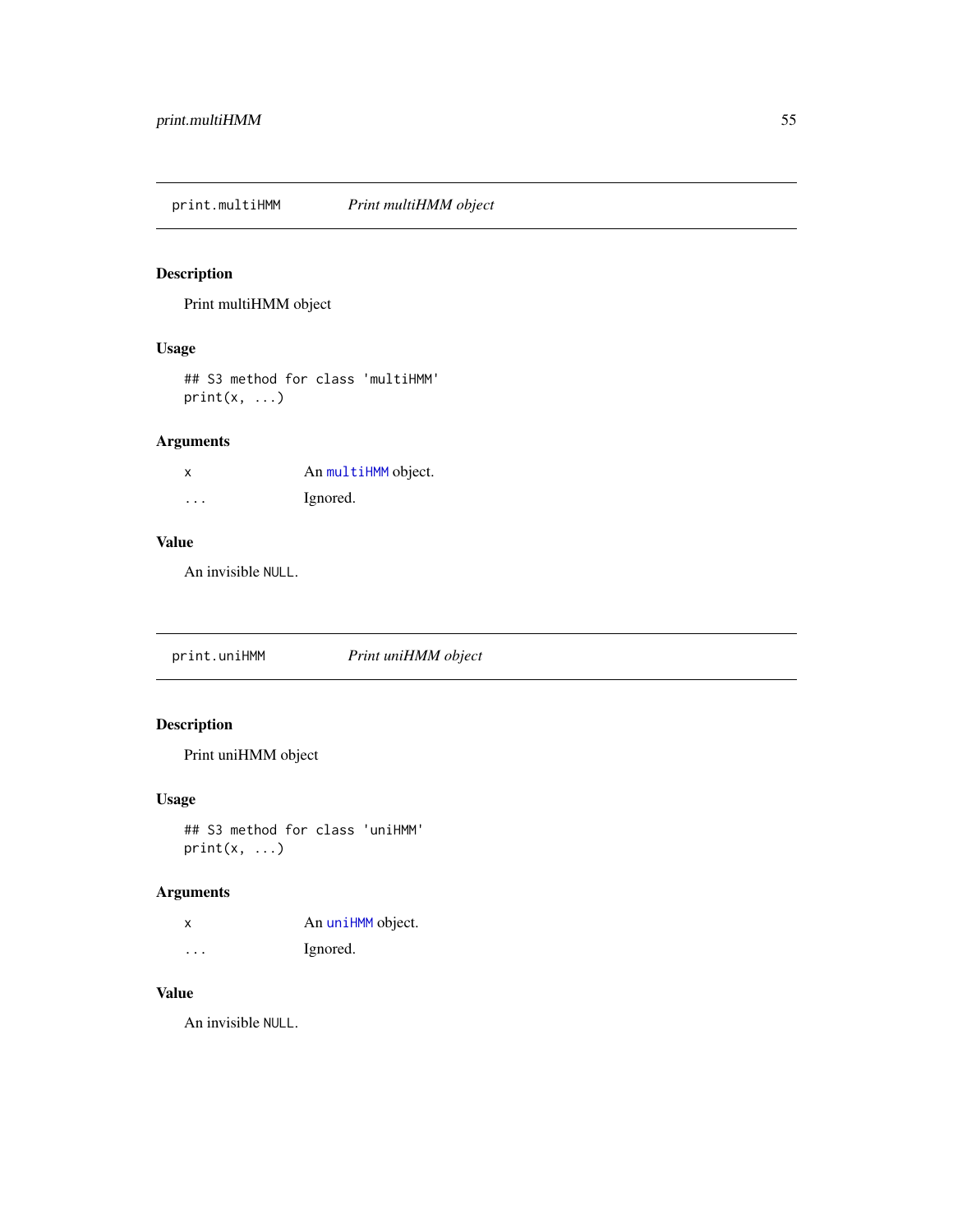<span id="page-55-0"></span>readBamFileAsGRanges *Import BAM file into GRanges*

## Description

Import aligned reads from a BAM file into a [GRanges-class](#page-0-0) object.

# Usage

```
readBamFileAsGRanges(
 bamfile,
 bamindex = bamfile,
 chromosomes = NULL,
 pairedEndReads = FALSE,
 remove.duplicate.reads = FALSE,
 minmapq = 10,
 max.fragment.width = 1000,
 blacklist = NULL,
 what = "mapq")
```
## Arguments

| bamfile                | A sorted BAM file.                                                                                                                                   |  |  |
|------------------------|------------------------------------------------------------------------------------------------------------------------------------------------------|--|--|
| bamindex               | BAM index file. Can be specified without the .bai ending. If the index file does<br>not exist it will be created and a warning is issued.            |  |  |
| chromosomes            | If only a subset of the chromosomes should be imported, specify them here.                                                                           |  |  |
|                        | paired End Reads Set to TRUE if you have paired-end reads in your BAM files (not implemented<br>for BED files).                                      |  |  |
| remove.duplicate.reads |                                                                                                                                                      |  |  |
|                        | A logical indicating whether or not duplicate reads should be removed.                                                                               |  |  |
| min.mapq               | Minimum mapping quality when importing from BAM files. Set $min.maxq=0$<br>to keep all reads.                                                        |  |  |
| max.fragment.width     |                                                                                                                                                      |  |  |
|                        | Maximum allowed fragment length. This is to filter out erroneously wrong frag-<br>ments due to mapping errors of paired end reads.                   |  |  |
| blacklist              | A GRanges-class or a bed(.gz) file with blacklisted regions. Reads falling into<br>those regions will be discarded.                                  |  |  |
| what                   | A character vector of fields that are returned. Uses the Rsamtools:: scanBamWhat<br>function. See Rsamtools:: ScanBamParam to see what is available. |  |  |

### Value

A [GRanges-class](#page-0-0) object containing the reads.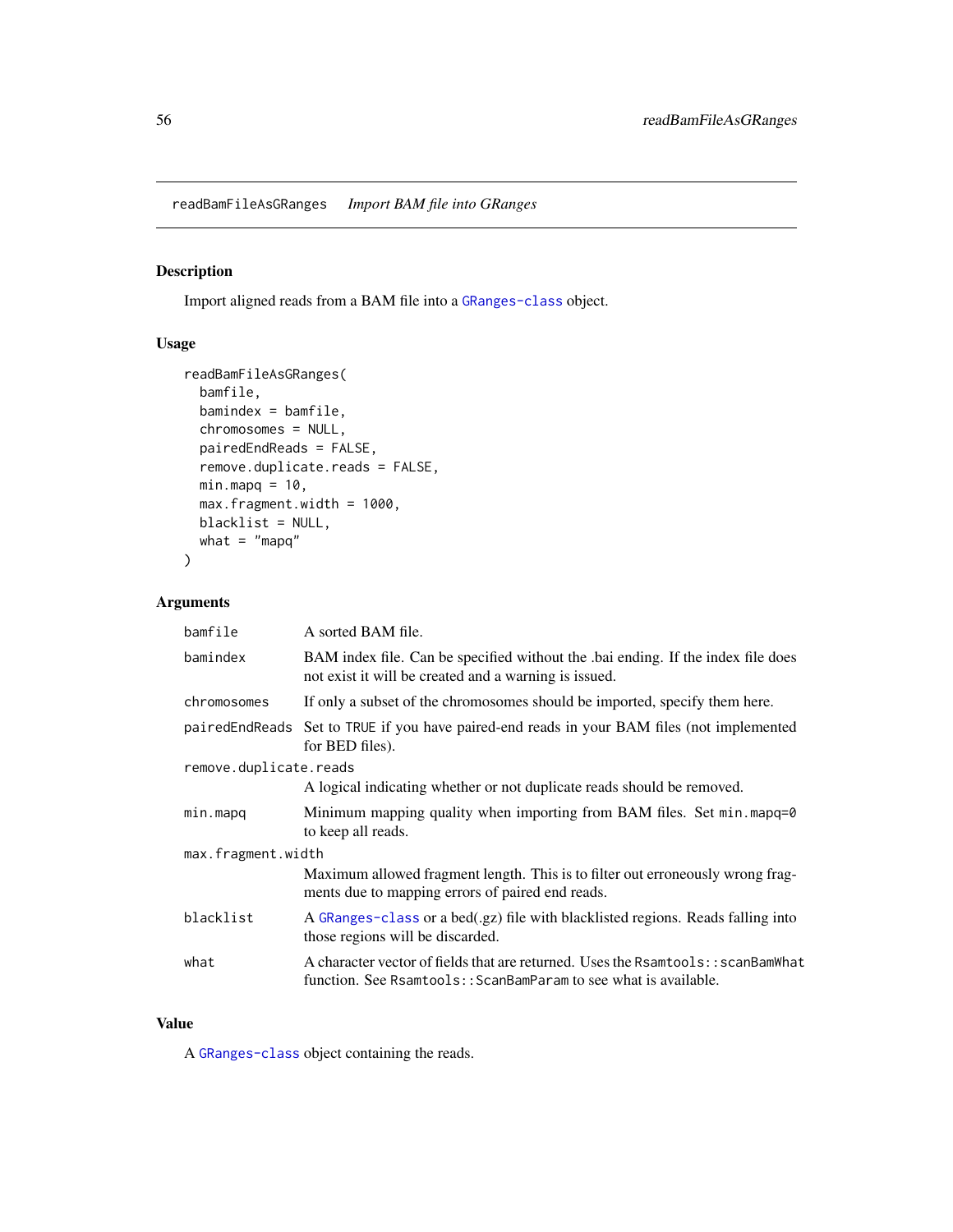### Examples

```
## Get an example BAM file with ChIP-seq reads
bamfile <- system.file("extdata", "euratrans", "lv-H3K4me3-BN-female-bio1-tech1.bam",
                     package="chromstaRData")
## Read the file into a GRanges object
reads <- readBamFileAsGRanges(bamfile, chromosomes='chr12', pairedEndReads=FALSE,
                    min.mapq=10, remove.duplicate.reads=TRUE)
print(reads)
```
<span id="page-56-0"></span>readBedFileAsGRanges *Import BED file into GRanges*

## Description

Import aligned reads from a BED file into a [GRanges-class](#page-0-0) object.

#### Usage

```
readBedFileAsGRanges(
 bedfile,
 assembly,
 chromosomes = NULL,
  remove.duplicate.reads = FALSE,
 minmapq = 10,
 max.fragment.width = 1000,
 blacklist = NULL
)
```
#### Arguments

| bedfile                               | A file with aligned reads in BED-6 format. The columns have to be c('chromosome','start','end','description-                                                                                                     |
|---------------------------------------|------------------------------------------------------------------------------------------------------------------------------------------------------------------------------------------------------------------|
| assembly                              | Please see getChromInfoFromUCSC for available assemblies. Only necessary<br>when importing BED files. BAM files are handled automatically. Alternatively<br>a data.frame with columns 'chromosome' and 'length'. |
| chromosomes<br>remove.duplicate.reads | If only a subset of the chromosomes should be imported, specify them here.                                                                                                                                       |
|                                       | A logical indicating whether or not duplicate reads should be removed.                                                                                                                                           |
| min.mapq                              | Minimum mapping quality when importing from BAM files. Set min.mapq=0<br>to keep all reads.                                                                                                                      |
| max.fragment.width                    |                                                                                                                                                                                                                  |
|                                       | Maximum allowed fragment length. This is to filter out erroneously wrong frag-<br>ments.                                                                                                                         |
| blacklist                             | A GRanges-class or a bed(.gz) file with blacklisted regions. Reads falling into<br>those regions will be discarded.                                                                                              |
|                                       |                                                                                                                                                                                                                  |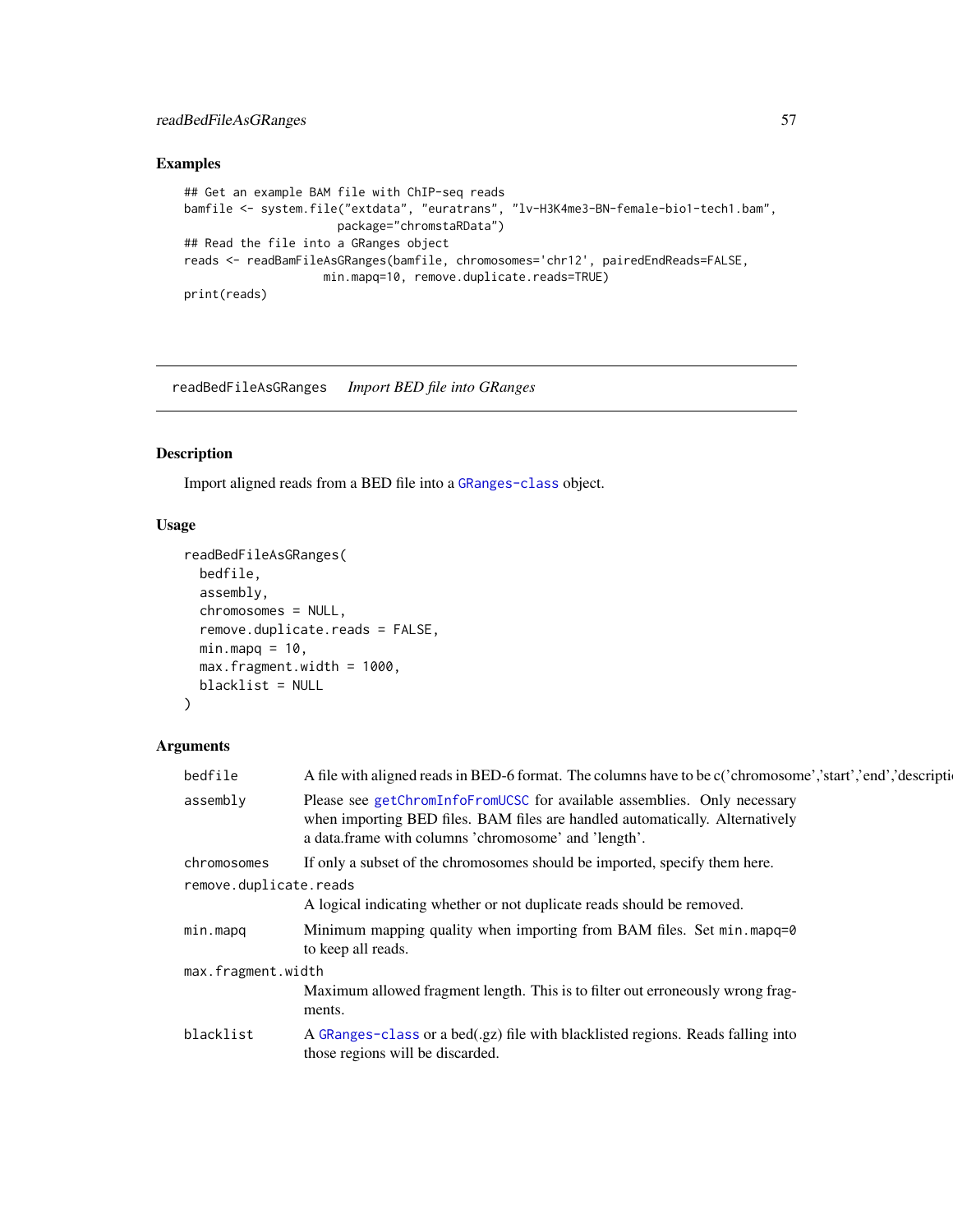### Value

A [GRanges-class](#page-0-0) object containing the reads.

### Examples

```
## Get an example BED file with single-cell-sequencing reads
bedfile <- system.file("extdata", "liver-H3K4me3-BN-male-bio2-tech1.bed.gz",
                       package="chromstaRData")
## Read the file into a GRanges object
data(rn4_chrominfo)
reads <- readBedFileAsGRanges(bedfile, assembly=rn4_chrominfo, chromosomes='chr12',
                    min.mapq=10, remove.duplicate.reads=TRUE)
print(reads)
```
readConfig *Read chromstaR configuration file*

### Description

Read a chromstaR configuration file into a list structure. The configuration file has to be specified in INI format. R expressions can be used and will be evaluated.

#### Usage

```
readConfig(configfile)
```
#### Arguments

configfile Path to the configuration file

#### Value

A list with one entry for each element in configfile.

## Author(s)

Aaron Taudt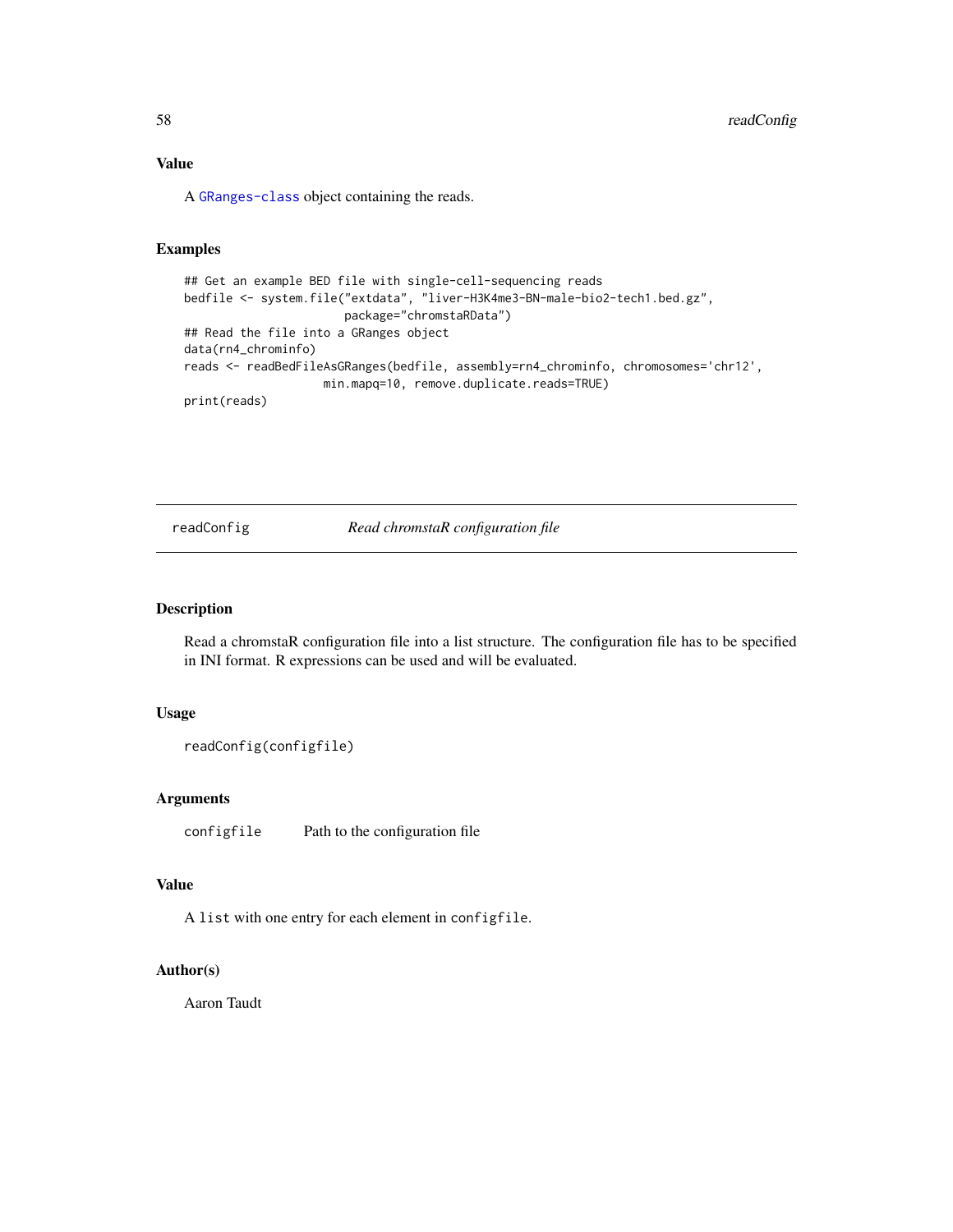readCustomBedFile *Read bed-file into GRanges*

#### Description

This is a simple convenience function to read a bed(.gz)-file into a [GRanges-class](#page-0-0) object. The bedfile is expected to have the following fields: chromosome, start, end, name, score, strand.

### Usage

```
readCustomBedFile(
 bedfile,
 col.names = c("chromosome", "start", "end", "name", "score", "strand"),
 col.classes = NULL,
 skip = 0,chromosome.format = "NCBI",
 sep = "")
```
### Arguments

| bedfile           | Filename of the bed or bed.gz file.                                                                                            |
|-------------------|--------------------------------------------------------------------------------------------------------------------------------|
| col.names         | A character vector giving the names of the columns in the bedfile. Must con-<br>tain at least c('chromosome', 'start', 'end'). |
| col.classes       | A character vector giving the classes of the columns in bedfile. Speeds up the<br>import.                                      |
| skip              | Number of lines to skip at the beginning.                                                                                      |
| chromosome.format |                                                                                                                                |
|                   | Desired format of the chromosomes. Either 'NCBI' for $(1,2,3 \dots)$ or 'UCSC'                                                 |
|                   | for (chr1,chr2,chr3 ) or NULL to keep the original names.                                                                      |
| sep               | Field separator from read. table.                                                                                              |

# Value

A [GRanges-class](#page-0-0) object with the contents of the bed-file.

# Author(s)

Aaron Taudt

```
## Get an example BED file
bedfile <- system.file("extdata", "liver-H3K4me3-BN-male-bio2-tech1.bed.gz",
                       package="chromstaRData")
## Import the file and skip the first 10 lines
data <- readCustomBedFile(bedfile, skip=10)
```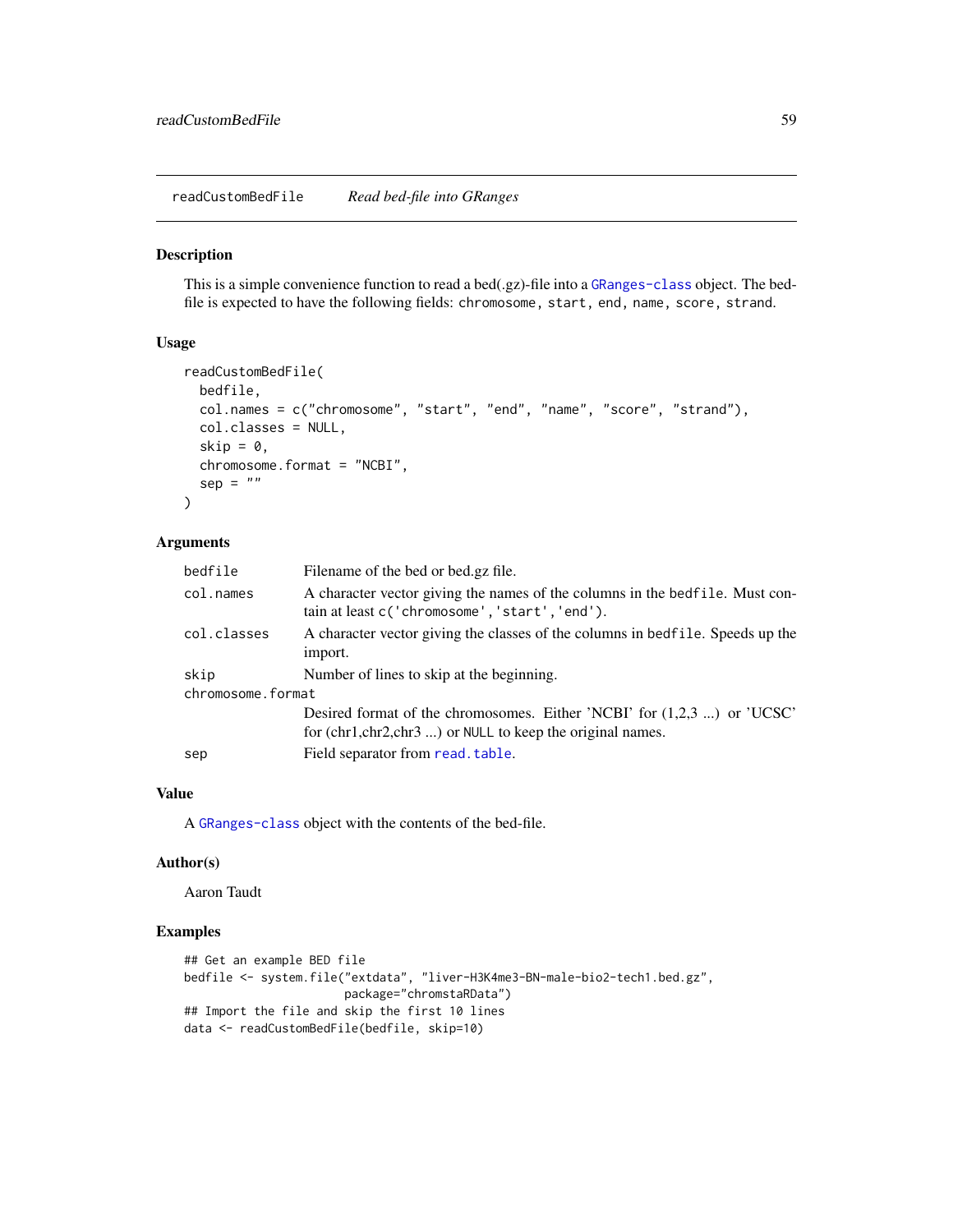Remove a condition from a [combinedMultiHMM](#page-24-0) object.

### Usage

```
removeCondition(model, conditions)
```
## Arguments

| model      | A combined MultiHMM object or file which contains such an object. |
|------------|-------------------------------------------------------------------|
| conditions | A character vector with the condition(s) to be removed.           |

### Value

The input [combinedMultiHMM](#page-24-0) object with specified conditions removed.

#### Examples

```
## Get an example HMM
file <- system.file("data","combined_mode-differential.RData",
                    package="chromstaR")
model <- get(load(file))
## Print available conditions
print(unique(model$info$condition))
## Remove condition SHR
new.model <- removeCondition(model, conditions='SHR')
```
scanBinsizes *Find the best bin size for a given dataset*

### Description

Use simulations to find the best bin size among a set of input files. There is no guarantee that the bin size will be the best for your data, since it is only "best" in terms of fewest miscalls for simulated data. However, it can give you a hint what bin size to choose.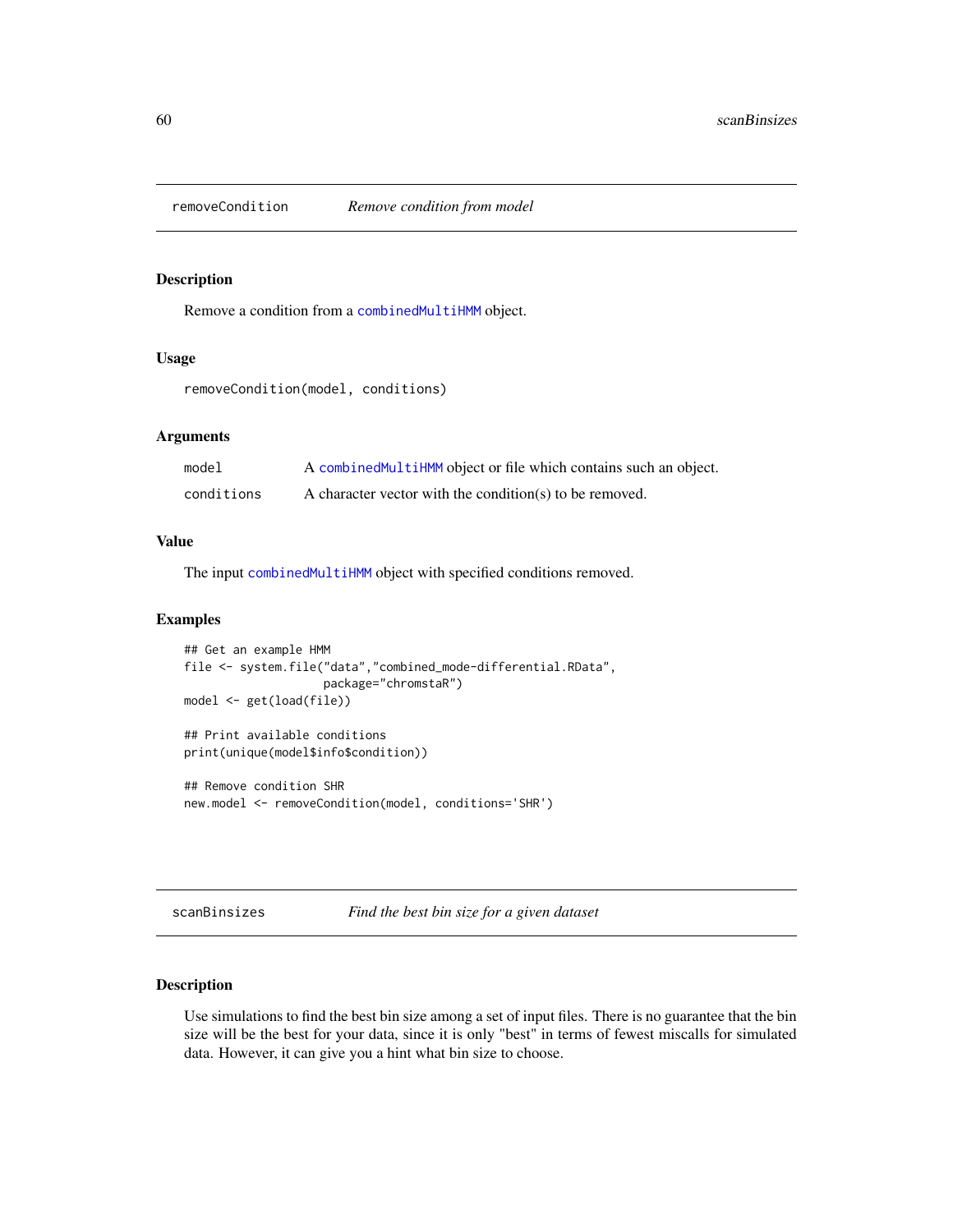### scanBinsizes 61

# Usage

```
scanBinsizes(
  files.binned,
  outputfolder,
  chromosomes = "chr10",
  eps = 0.01,max.iter = 100,max.time = 300,repetitions = 3,
 plot.progress = FALSE
)
```
#### Arguments

| files.binned  | A vector with files that contain binned, data in different bin sizes.                                                                                                                              |
|---------------|----------------------------------------------------------------------------------------------------------------------------------------------------------------------------------------------------|
| outputfolder  | Name of the folder where all files will be written to.                                                                                                                                             |
| chromosomes   | A vector of chromosomes to use for the simulation.                                                                                                                                                 |
| eps           | Convergence threshold for the Baum-Welch algorithm.                                                                                                                                                |
| max.iter      | The maximum number of iterations for the Baum-Welch algorithm. The default<br>-1 is no limit.                                                                                                      |
| max.time      | The maximum running time in seconds for the Baum-Welch algorithm. If this<br>time is reached, the Baum-Welch will terminate after the current iteration fin-<br>ishes. The default -1 is no limit. |
| repetitions   | Number of repetitions for each simulation.                                                                                                                                                         |
| plot.progress | If TRUE, the plot will be updated each time a simulation has finished. If FALSE,<br>the plot will be returned only at the end.                                                                     |

# Details

The function first runs [callPeaksUnivariate](#page-9-0) on the given binned.data files. From the estimated parameters it generates simulated data and calls the peaks on this simulated data. Because the data is simulated, the fraction of miscalls can be precisely calculated.

## Value

A [ggplot](#page-0-0) object with a bar plot of the number of miscalls dependent on the bin size.

# Author(s)

Aaron Taudt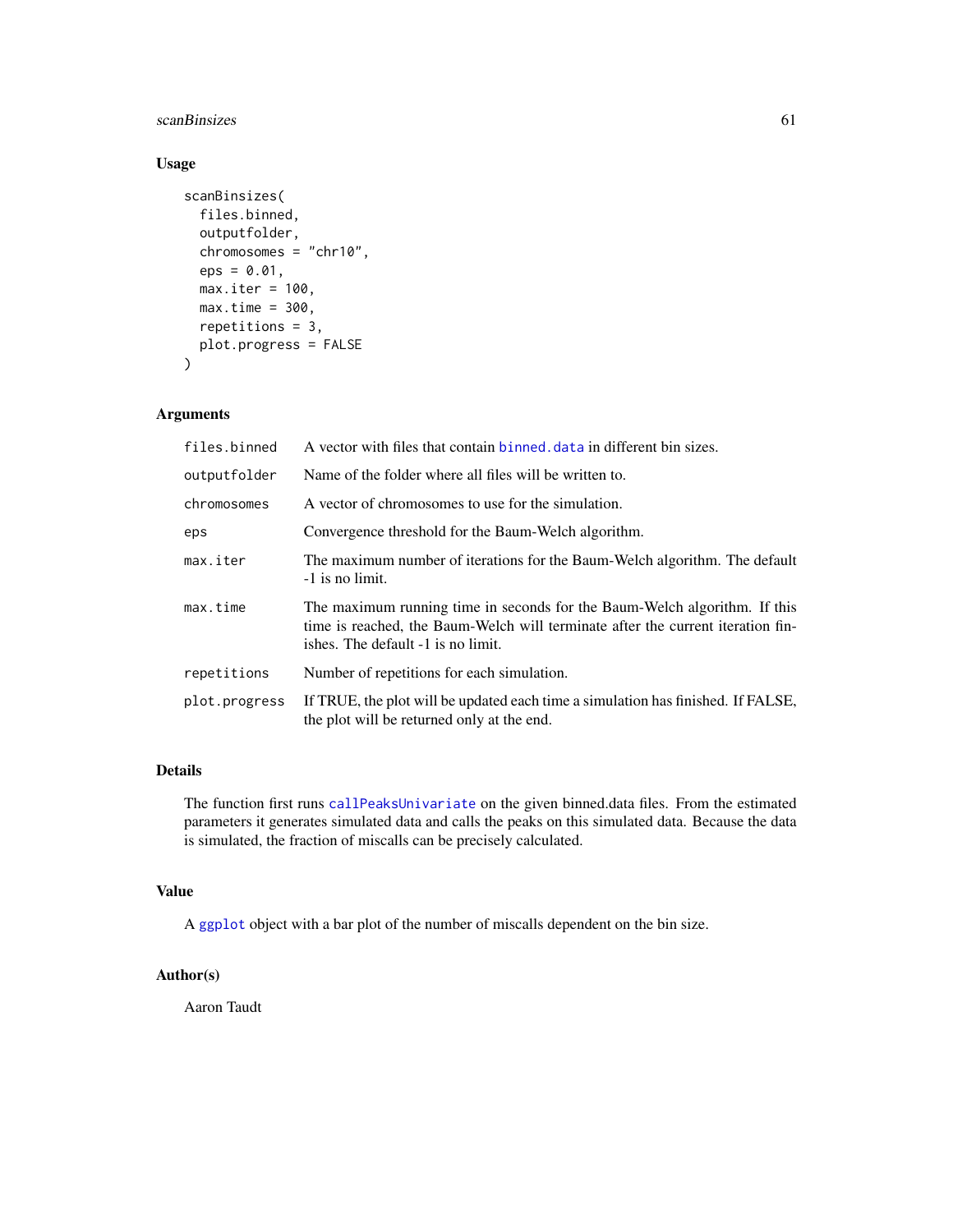Various scores used in [chromstaR](#page-2-0).

### Usage

```
differentialScoreMax(mat, info, FUN = "-")
differentialScoreSum(mat, info, FUN = "-")
```
## Arguments

| mat  | A matrix with posterior probabilities, read counts or any other matrix with these<br>dimensions. Column names must correspond to the ID entries in info. |
|------|----------------------------------------------------------------------------------------------------------------------------------------------------------|
| info | An experiment, table with additional column 'ID'.                                                                                                        |
| FUN  | A function to compute the score with.                                                                                                                    |

#### Value

A numeric vector.

### Functions

- differentialScoreMax: Maximum differential score. Values are between 0 and 1. A value of 1 means that at least one mark is maximally different between conditions.
- differentialScoreSum: Additive differential score. Values are between 0 and N, where N is the number of marks. A value around 1 means that approximately 1 mark is different, a value of 2 means that 2 marks are different etc.

# Author(s)

Aaron Taudt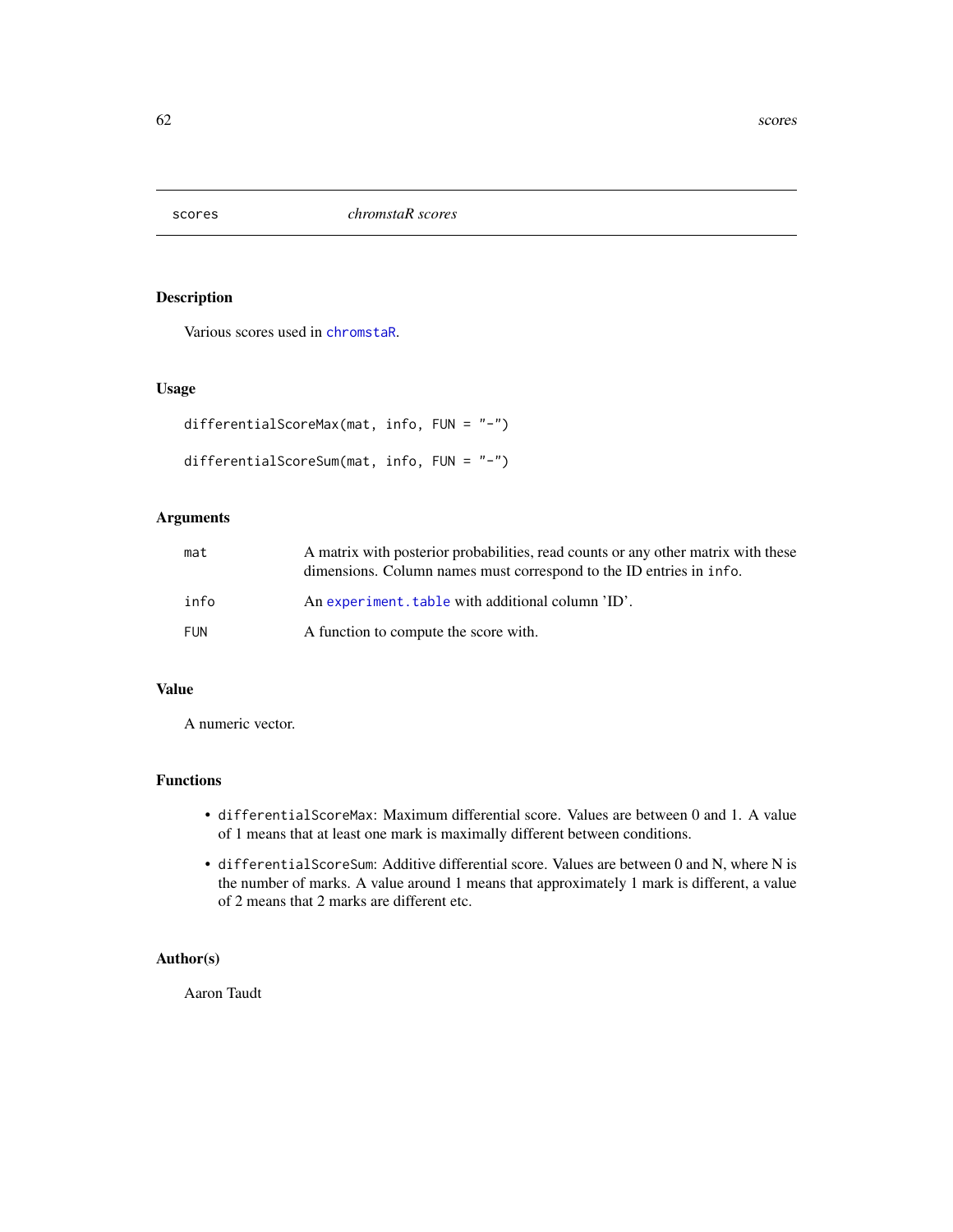Simulate known states, read counts and read coordinates using a multivariate Hidden Markov Model.

### Usage

```
simulateMultivariate(
 bins,
  transition,
  emissions,
 weights,
  correlationMatrices,
  combstates,
  IDs,
  fragLen = 50)
```
# Arguments

| bins                | A GRanges-class object for which reads will be simulated.                                      |  |
|---------------------|------------------------------------------------------------------------------------------------|--|
| transition          | A matrix with transition probabilities.                                                        |  |
| emissions           | A list() with data.frames with emission distributions (see uniHMM entry 'distri-<br>butions'). |  |
| weights             | A list() with weights for the three univariate states.                                         |  |
| correlationMatrices |                                                                                                |  |
|                     | A list with correlation matrices.                                                              |  |
| combstates          | A vector with combinatorial states.                                                            |  |
| IDs                 | A character vector with IDs.                                                                   |  |
| fragLen             | Length of the simulated read fragments.                                                        |  |

#### Value

A list() with entries \$bins containing the simulated states and read count, \$reads with simulated read coordinates.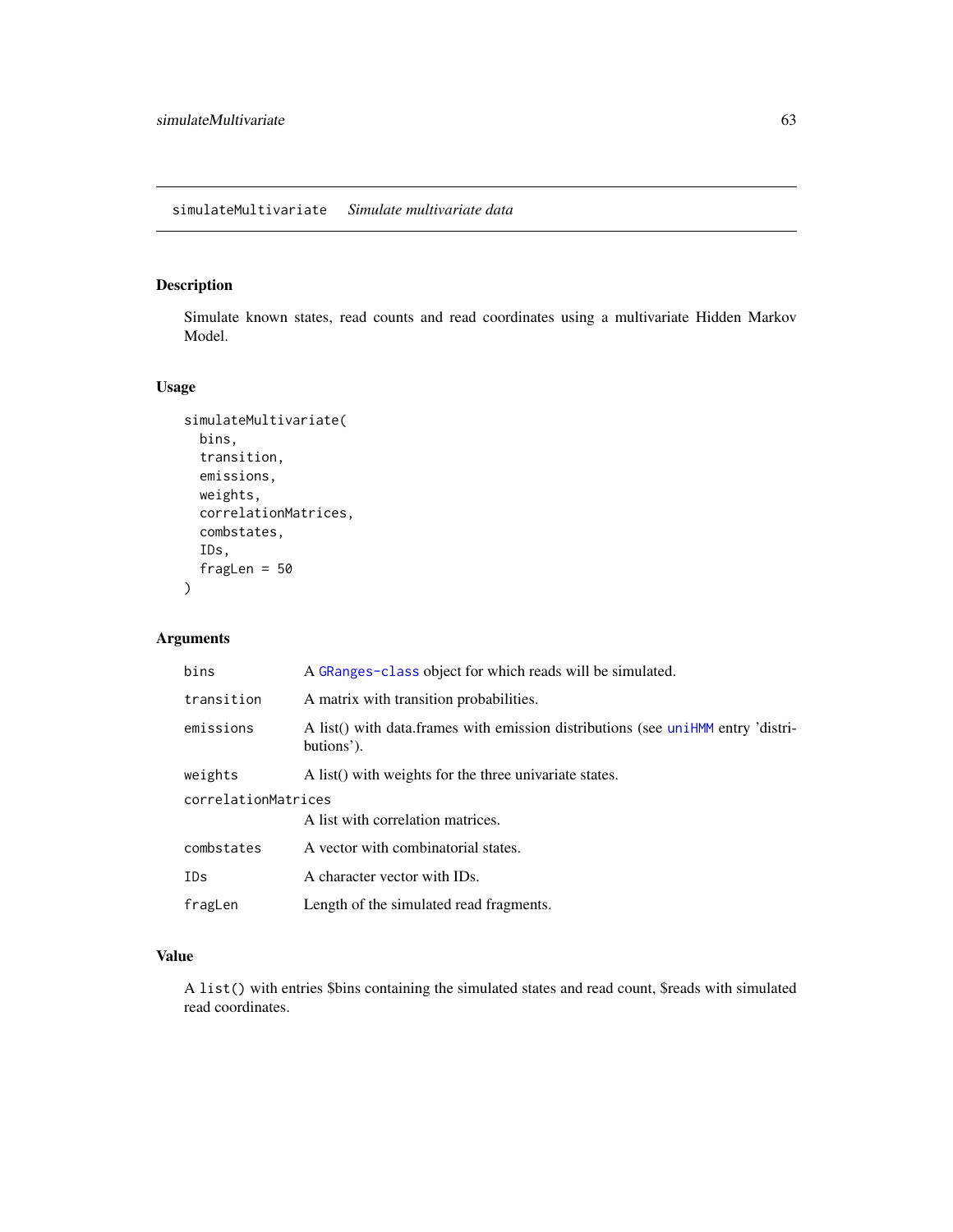simulateReadsFromCounts

*Simulate read coordinates*

### Description

Simulate read coordinates using read counts as input.

#### Usage

simulateReadsFromCounts(bins, fragLen = 50)

# Arguments

| bins    | A GRanges-class with read counts.       |
|---------|-----------------------------------------|
| fragLen | Length of the simulated read fragments. |

## Value

A [GRanges-class](#page-0-0) with read coordinates.

simulateUnivariate *Simulate univariate data*

## Description

Simulate known states, read counts and read coordinates using a univariate Hidden Markov Model with three states ("zero-inflation", "unmodified" and "modified").

### Usage

simulateUnivariate(bins, transition, emission, fragLen = 50)

### Arguments

| bins       | A GRanges-class object for which reads will be simulated.                    |
|------------|------------------------------------------------------------------------------|
| transition | A matrix with transition probabilities.                                      |
| emission   | A data frame with emission distributions (see uniHMM entry 'distributions'). |
| fragLen    | Length of the simulated read fragments.                                      |

### Value

A list with entries \$bins containing the simulated states and read count, \$reads with simulated read coordinates and \$transition and \$emission.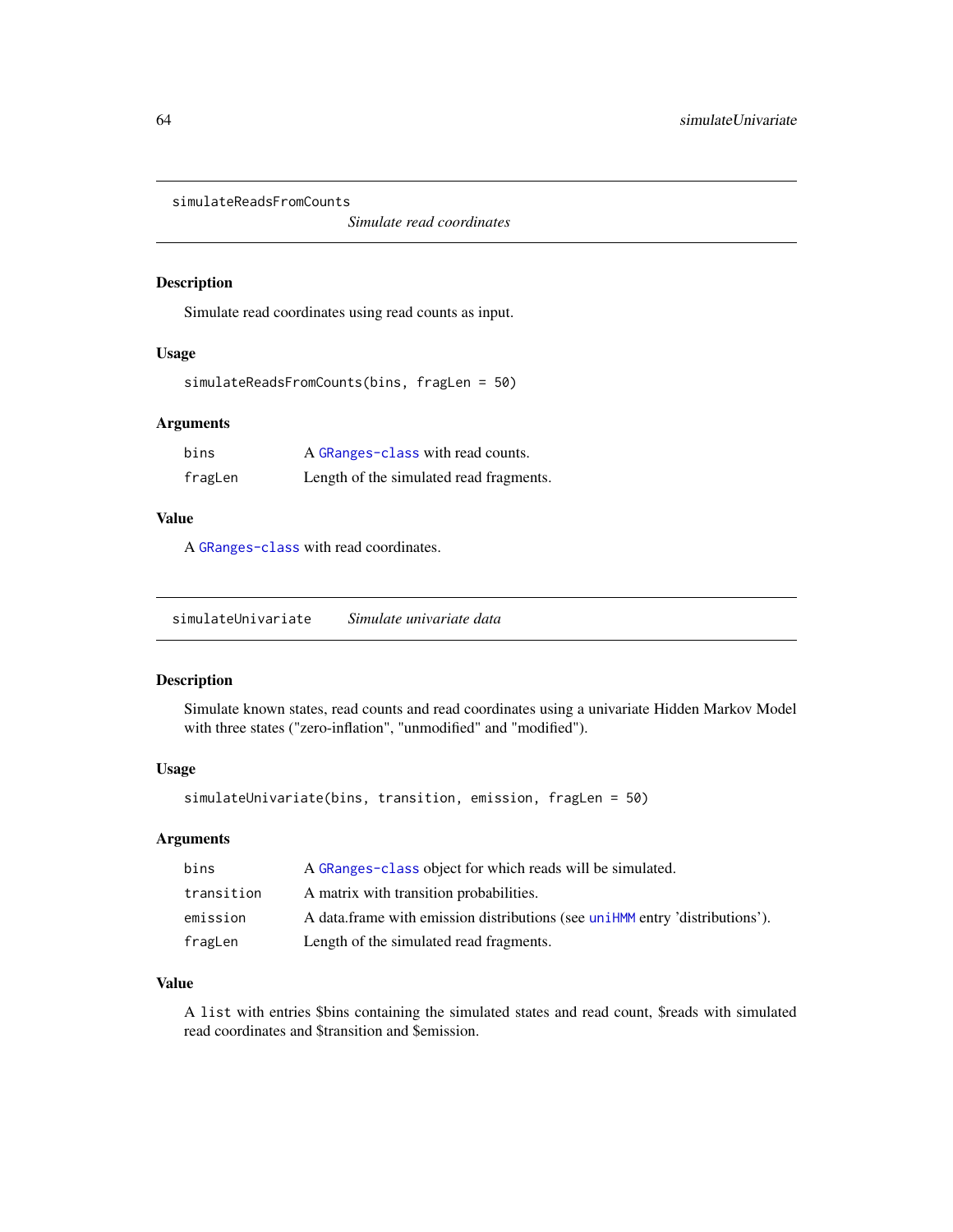This function returns all combinatorial (decimal) states that are consistent with a given abstract specification.

# Usage

```
state.brewer(
  replicates = NULL,
  differential.states = FALSE,
 min.diff = 1,
 common.states = FALSE,
  conditions = NULL,
  tracks2compare = NULL,
  sep = "+'',statespec = NULL,
 diffstatespec = NULL,
  exclusive.table = NULL,
 binary.matrix = NULL
\mathcal{L}
```
## Arguments

| replicates          | A vector specifying the replicate structure. Similar entries will be treated as<br>replicates.                                                                                                                                                                                                                                                          |
|---------------------|---------------------------------------------------------------------------------------------------------------------------------------------------------------------------------------------------------------------------------------------------------------------------------------------------------------------------------------------------------|
| differential.states |                                                                                                                                                                                                                                                                                                                                                         |
|                     | A logical specifying whether differential states shall be returned.                                                                                                                                                                                                                                                                                     |
| min.diff            | The minimum number of differences between conditions.                                                                                                                                                                                                                                                                                                   |
| common.states       | A logical specifying whether common states shall be returned.                                                                                                                                                                                                                                                                                           |
| conditions          | A vector with the same length as replicates. Similar entries will be treated<br>as belonging to the same condition. Usually your tissue or cell types or time<br>points.                                                                                                                                                                                |
| tracks2compare      | A vector with the same length as replicates. This vector defines the tracks<br>between which conditions are compared. Usually your histone marks.                                                                                                                                                                                                       |
| sep                 | Separator used to separate the tracknames in the combinations. The default '+'<br>should not be changed because it is assumed in follow-up functions.                                                                                                                                                                                                   |
| statespec           | If this parameter is specified, replicates will be ignored. A vector com-<br>posed of any combination of the following entries: '0.[]', '1.[]', 'x.[]',<br>$'r.$ []', where $\lceil$ can be any string.                                                                                                                                                 |
|                     | $\bullet$ '0.A': sample A is 'unmodified'<br>$\mathbf{a}$ is $\mathbf{b}$ in $\mathbf{c}$ in $\mathbf{c}$ in $\mathbf{c}$ in $\mathbf{c}$ in $\mathbf{c}$ in $\mathbf{c}$ in $\mathbf{c}$ in $\mathbf{c}$ in $\mathbf{c}$ in $\mathbf{c}$ in $\mathbf{c}$ in $\mathbf{c}$ in $\mathbf{c}$ in $\mathbf{c}$ in $\mathbf{c}$ in $\mathbf{c}$ in $\mathbf{$ |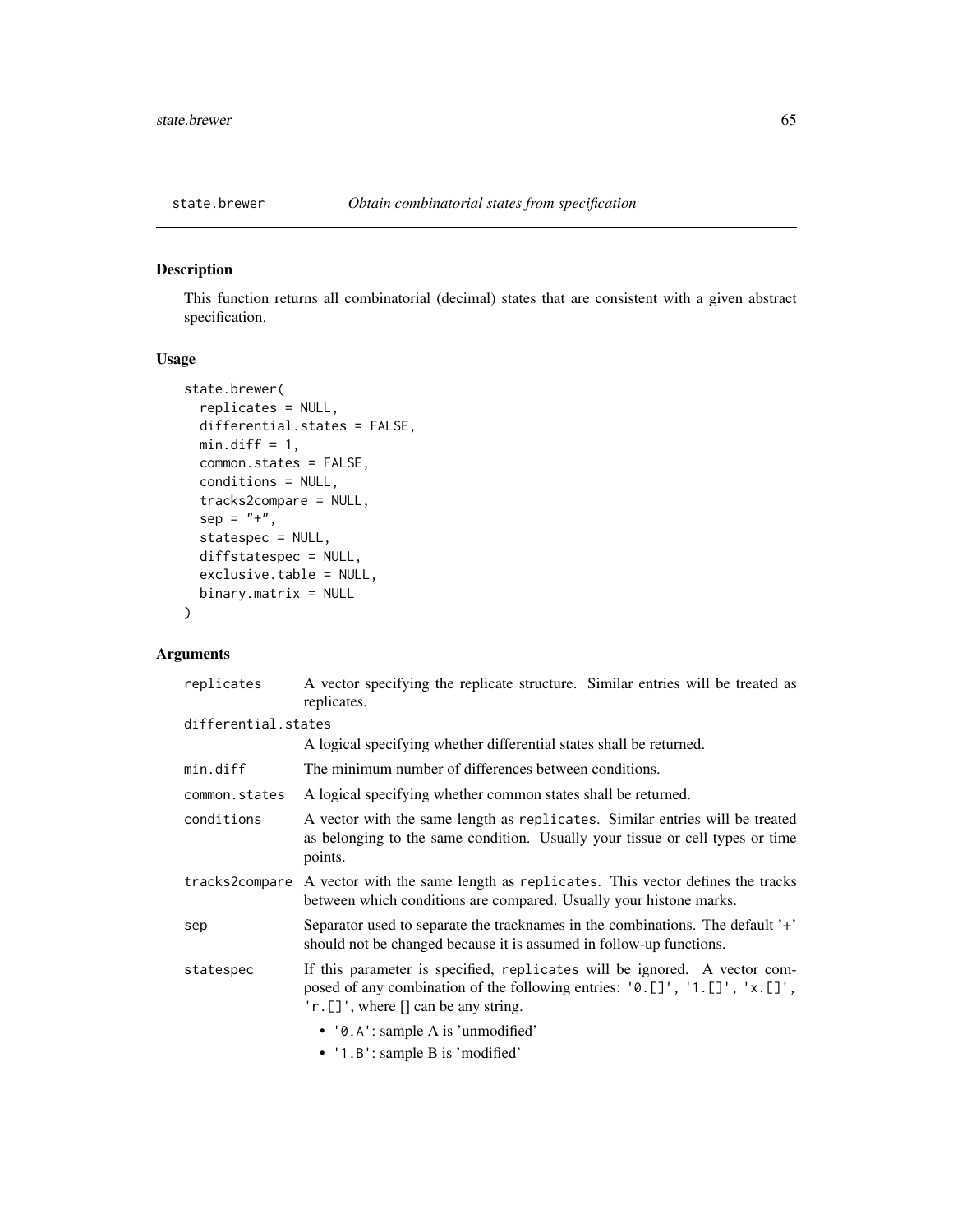|                 | • 'x.C': sample C can be both 'unmodified' or 'modified'                                                                                                                                                                                                                            |
|-----------------|-------------------------------------------------------------------------------------------------------------------------------------------------------------------------------------------------------------------------------------------------------------------------------------|
|                 | • 'r.D': all samples in group D have to be in the same state                                                                                                                                                                                                                        |
|                 | • $'r$ . []': all samples in group $\lceil$ have to be in the same state                                                                                                                                                                                                            |
| diffstatespec   | A vector composed of any combination of the following entries: $x \in [1', 'd]$ .<br>where $\lceil$ can be any string.                                                                                                                                                              |
|                 | • 'x.A': sample A can be both 'unmodified' or 'modified'                                                                                                                                                                                                                            |
|                 | • 'd.B': at least one sample in group B has to be different from the other<br>samples in group A                                                                                                                                                                                    |
|                 | • 'd[]': at least one sample in group [] has to be different from the other<br>samples in group $\lceil \cdot \rceil$                                                                                                                                                               |
| exclusive.table |                                                                                                                                                                                                                                                                                     |
|                 | A data frame or tab-separated text file with columns 'mark' and 'group'. His-<br>tone marks with the same group will be treated as mutually exclusive.                                                                                                                              |
| binary.matrix   | A logical matrix produced by dec2bin. If this is specified, only states specified<br>by the rows of this matrix will be considered. The number of columns must<br>match length (replicates) or length (statespec). Only for advanced use.<br>No error handling for incorrect input. |

#### Details

The binary modification state (unmodified=0 or modified=1) of multiple ChIP-seq samples defines a (decimal) combinatorial state such as:

|      | sample1 |  |  | sample2 sample3 sample4 sample5 combinatorial state |
|------|---------|--|--|-----------------------------------------------------|
| bin1 |         |  |  |                                                     |
| bin2 |         |  |  |                                                     |
| bin3 |         |  |  |                                                     |
| bin4 |         |  |  |                                                     |
| bin5 |         |  |  |                                                     |

### Value

A data.frame with combinations and their corresponding (decimal) combinatorial states.

### Author(s)

Aaron Taudt, David Widmann

## Examples

```
# Get all combinatorial states where sample1=0, sample2=1, sample3=(0 or 1),
# sample4=sample5
chromstaR:::state.brewer(statespec=c('0.A','1.B','x.C','r.D','r.D'))
```
# Get all combinatorial states where sample1=sample2=sample3, sample4=sample5 chromstaR:::state.brewer(statespec=c('r.A','r.A','r.A','r.B','r.B'))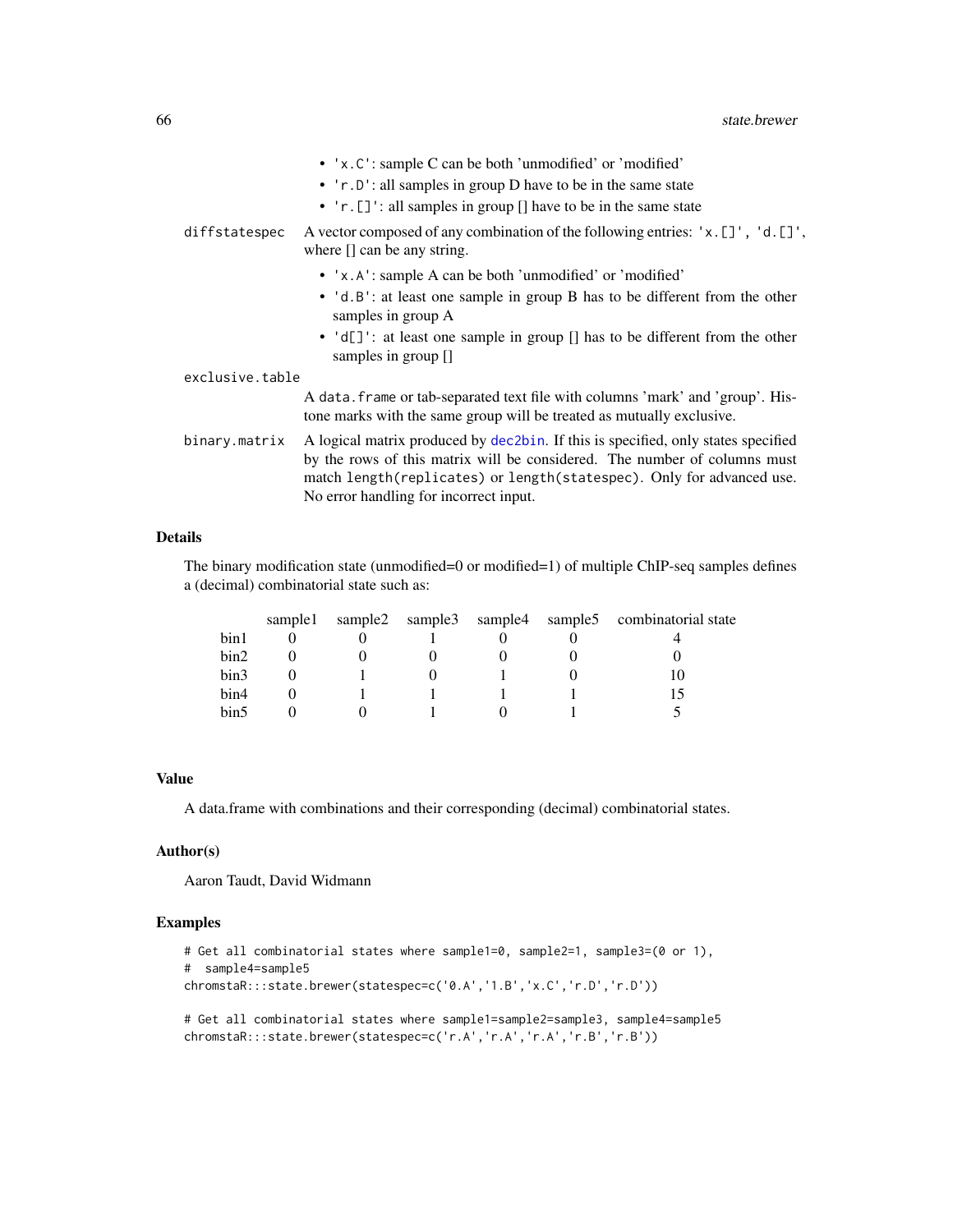```
# Get all combinatorial states where sample1=sample5, sample2=sample3=1,
# sample4=(0 or 1)
chromstaR:::state.brewer(statespec=c('r.A','1.B','1.C','x.D','r.A'))
```
stateBrewer *Obtain combinatorial states from experiment table*

### Description

This function computes combinatorial states from an [experiment.table](#page-31-0).

#### Usage

```
stateBrewer(
  experiment.table,
 mode,
 differential.states = FALSE,
  common.states = FALSE,
  exclusive.table = NULL,
 binary.matrix = NULL
\mathcal{L}
```
## Arguments

| experiment.table    |                                                                                                                                                                                                                                                                                     |  |  |
|---------------------|-------------------------------------------------------------------------------------------------------------------------------------------------------------------------------------------------------------------------------------------------------------------------------------|--|--|
|                     | A data. frame specifying the experiment structure. See experiment. table.                                                                                                                                                                                                           |  |  |
| mode                | Mode of brewing. See Chromstar for a description of the parameter.                                                                                                                                                                                                                  |  |  |
| differential.states |                                                                                                                                                                                                                                                                                     |  |  |
|                     | A logical specifying whether differential states shall be returned.                                                                                                                                                                                                                 |  |  |
| common.states       | A logical specifying whether common states shall be returned.                                                                                                                                                                                                                       |  |  |
| exclusive.table     |                                                                                                                                                                                                                                                                                     |  |  |
|                     | A data frame or tab-separated text file with columns 'mark' and 'group'. His-<br>tone marks with the same group will be treated as mutually exclusive.                                                                                                                              |  |  |
| binary.matrix       | A logical matrix produced by dec2bin. If this is specified, only states specified<br>by the rows of this matrix will be considered. The number of columns must<br>match length (replicates) or length (statespec). Only for advanced use.<br>No error handling for incorrect input. |  |  |

# Details

The binary modification state (unmodified=0 or modified=1) of multiple ChIP-seq samples defines a (decimal) combinatorial state such as:

|      |  |  | sample1 sample2 sample3 sample4 sample5 combinatorial state |
|------|--|--|-------------------------------------------------------------|
| bin1 |  |  |                                                             |
| bin2 |  |  |                                                             |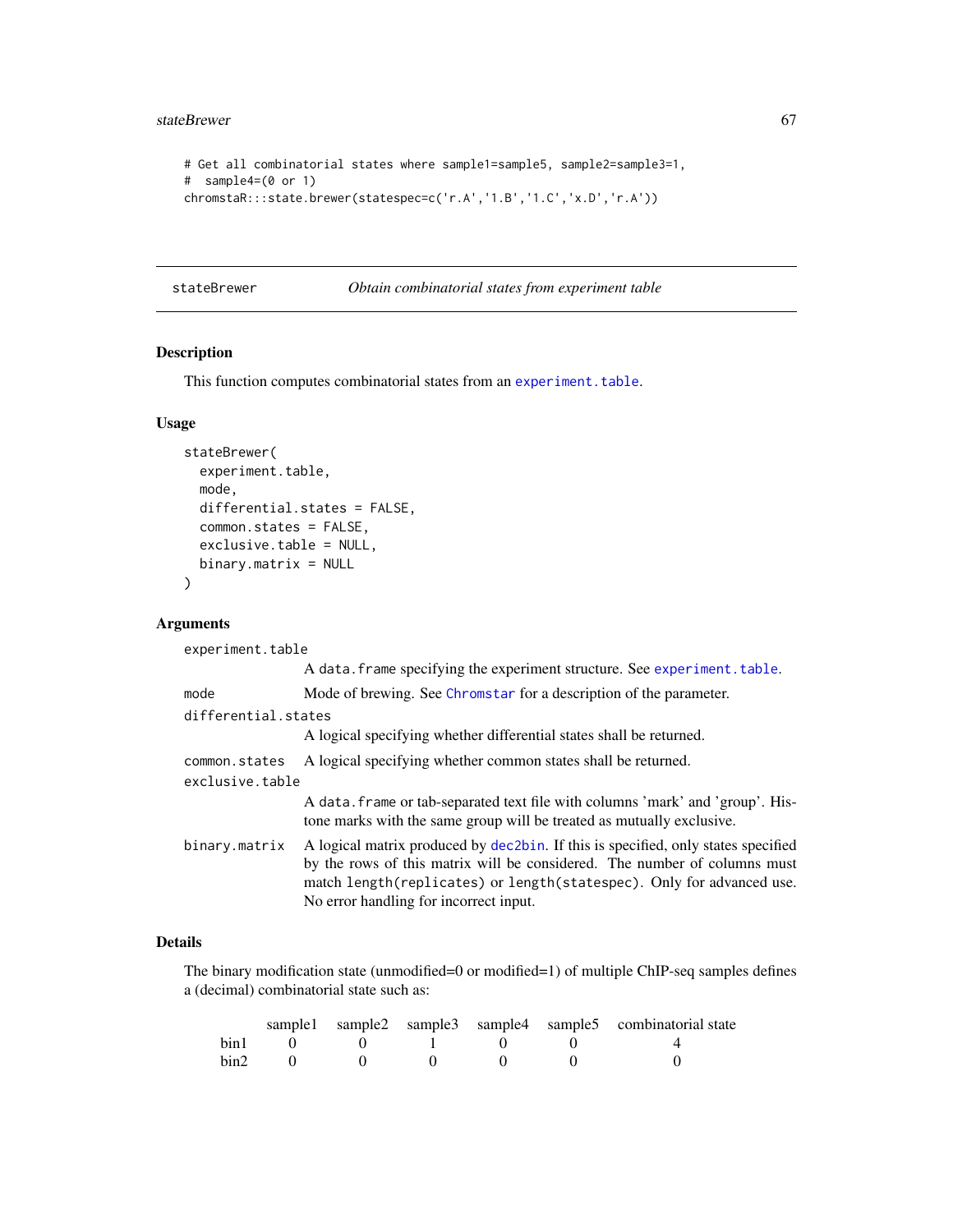## 68 subsample

| bin3 |  |  |  |
|------|--|--|--|
| bin4 |  |  |  |
| bin5 |  |  |  |

#### Value

A data.frame with combinations and their corresponding (decimal) combinatorial states.

#### Author(s)

Aaron Taudt

## Examples

```
## Construct an experiment table
data(experiment_table)
print(experiment_table)
## Construct combinatorial states
stateBrewer(experiment_table, mode='combinatorial')
stateBrewer(experiment_table, mode='differential')
stateBrewer(experiment_table, mode='full', common.states=TRUE)
```

```
## Exclude states with exclusive.table
excl <- data.frame(mark=c('H3K4me3','H3K27me3'),
                            group=c(1,1))stateBrewer(experiment_table, mode='full', exclusive.table=excl)
```
subsample *Normalize read counts*

#### Description

Normalize read counts to a given read depth. Reads counts are randomly removed from the input to match the specified read depth.

#### Usage

subsample(binned.data, sample.reads)

### Arguments

binned.data A [GRanges-class](#page-0-0) object with meta data column 'reads' that contains the read count.

sample.reads The number of reads that will be retained.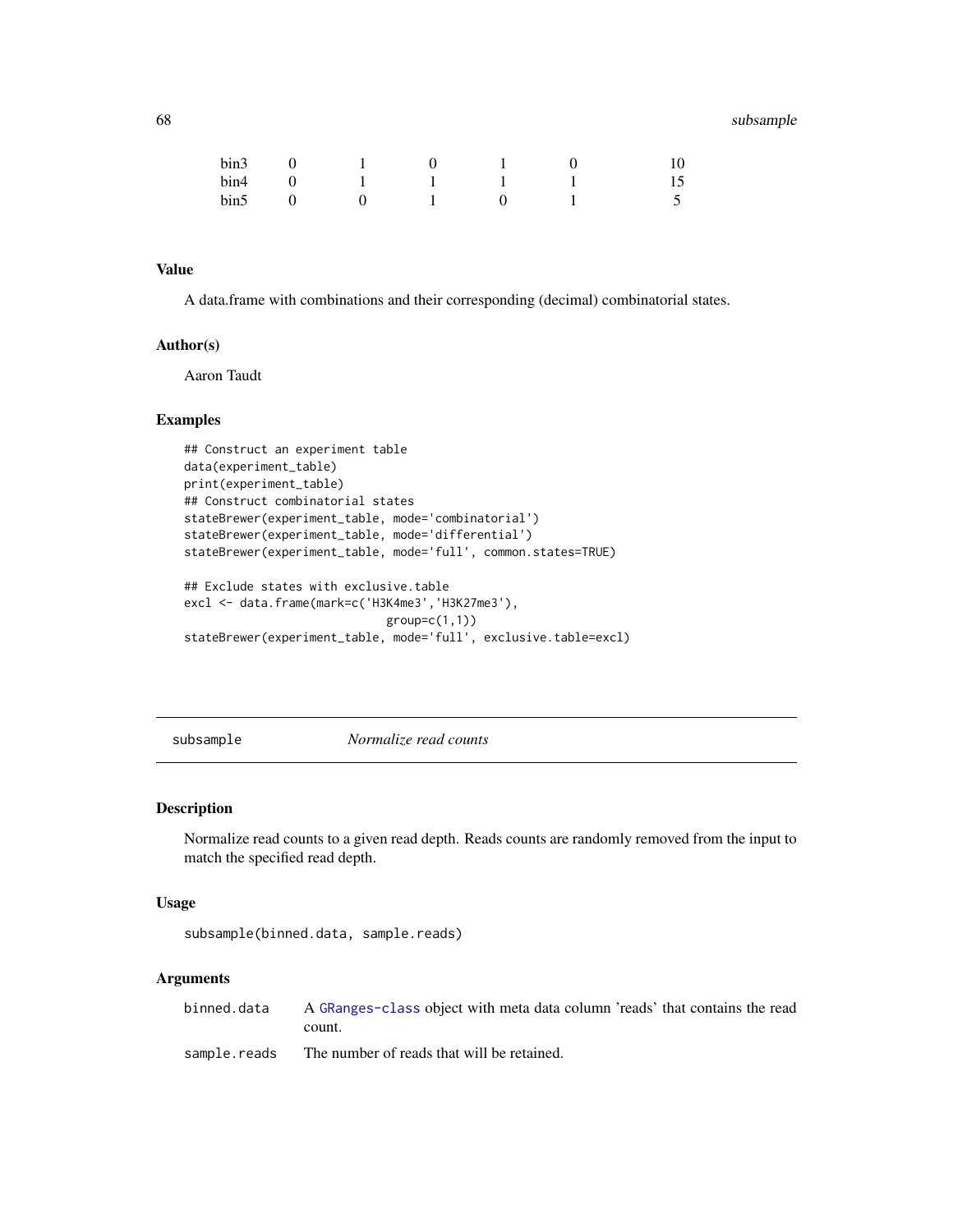## transitionFrequencies 69

# Value

A [GRanges-class](#page-0-0) object with downsampled read counts.

### Author(s)

Aaron Taudt

transitionFrequencies *Transition frequencies of combinatorial states*

## Description

Get a table of transition frequencies between combinatorial states of different [multiHMM](#page-45-0)s.

## Usage

```
transitionFrequencies(
 multi.hmms = NULL,
 combined.hmm = NULL,
 zero.states = "[]",combstates = NULL
)
```
## Arguments

| multi.hmms   | A named list with multiHMM objects or a vector with filenames that contain such<br>objects.                                                                                                                                                                    |
|--------------|----------------------------------------------------------------------------------------------------------------------------------------------------------------------------------------------------------------------------------------------------------------|
| combined.hmm | A combined MultiHMM object. If specified, multi. hmms is ignored.                                                                                                                                                                                              |
| zero.states  | The string(s) which identifies the zero states.                                                                                                                                                                                                                |
| combstates   | Alternative input instead of multi.hmms: A named list of combinatorial state<br>vectors instead of HMMs. Names must be of the form "combination.X", where<br>X is an arbitrary string. If this is specified, multi. hmms and combined. hmm will<br>be ignored. |

#### Value

A data.frame with transition frequencies.

#### Author(s)

Aaron Taudt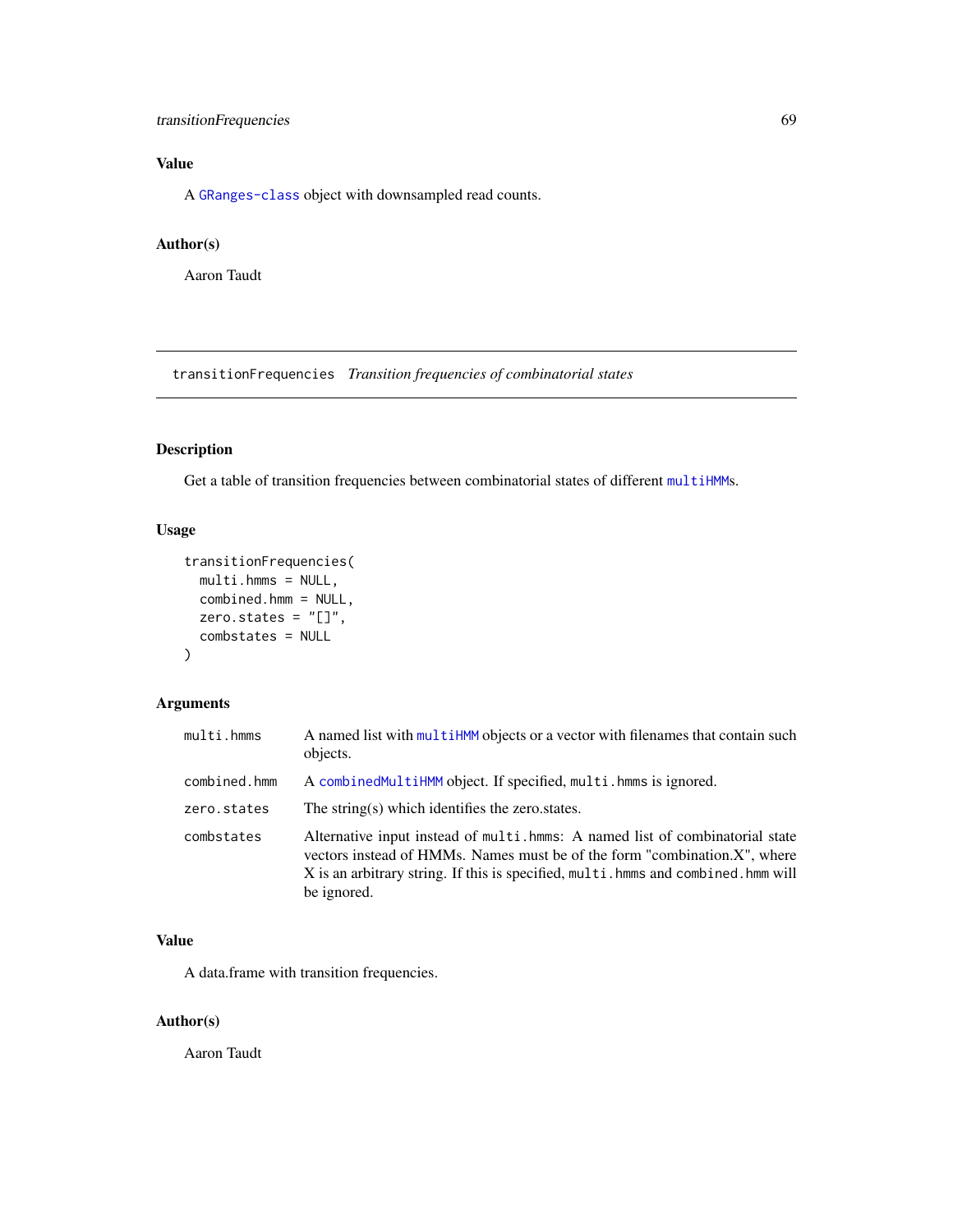# Examples

```
## Get an example combinedMultiHMM
file <- system.file("data","combined_mode-differential.RData",
                    package="chromstaR")
model <- get(load(file))
freqs <- transitionFrequencies(combined.hmm=model)
freqs$table
```
<span id="page-69-0"></span>

uniHMM *Univariate HMM object*

## Description

The univariate HMM object is output of the function [callPeaksUnivariate](#page-9-0) and is a list() with various entries. The class() attribute of this list was set to "uniHMM". For a given hmm, the entries can be accessed with the list operators 'hmm[[]]' or 'hmm\$'.

## Value

A list() with the following entries:

| info                    | Experiment table for this object.                                                                                                   |  |  |  |
|-------------------------|-------------------------------------------------------------------------------------------------------------------------------------|--|--|--|
| bincounts               | A GRanges-class object containing the genomic bin coordinates and original<br>binned read count values for different offsets.       |  |  |  |
| bins                    | A GRanges-class object containing the genomic bin coordinates, their read<br>count, (optional) posteriors and state classification. |  |  |  |
| peaks                   | A list() with GRanges-class containing peak coordinates for each ID in<br>info.                                                     |  |  |  |
| weights                 | Weight for each component. Same as apply (hmm\$posteriors, 2, mean).                                                                |  |  |  |
| transitionProbs         |                                                                                                                                     |  |  |  |
|                         | Matrix of transition probabilities from each state (row) into each state (column).                                                  |  |  |  |
| transitionProbs.initial |                                                                                                                                     |  |  |  |
|                         | Initial transitionProbs at the beginning of the Baum-Welch.                                                                         |  |  |  |
| startProbs              | Probabilities for the first bin. Same as hmm\$posteriors[1,].                                                                       |  |  |  |
| startProbs.initial      |                                                                                                                                     |  |  |  |
|                         | Initial startProbs at the beginning of the Baum-Welch.                                                                              |  |  |  |
| distributions           | Estimated parameters of the emission distributions.                                                                                 |  |  |  |
| distributions.initial   |                                                                                                                                     |  |  |  |
|                         | Distribution parameters at the beginning of the Baum-Welch.                                                                         |  |  |  |
| post.cutoff             | Cutoff for posterior probabilities to call peaks.                                                                                   |  |  |  |
| convergenceInfo         |                                                                                                                                     |  |  |  |
|                         | Contains information about the convergence of the Baum-Welch algorithm.                                                             |  |  |  |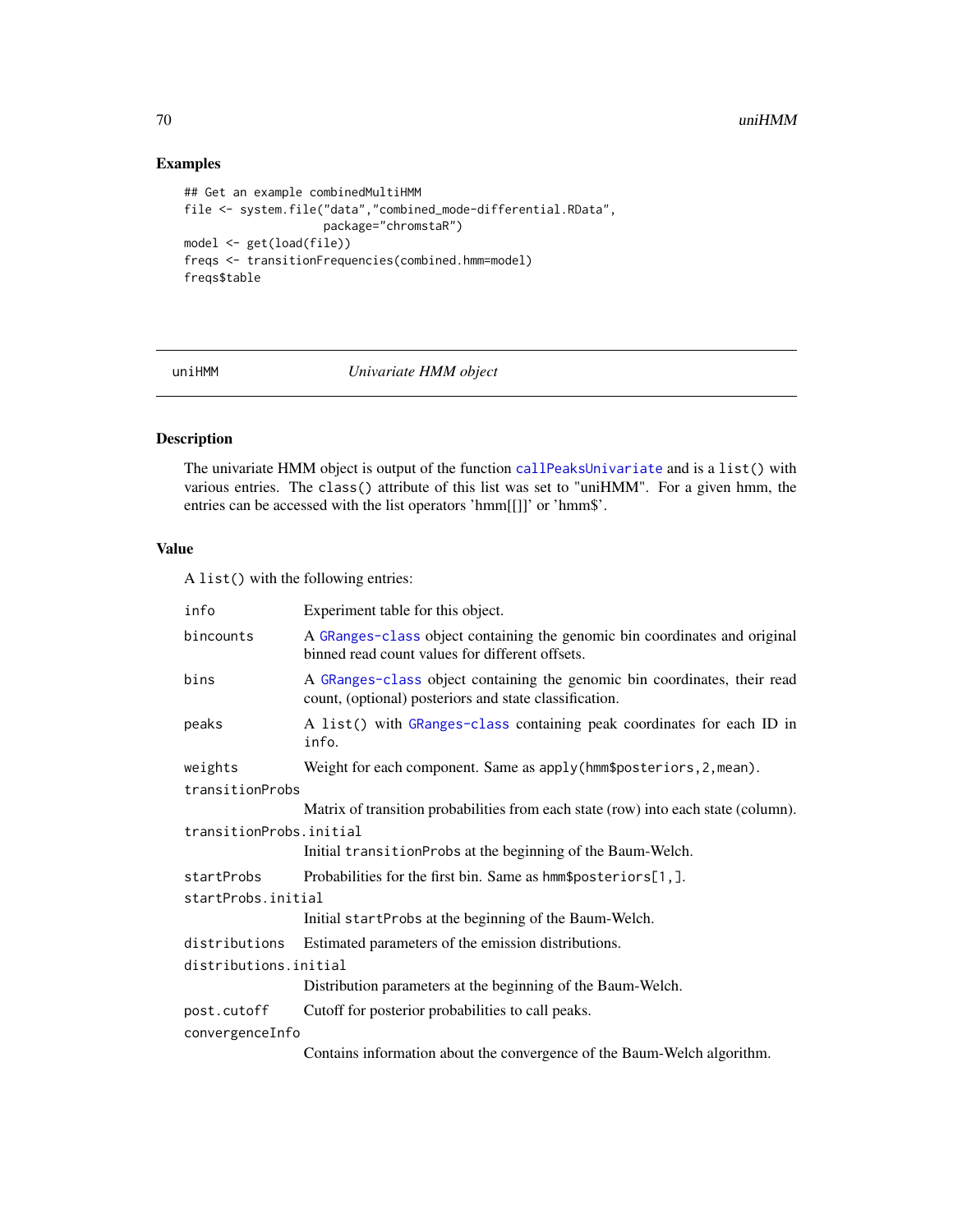## unis2pseudomulti 71

convergenceInfo\$eps Convergence threshold for the Baum-Welch. convergenceInfo\$loglik Final loglikelihood after the last iteration. convergenceInfo\$loglik.delta Change in loglikelihood after the last iteration (should be smaller than eps) convergenceInfo\$num.iterations Number of iterations that the Baum-Welch needed to converge to the desired eps. convergenceInfo\$time.sec Time in seconds that the Baum-Welch needed to converge to the desired eps. convergenceInfo\$max.mean Value of parameter max.mean. convergenceInfo\$read.cutoff Cutoff value for read counts.

#### See Also

[callPeaksUnivariate](#page-9-0), [multiHMM](#page-45-0), [combinedMultiHMM](#page-24-0)

unis2pseudomulti *Combine univariate HMMs to a multivariate HMM*

#### Description

Combine multiple [uniHMM](#page-69-0)s to a [multiHMM](#page-45-0) without running [callPeaksMultivariate](#page-5-0). This should only be done for comparison purposes.

### Usage

```
unis2pseudomulti(hmms)
```
#### Arguments

hmms A named list of [uniHMM](#page-69-0) objects. Names will be used to generate the combinations.

### Details

Use this function if you want to combine ChIP-seq samples without actually running a multivariate Hidden Markov Model. The resulting object will be of class [multiHMM](#page-45-0) but will not be truly multivariate.

#### Value

A [multiHMM](#page-45-0) object.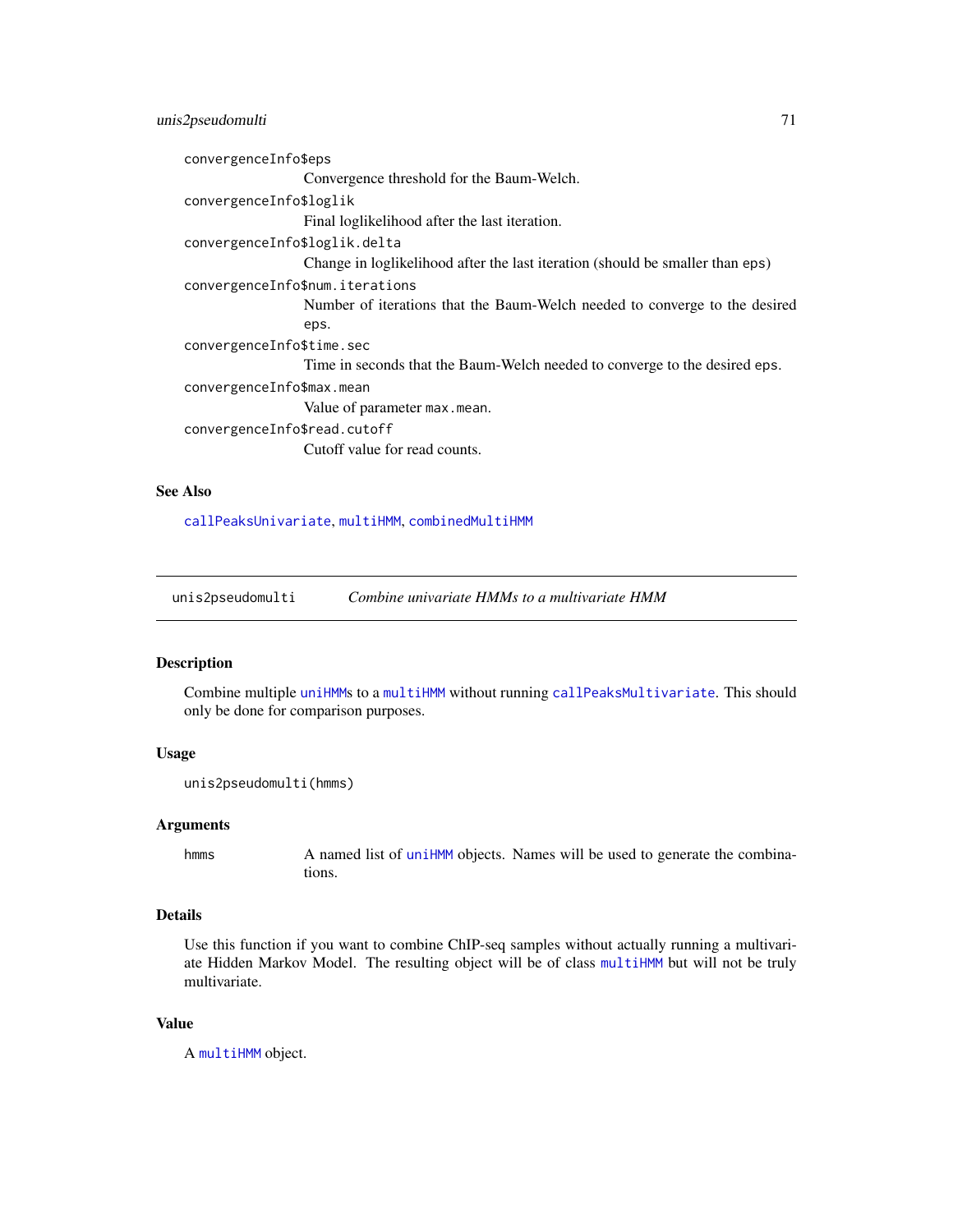#### Author(s)

Aaron Taudt

#### Examples

```
# Get example BAM files for 2 different marks in hypertensive rat (SHR)
file.path <- system.file("extdata","euratrans", package='chromstaRData')
files <- list.files(file.path, full.names=TRUE, pattern='SHR.*bam$')[c(1,4)]
# Bin the data
data(rn4_chrominfo)
binned.data <- list()
for (file in files) {
binned.data[[basename(file)]] <- binReads(file, binsizes=1000, stepsizes=500,
                                           assembly=rn4_chrominfo, chromosomes='chr12')
}
# Obtain the univariate fits
models \leq - list()
for (i1 in 1:length(binned.data)) {
models[[i1]] <- callPeaksUnivariate(binned.data[[i1]], max.time=60, eps=1)
}
## Combine the univariate HMMs without fitting a multivariate HMM
names(models) <- c('H3K27me3','H3K4me3')
pseudo.multi.HMM <- unis2pseudomulti(models)
## Compare frequencies with real multivariate HMM
exp <- data.frame(file=files, mark=c("H3K27me3","H3K4me3"),
                 condition=rep("SHR",2), replicate=c(1,1), pairedEndReads=FALSE,
                 controlFiles=NA)
states <- stateBrewer(exp, mode='combinatorial')
real.multi.HMM <- callPeaksMultivariate(models, use.states=states, eps=1, max.time=60)
genomicFrequencies(real.multi.HMM)
genomicFrequencies(pseudo.multi.HMM)
```
variableWidthBins *Make variable-width bins*

#### Description

Make variable-width bins based on a reference BAM file. This can be a simulated file (produced by TODO: insert link and aligned with your favourite aligner) or a real reference.

#### Usage

variableWidthBins(reads, binsizes, chromosomes = NULL)

#### Arguments

| reads       | A GRanges-class with reads. See readBamFileAsGRanges and readBedFileAsGRanges.  |
|-------------|---------------------------------------------------------------------------------|
| binsizes    | A vector with binsizes. Resulting bins will be close to the specified binsizes. |
| chromosomes | A subset of chromosomes for which the bins are generated.                       |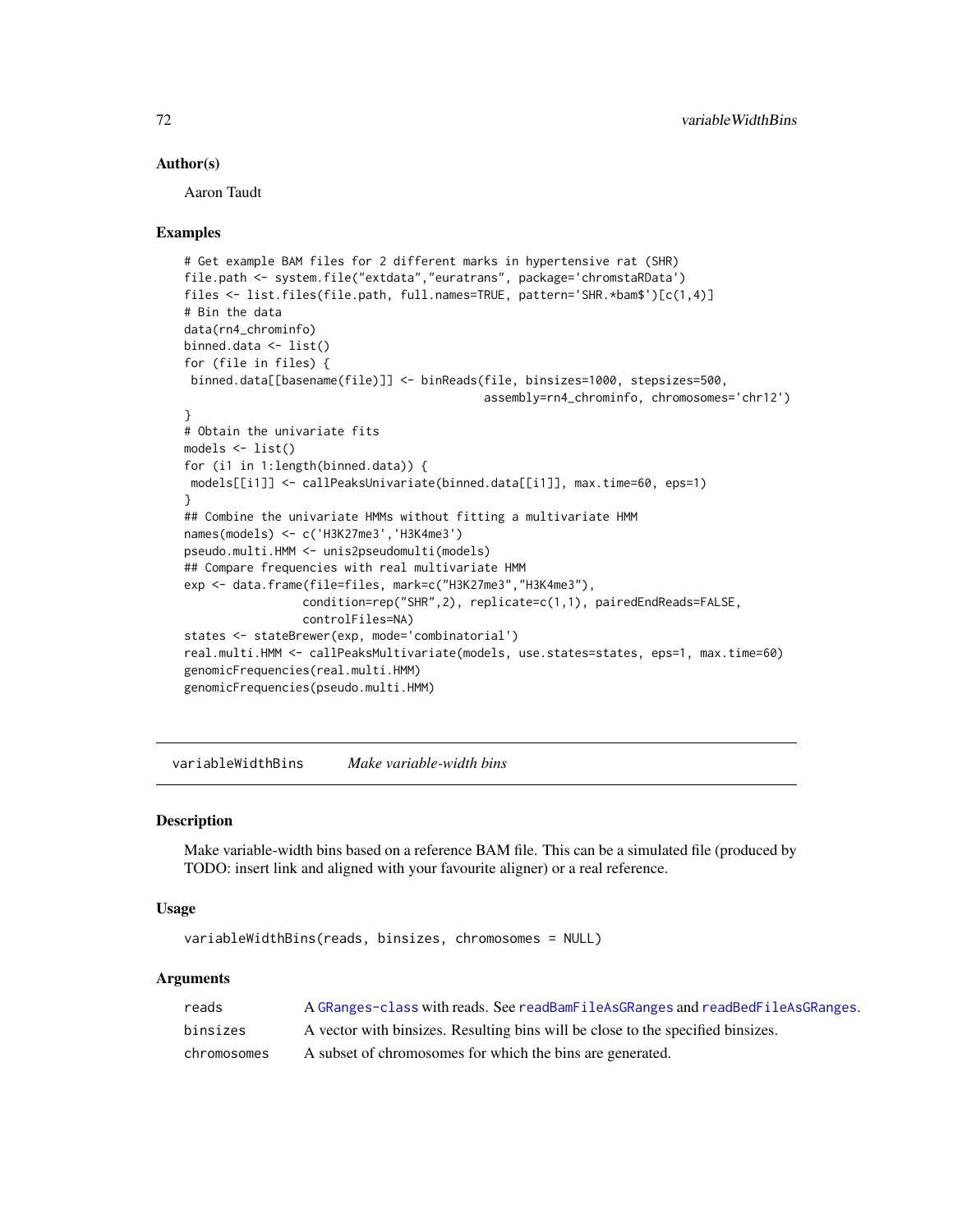## <span id="page-72-0"></span>writeConfig 23

## Details

Variable-width bins are produced by first binning the reference BAM file with fixed-width bins and selecting the desired number of reads per bin as the (non-zero) maximum of the histogram. A new set of bins is then generated such that every bin contains the desired number of reads.

## Value

A list() of [GRanges-class](#page-0-0) objects with variable-width bins.

#### Author(s)

Aaron Taudt

#### Examples

```
## Get an example BAM file with ChIP-seq reads
bamfile <- system.file("extdata", "euratrans", "lv-H3K4me3-BN-female-bio1-tech1.bam",
                      package="chromstaRData")
## Read the file into a GRanges object
reads <- readBamFileAsGRanges(bamfile, chromosomes='chr12', pairedEndReads=FALSE,
                    min.mapq=10, remove.duplicate.reads=TRUE)
## Make variable-width bins of size 1000bp
bins <- variableWidthBins(reads, binsizes=1000)
## Plot the distribution of binsizes
hist(width(bins[['1000']]), breaks=50)
```
writeConfig *Write chromstaR configuration file*

## Description

Write a chromstaR configuration file from a list structure.

#### Usage

```
writeConfig(conf, configfile)
```
## Arguments

| conf       | A list structure with parameter values. Each entry will be written in one line. |
|------------|---------------------------------------------------------------------------------|
| configfile | Filename of the outputfile.                                                     |

#### Value

NULL

#### Author(s)

Aaron Taudt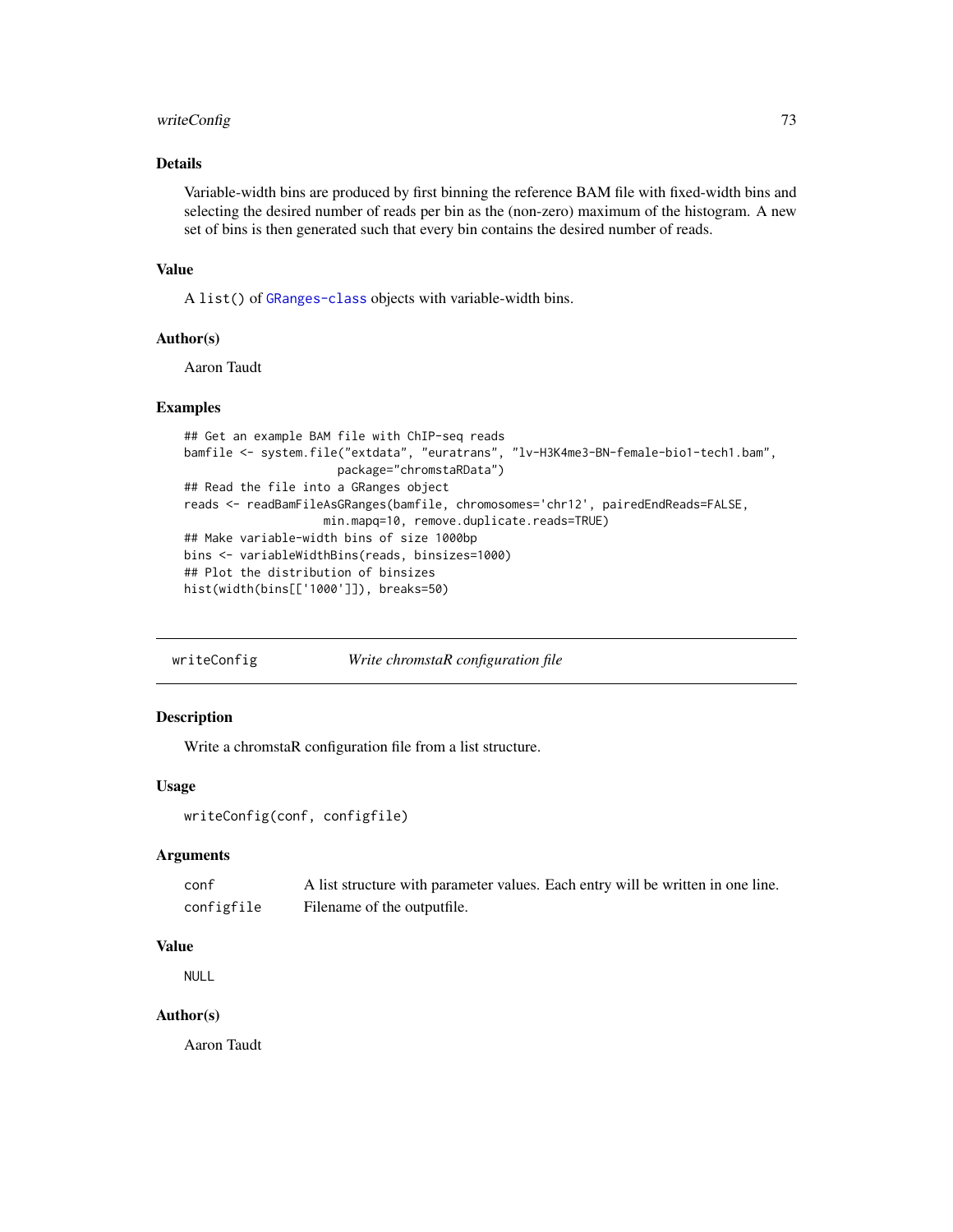<span id="page-73-0"></span>

# Description

Density, distribution function, quantile function and random generation for the zero-inflated negative binomial distribution with parameters w, size and prob.

#### Usage

```
dzinbinom(x, w, size, prob, mu)
pzinhinom(q, w, size, prob, mu, lower.tail = TRUE)qzinbinom(p, w, size, prob, mu, lower.tail = TRUE)
rzinbinom(n, w, size, prob, mu)
```
# Arguments

| $\mathsf{x}$ | Vector of (non-negative integer) quantiles.                                                                                                                                     |
|--------------|---------------------------------------------------------------------------------------------------------------------------------------------------------------------------------|
| W            | Weight of the zero-inflation. $0 \le w \le 1$ .                                                                                                                                 |
| size         | Target for number of successful trials, or dispersion parameter (the shape pa-<br>rameter of the gamma mixing distribution). Must be strictly positive, need not<br>be integer. |
| prob         | Probability of success in each trial. $0 \leq prob \leq 1$ .                                                                                                                    |
| mu           | Alternative parametrization via mean: see 'Details'.                                                                                                                            |
| q            | Vector of quantiles.                                                                                                                                                            |
| lower.tail   | logical; if TRUE (default), probabilities are $P[X \le x]$ , otherwise, $P[X > x]$ .                                                                                            |
| p            | Vector of probabilities.                                                                                                                                                        |
| n            | number of observations. If $length(n) > 1$ , the length is taken to be the number<br>required.                                                                                  |

## Details

The zero-inflated negative binomial distribution with  $size = n$  and  $prob = p$  has density

$$
p(x) = w + (1 - w) \frac{\Gamma(x + n)}{\Gamma(n)x!} p^{n} (1 - p)^{x}
$$

for  $x = 0, n > 0, 0 < p \le 1$  and  $0 \le w \le 1$ .

$$
p(x) = (1 - w) \frac{\Gamma(x + n)}{\Gamma(n)x!} p^{n} (1 - p)^{x}
$$

for  $x = 1, 2, ..., n > 0, 0 < p \le 1$  and  $0 \le w \le 1$ .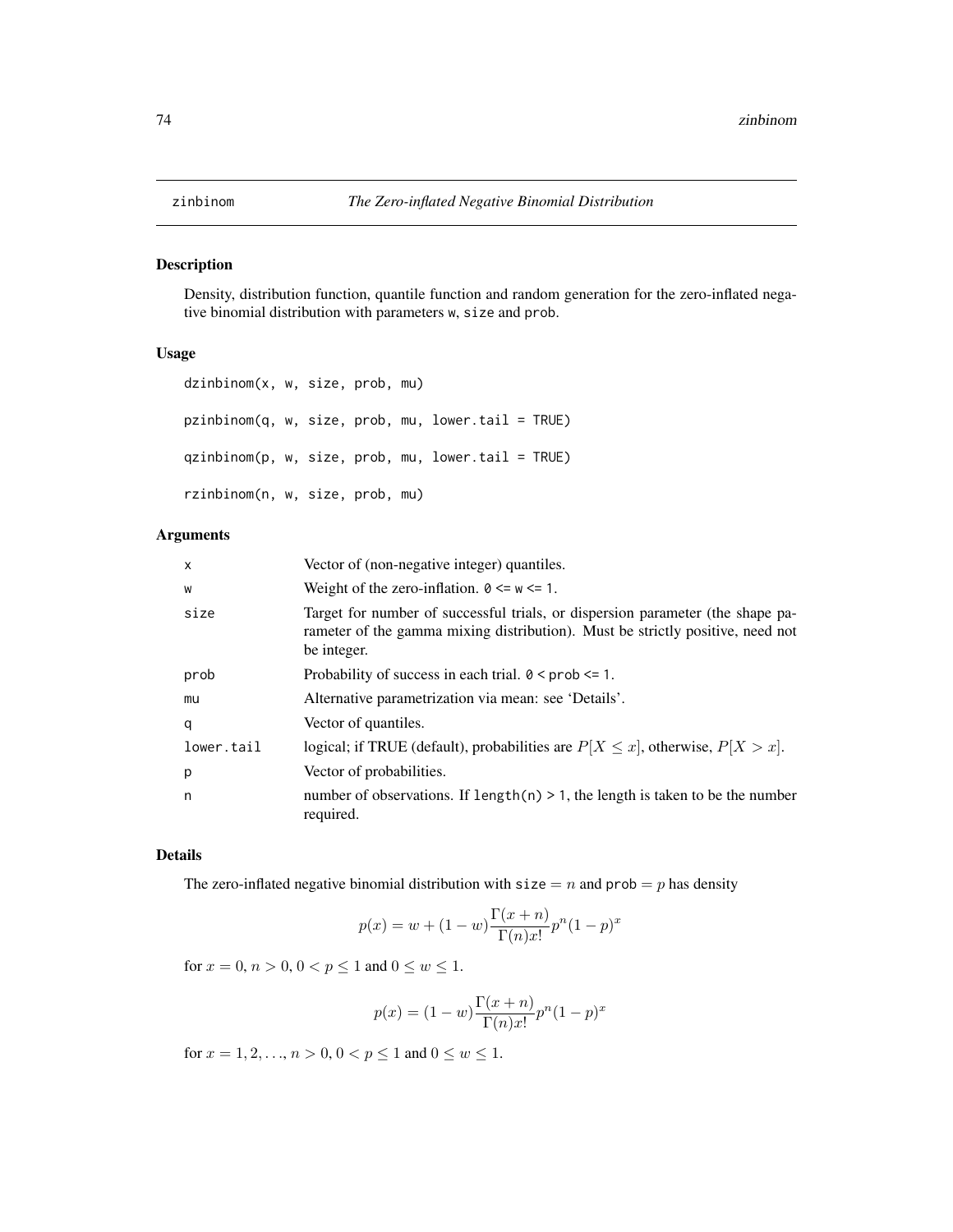#### <span id="page-74-0"></span>zinbinom **75**

# Value

dzinbinom gives the density, pzinbinom gives the distribution function, qzinbinom gives the quantile function, and rzinbinom generates random deviates.

# Functions

- dzinbinom: gives the density
- pzinbinom: gives the cumulative distribution function
- qzinbinom: gives the quantile function
- rzinbinom: random number generation

#### Author(s)

Matthias Heinig, Aaron Taudt

#### See Also

[Distributions](#page-0-0) for standard distributions, including [dbinom](#page-0-0) for the binomial, [dnbinom](#page-0-0) for the negative binomial, [dpois](#page-0-0) for the Poisson and [dgeom](#page-0-0) for the geometric distribution, which is a special case of the negative binomial.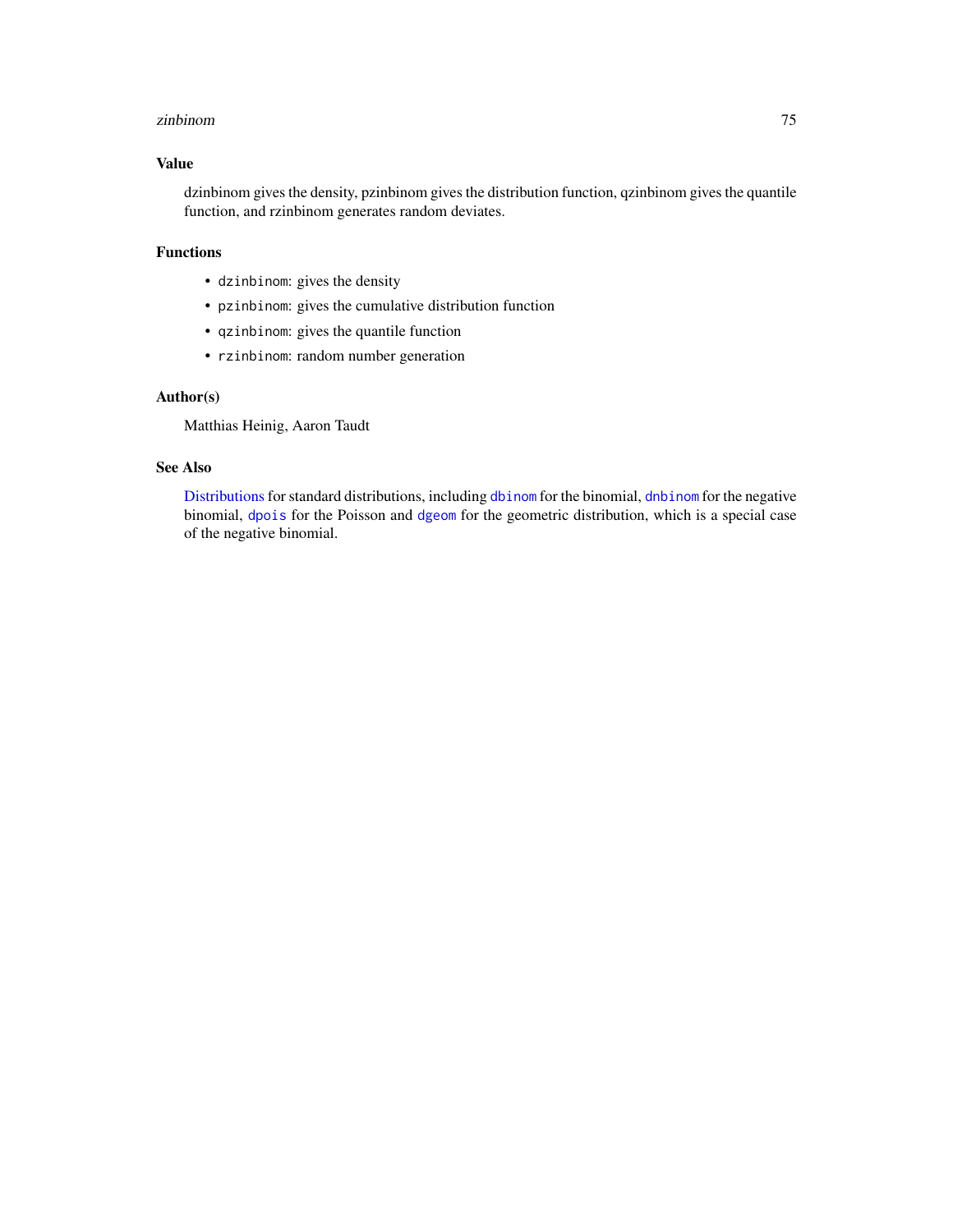# **Index**

bamsignals, *[5](#page-4-0)* bin2dec, *[24](#page-23-0)* bin2dec *(*conversion*)*, [27](#page-26-0) binned.data, [4,](#page-3-0) *[61](#page-60-0)* binning, *[18](#page-17-0)* binning *(*binReads*)*, [4](#page-3-0) binReads, *[4](#page-3-0)*, [4](#page-3-0) callPeaksMultivariate, [6,](#page-5-0) *[10](#page-9-0)*, *[12](#page-11-0)*, *[15](#page-14-0)*, *[21](#page-20-0)*, *[46,](#page-45-0) [47](#page-46-0)*, *[71](#page-70-0)* callPeaksReplicates, *[8](#page-7-0)*, [8,](#page-7-0) *[21](#page-20-0)* callPeaksUnivariate, *[6–](#page-5-0)[10](#page-9-0)*, [10,](#page-9-0) *[21](#page-20-0)*, *[23](#page-22-0)*, *[61](#page-60-0)*, *[70,](#page-69-0) [71](#page-70-0)* callPeaksUnivariateAllChr, *[12](#page-11-0)*, [13](#page-12-0) changeFDR *(*changeMaxPostCutoff*)*, [15](#page-14-0) changeMaxPostCutoff, [15,](#page-14-0) *[18](#page-17-0)* changePostCutoff, *[15,](#page-14-0) [16](#page-15-0)*, [17](#page-16-0) Chromstar, *[3](#page-2-0)*, [18,](#page-17-0) *[25](#page-24-0)*, *[67](#page-66-0)* chromstaR, *[18](#page-17-0)*, *[21](#page-20-0)*, *[27](#page-26-0)*, *[41](#page-40-0)*, *[43–](#page-42-0)[45](#page-44-0)*, *[53](#page-52-0)*, *[62](#page-61-0)* chromstaR *(*chromstaR-package*)*, [3](#page-2-0) chromstaR-objects, [21](#page-20-0) chromstaR-package, [3](#page-2-0) collapseBins, [22](#page-21-0) colors, *[39](#page-38-0)* combinatorialStates, [23](#page-22-0) combinedHMM *(*combinedMultiHMM*)*, [25](#page-24-0) combinedMultiHMM, *[15](#page-14-0)*, *[17](#page-16-0)*, *[21](#page-20-0)*, [25,](#page-24-0) *[26](#page-25-0)*, *[28–](#page-27-0)[30](#page-29-0)*, *[37](#page-36-0)*, *[41](#page-40-0)*, *[44](#page-43-0)*, *[47,](#page-46-0) [48](#page-47-0)*, *[51](#page-50-0)*, *[54](#page-53-0)*, *[60](#page-59-0)*, *[69](#page-68-0)*, *[71](#page-70-0)* combineMultivariates, *[21](#page-20-0)*, *[25](#page-24-0)*, [25](#page-24-0) conversion, [27](#page-26-0) cor, *[41](#page-40-0)* dbinom, *[75](#page-74-0)* dec2bin, *[24](#page-23-0)*, *[66,](#page-65-0) [67](#page-66-0)* dec2bin *(*conversion*)*, [27](#page-26-0) dgeom, *[75](#page-74-0)* differentialScoreMax *(*scores*)*, [62](#page-61-0) differentialScoreSum *(*scores*)*, [62](#page-61-0)

Distributions, *[75](#page-74-0)* dnbinom, *[75](#page-74-0)*

dzinbinom *(*zinbinom*)*, [74](#page-73-0) enrichment\_analysis, [29](#page-28-0) enrichmentAtAnnotation, [28](#page-27-0) experiment.table, *[4](#page-3-0)*, *[19](#page-18-0)*, [32,](#page-31-0) *[62](#page-61-0)*, *[67](#page-66-0)* exportCombinations, *[35](#page-34-0)* exportCombinations *(*exportFiles*)*, [33](#page-32-0) exportCounts, *[35](#page-34-0)* exportCounts *(*exportFiles*)*, [33](#page-32-0) exportFiles, [33](#page-32-0) exportGRangesAsBedFile, [34](#page-33-0) exportPeaks, *[35](#page-34-0)* exportPeaks *(*exportFiles*)*, [33](#page-32-0)

fixedWidthBins, *[5](#page-4-0)*, [36](#page-35-0)

dpois, *[75](#page-74-0)*

genes\_rn4, [37](#page-36-0) genomicFrequencies, [37](#page-36-0) getChromInfoFromUCSC, *[5](#page-4-0)*, *[19](#page-18-0)*, *[36](#page-35-0)*, *[57](#page-56-0)* getCombinations, [38](#page-37-0) getDistinctColors, [39](#page-38-0) getStateColors, [40](#page-39-0) ggplot, *[31](#page-30-0)*, *[41,](#page-40-0) [42](#page-41-0)*, *[50](#page-49-0)[–53](#page-52-0)*, *[61](#page-60-0)* ggplot2, *[48](#page-47-0)* GRanges-class, *[6](#page-5-0)*, *[50](#page-49-0)*

heatmapCombinations, [40,](#page-39-0) *[54](#page-53-0)* heatmapCountCorrelation, [41,](#page-40-0) *[54](#page-53-0)* heatmapTransitionProbs, [42,](#page-41-0) *[54](#page-53-0)*

loadHmmsFromFiles, [43](#page-42-0)

mergeChroms, [44](#page-43-0) model.combined, [44](#page-43-0) model.multivariate, [45](#page-44-0) model.univariate, [45](#page-44-0) multi.hmm *(*multiHMM*)*, [46](#page-45-0) multiHMM, *[7](#page-6-0)[–10](#page-9-0)*, *[15](#page-14-0)[–17](#page-16-0)*, *[21](#page-20-0)*, *[25](#page-24-0)*, *[28](#page-27-0)[–30](#page-29-0)*, *[37](#page-36-0)*, *[41,](#page-40-0) [42](#page-41-0)*, *[44,](#page-43-0) [45](#page-44-0)*, [46,](#page-45-0) *[47,](#page-46-0) [48](#page-47-0)*, *[51](#page-50-0)*, *[53](#page-52-0)[–55](#page-54-0)*, *[69](#page-68-0)*, *[71](#page-70-0)*